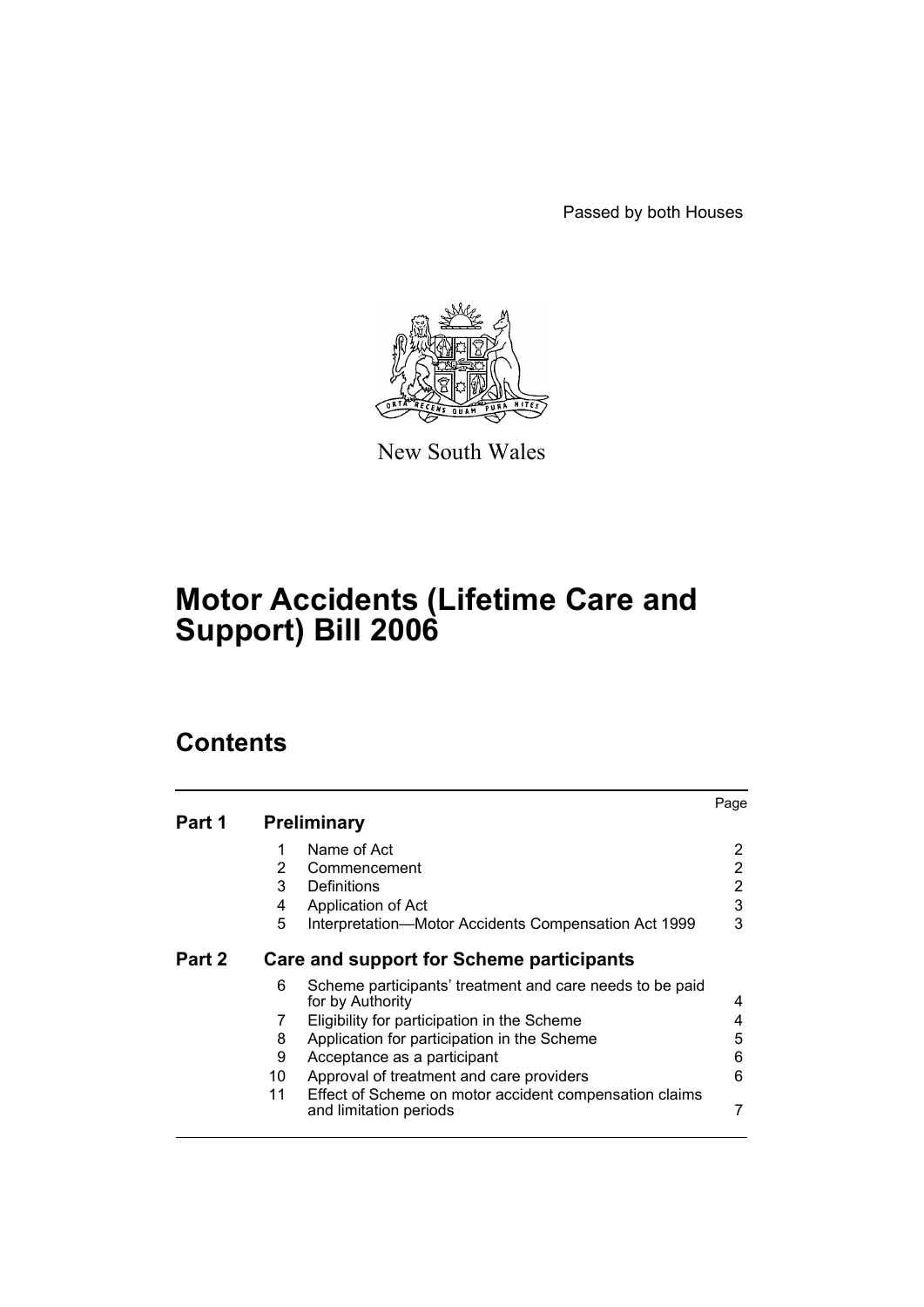**Contents** 

| Part 3 | <b>Dispute resolution</b> |
|--------|---------------------------|
|--------|---------------------------|

|        | PISPULU TUSULULIUI                                          |                           |                                                                                                                                                                                                                                                        |                                       |  |  |  |
|--------|-------------------------------------------------------------|---------------------------|--------------------------------------------------------------------------------------------------------------------------------------------------------------------------------------------------------------------------------------------------------|---------------------------------------|--|--|--|
|        |                                                             | <b>Division 1</b>         | <b>Disputes about eligibility</b>                                                                                                                                                                                                                      |                                       |  |  |  |
|        | $12 \overline{ }$<br>13<br>14<br>15<br>16<br>17<br>18<br>19 | Definitions               | Appointment of assessors<br>Referral of disputes to Assessment Panel<br>Review of Assessment Panel's determination<br>Determinations to be binding<br>Costs of assessment<br>No legal costs payable by Authority<br>Authority monitoring and oversight | 8<br>8<br>8<br>8<br>9<br>9<br>9<br>10 |  |  |  |
|        |                                                             | <b>Division 2</b>         | Disputes about motor accident injury                                                                                                                                                                                                                   |                                       |  |  |  |
|        | 20<br>21                                                    | Legal costs               | Determination of disputes                                                                                                                                                                                                                              | 10<br>10                              |  |  |  |
| Part 4 |                                                             |                           | <b>Treatment and care needs assessment</b>                                                                                                                                                                                                             |                                       |  |  |  |
|        | 22<br>23<br>24                                              | <b>Definitions</b>        | Assessment of treatment and care needs of participants<br>Dispute about Authority's assessment-determination by                                                                                                                                        | 12<br>12                              |  |  |  |
|        | 25                                                          | assessor                  | Review of assessor's determination                                                                                                                                                                                                                     | 12<br>13                              |  |  |  |
|        | 26<br>27                                                    |                           | Effect of assessment<br>Co-operation of participant                                                                                                                                                                                                    | 13<br>14                              |  |  |  |
|        | 28                                                          | <b>LTCS Guidelines</b>    |                                                                                                                                                                                                                                                        | 14                                    |  |  |  |
|        | 29                                                          |                           | No legal costs payable for assessment or review                                                                                                                                                                                                        | 14                                    |  |  |  |
| Part 5 | Payments to hospitals, doctors and others                   |                           |                                                                                                                                                                                                                                                        |                                       |  |  |  |
|        | 30                                                          | expenses                  | Bulk billing arrangements for hospital, ambulance and other                                                                                                                                                                                            | 15                                    |  |  |  |
|        | 31<br>32                                                    |                           | Payment of hospital, ambulance, medical and other<br>expenses not covered by bulk billing arrangement<br>Maximum fees payable for medical treatment and other                                                                                          | 15                                    |  |  |  |
|        |                                                             |                           | treatment or services not provided at hospitals or for<br>treatment at private hospitals                                                                                                                                                               | 16                                    |  |  |  |
| Part 6 |                                                             | <b>Administration</b>     |                                                                                                                                                                                                                                                        |                                       |  |  |  |
|        |                                                             | <b>Division 1</b>         | <b>Constitution of Authority</b>                                                                                                                                                                                                                       |                                       |  |  |  |
|        | 33                                                          |                           | <b>Constitution of Authority</b>                                                                                                                                                                                                                       | 17                                    |  |  |  |
|        | 34<br>35                                                    |                           | <b>Board of Directors</b><br><b>Chief Executive Officer</b>                                                                                                                                                                                            | 17<br>17                              |  |  |  |
|        | 36<br>37                                                    | <b>Staff of Authority</b> |                                                                                                                                                                                                                                                        | 17<br>18                              |  |  |  |
|        |                                                             | Financial year            |                                                                                                                                                                                                                                                        |                                       |  |  |  |

Page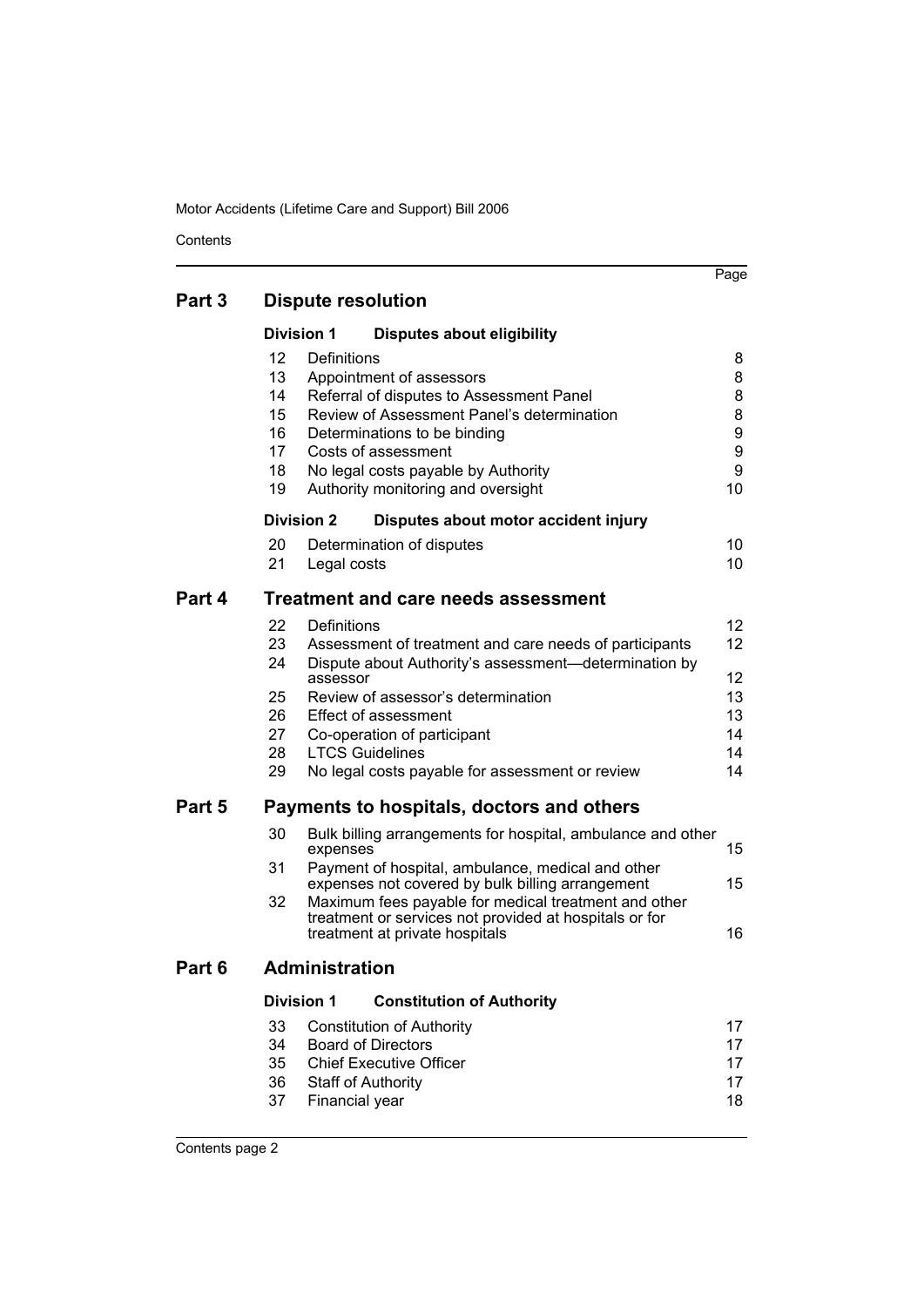Contents

|        |          |                           |                                                                                                                  | Page     |
|--------|----------|---------------------------|------------------------------------------------------------------------------------------------------------------|----------|
|        |          | <b>Division 2</b>         | <b>Management of Authority</b>                                                                                   |          |
|        | 38       | The Minister              |                                                                                                                  | 18       |
|        | 39       | <b>Board of Directors</b> |                                                                                                                  | 19       |
|        | 40       |                           | <b>Chief Executive Officer</b>                                                                                   | 19       |
|        | 41<br>42 |                           | Delegation of functions                                                                                          | 19<br>19 |
|        |          | Seal of Authority         |                                                                                                                  |          |
|        |          | <b>Division 3</b>         | <b>Functions of Authority</b>                                                                                    |          |
|        | 43       |                           | <b>Functions of Authority</b>                                                                                    | 19       |
|        |          | <b>Division 4</b>         | <b>Lifetime Care and Support Advisory Council</b>                                                                |          |
|        | 44       |                           | <b>Constitution of Advisory Council</b>                                                                          | 20       |
|        | 45       |                           | Membership and procedure of Advisory Council                                                                     | 21       |
|        | 46       |                           | <b>Functions of Advisory Council</b>                                                                             | 21       |
| Part 7 |          |                           | <b>Funding of the Scheme</b>                                                                                     |          |
|        | 47       | Definitions               |                                                                                                                  | 22       |
|        | 48       |                           | Lifetime Care and Support Authority Fund                                                                         | 22       |
|        | 49       | Fund                      | Determination by Authority of amount to be contributed to                                                        | 23       |
|        | 50       |                           | Contributions to Fund by third-party policy holders                                                              | 24       |
|        | 51       |                           | Payment and collection of Fund levy                                                                              | 24       |
|        | 52       |                           | Records relating to collection of Fund levies                                                                    | 25       |
|        | 53       |                           | Audit of Fund levy records                                                                                       | 25       |
|        | 54       |                           | Recovery of lifetime care and support payments-<br>uninsured and interstate vehicles and third party tortfeasors | 26       |
|        | 55       |                           | Unearned premiums surplus resulting from introduction                                                            |          |
|        |          | of the Scheme             |                                                                                                                  | 28       |
| Part 8 |          | <b>Miscellaneous</b>      |                                                                                                                  |          |
|        | 56       |                           | No contracting out of Act                                                                                        | 29       |
|        | 57       | Act to bind Crown         |                                                                                                                  | 29       |
|        | 58       | <b>LTCS Guidelines</b>    |                                                                                                                  | 29       |
|        | 59<br>60 |                           | Service of documents on Authority or Advisory Council<br>Exchange of information                                 | 29<br>29 |
|        | 61       | Personal liability        |                                                                                                                  | 30       |
|        | 62       |                           | Protection of assessors                                                                                          | 30       |
|        | 63       | Regulations               |                                                                                                                  | 30       |
|        | 64       |                           | Nature of proceedings for offences                                                                               | 30       |
|        | 65       |                           | Consequential amendments of Motor Accidents<br>Compensation Act 1999 No 41                                       | 30       |
|        | 66       |                           | Auditor-General to report on Costing Study                                                                       | 31       |
|        | 67       | Review of Act             |                                                                                                                  | 31       |
|        | 68       |                           | Appointment of Parliamentary Committee                                                                           | 32       |
|        |          |                           |                                                                                                                  |          |

Contents page 3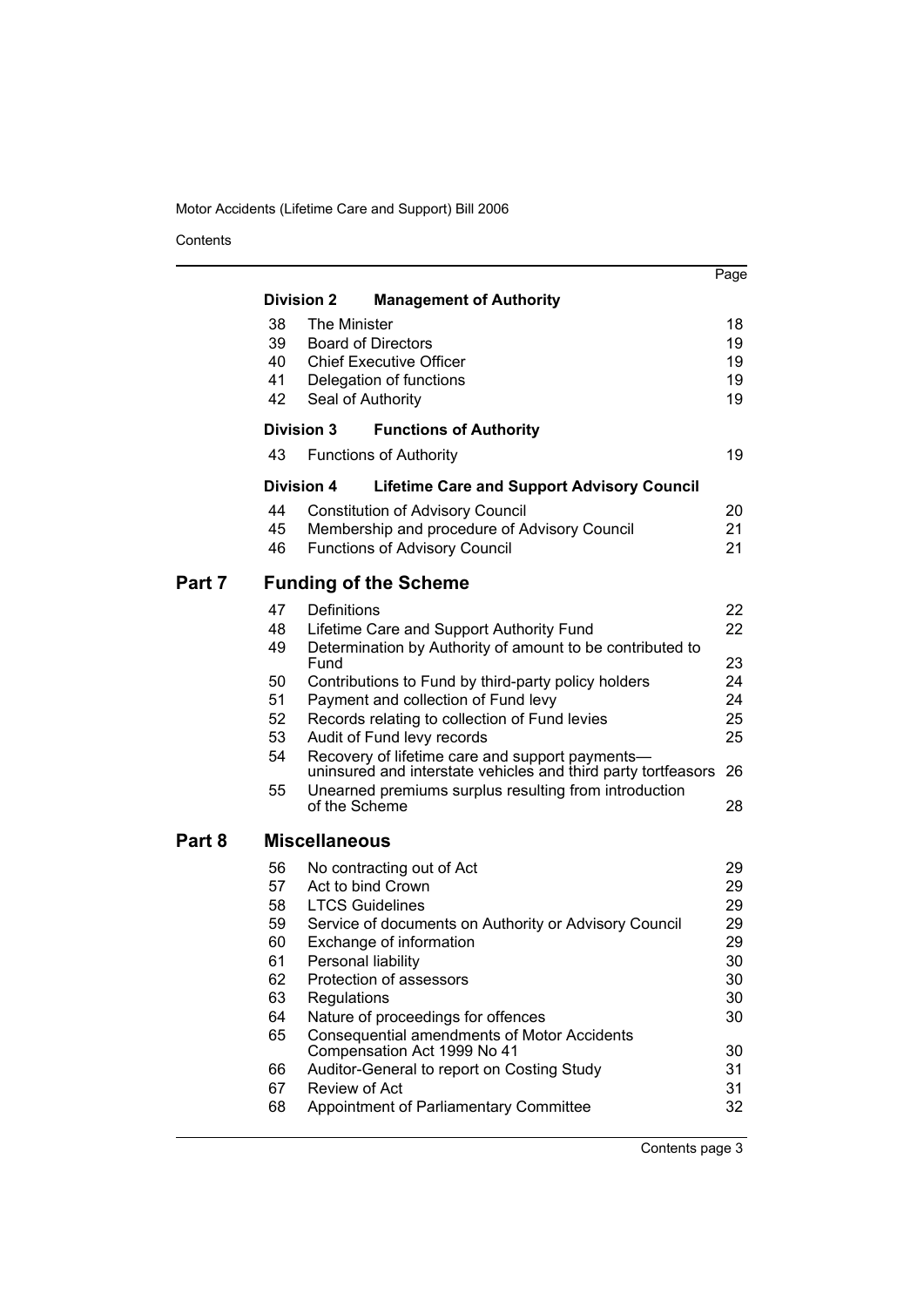Contents

|            |                                                                             | Page |
|------------|-----------------------------------------------------------------------------|------|
| Schedule 1 | Provisions relating to Board of Directors of Authority                      | 33   |
| Schedule 2 | Provisions relating to Advisory Council                                     | 38   |
| Schedule 3 | <b>Consequential amendments of Motor Accidents</b><br>Compensation Act 1999 | 43   |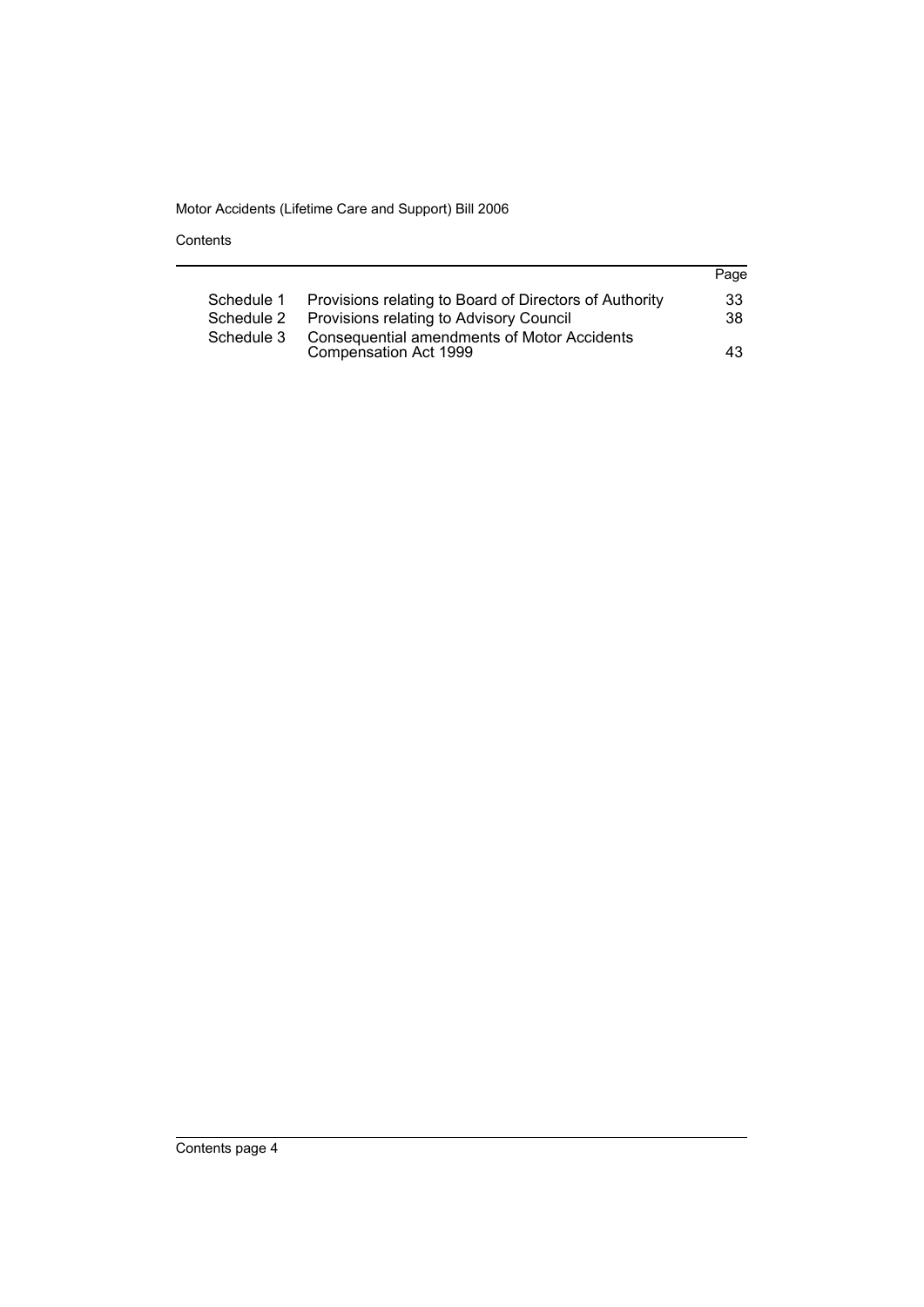*I certify that this PUBLIC BILL, which originated in the LEGISLATIVE ASSEMBLY, has finally passed the LEGISLATIVE COUNCIL and the LEGISLATIVE ASSEMBLY of NEW SOUTH WALES.*

> *Clerk of the Legislative Assembly. Legislative Assembly, Sydney, , 2006*



New South Wales

# **Motor Accidents (Lifetime Care and Support) Bill 2006**

Act No , 2006

An Act to provide a scheme for the lifetime care and support of persons injured in motor accidents; and for other purposes.

See also *Motor Accidents Compensation Amendment Act 2006*.

*I have examined this Bill, and find it to correspond in all respects with the Bill as finally passed by both Houses.*

*Chairman of Committees of the Legislative Assembly.*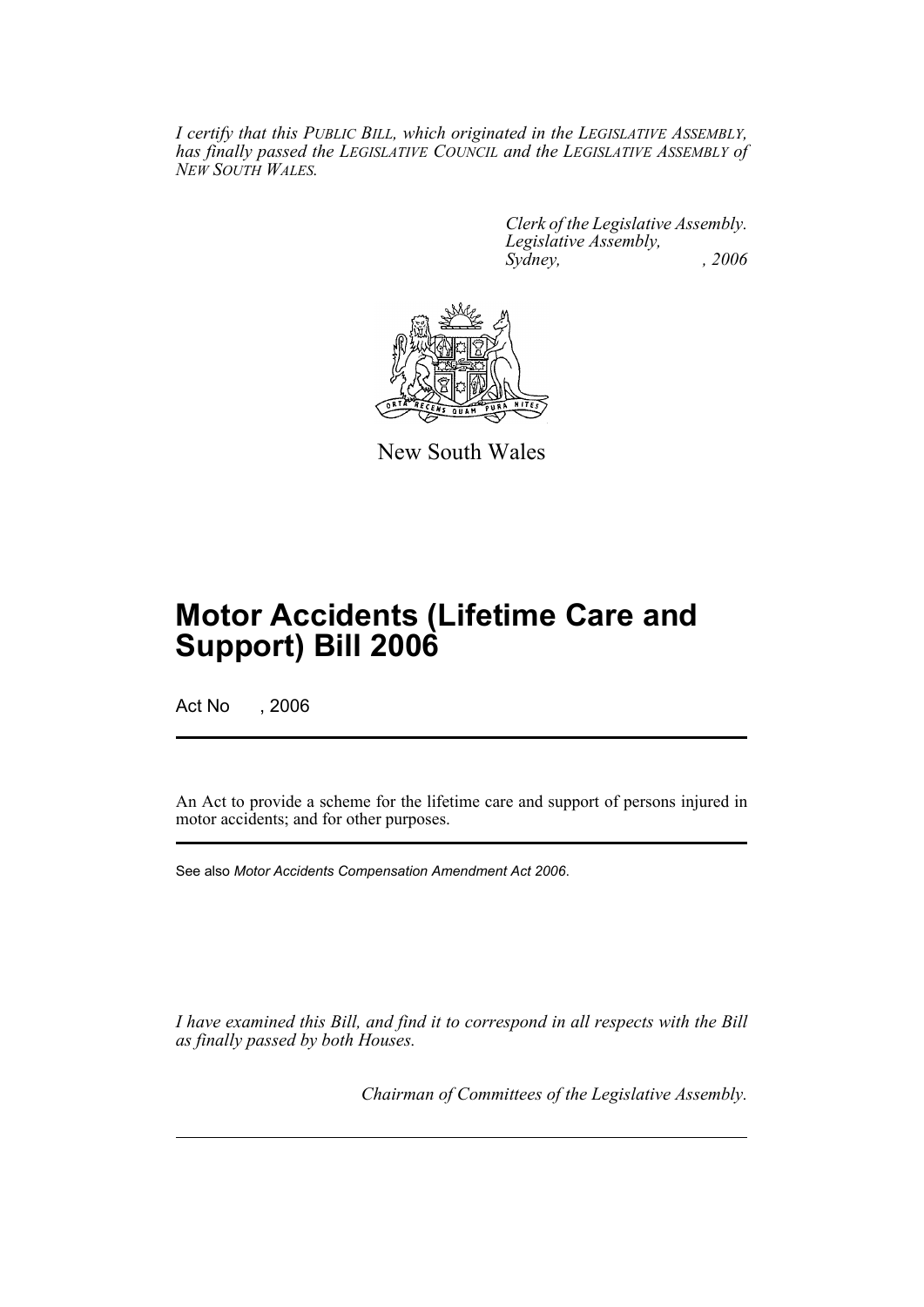Part 1 Preliminary

**The Legislature of New South Wales enacts:**

# <span id="page-5-1"></span><span id="page-5-0"></span>**Part 1 Preliminary**

# **1 Name of Act**

This Act is the *Motor Accidents (Lifetime Care and Support) Act 2006*.

# <span id="page-5-2"></span>**2 Commencement**

- (1) This Act commences on a day or days to be appointed by proclamation, except as provided by subsection  $(2)$ .
- (2) Section 66 (Auditor-General to report on Costing Study) commences on the date of assent to this Act.

# <span id="page-5-3"></span>**3 Definitions**

(1) In this Act:

*Advisory Council* means the Lifetime Care and Support Advisory Council of New South Wales constituted by this Act.

*attendant care services* means services that aim to provide assistance to people with everyday tasks, and includes (for example) personal assistance, nursing, home maintenance and domestic services.

*Authority* means the Lifetime Care and Support Authority of New South Wales constituted by this Act.

*Fund* means the Lifetime Care and Support Authority Fund established by this Act.

*insurer* of a claim means an insurer for the purposes of Chapter 4 (Motor accident claims) of the *Motor Accidents Compensation Act 1999* in relation to the claim.

*LTCS Guidelines* means guidelines issued by the Authority under section 58, as in force from time to time.

*MAA* means the Motor Accidents Authority under the *Motor Accidents Compensation Act 1999*.

*motor accident injury* means injury caused by a motor accident.

**Note.** Section 4 provides for the motor accident injuries to which this Act applies.

*participant* in the Scheme means a person accepted as provided by this Act as a participant in the Scheme (either as a lifetime participant or as an interim participant).

*the Scheme* means the scheme provided for by this Act for the lifetime care and support of persons injured in motor accidents.

*treatment and care needs*—see section 6.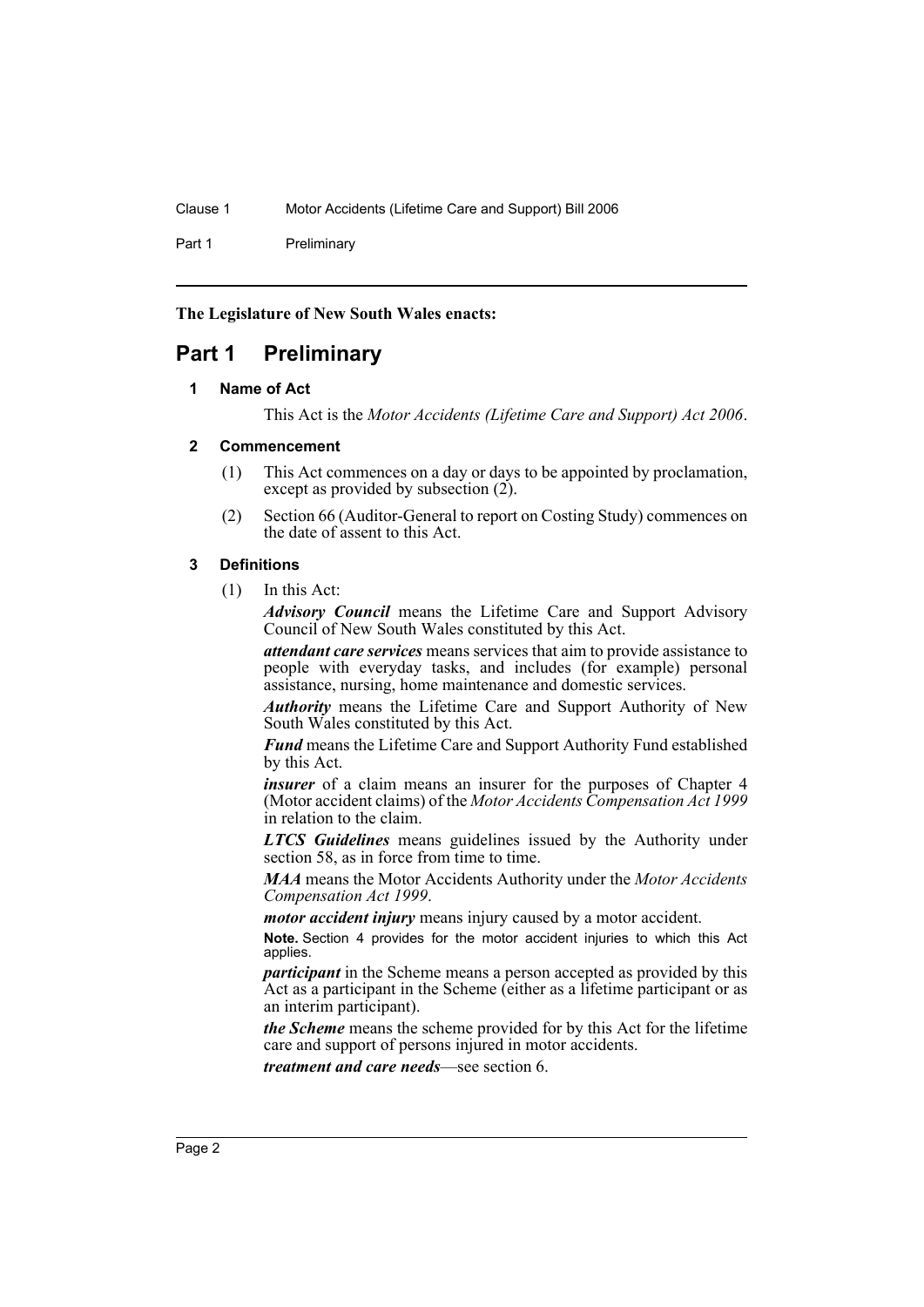Preliminary **Preliminary Part 1** 

*treatment and care needs assessment* means an assessment under Part 4 of the treatment and care needs of a participant in respect of the participant's motor accident injury.

(2) Notes included in this Act do not form part of this Act.

#### <span id="page-6-0"></span>**4 Application of Act**

- (1) This Act applies only in respect of motor accident injuries resulting from motor accidents occurring after the commencement of this section.
- (2) This Act applies only in respect of motor accident injuries resulting from motor accidents occurring in New South Wales.
- (3) This Act applies in respect of a motor accident injury only if there is a motor vehicle involved in the motor accident concerned that has motor accident insurance cover for the motor accident (within the meaning of section 3B of the *Motor Accidents Compensation Act 1999*), whether or not all the motor vehicles involved in the motor accident have motor accident insurance cover for the motor accident.
- (4) This Act applies in respect of a motor accident injury whether or not the injury was caused by the fault of the owner or driver of the motor vehicle in the use or operation of the vehicle or of any other person and so applies even if the injured person was at fault (whether as owner or driver of the vehicle or otherwise).
- (5) The regulations may make provision (including provision of a savings or transitional nature) for or with respect to limiting the application of this Act or any specified provisions of this Act to specified classes of persons.

# <span id="page-6-1"></span>**5 Interpretation—Motor Accidents Compensation Act 1999**

Words and expressions used (but not defined) in this Act have the same meanings as in the *Motor Accidents Compensation Act 1999*.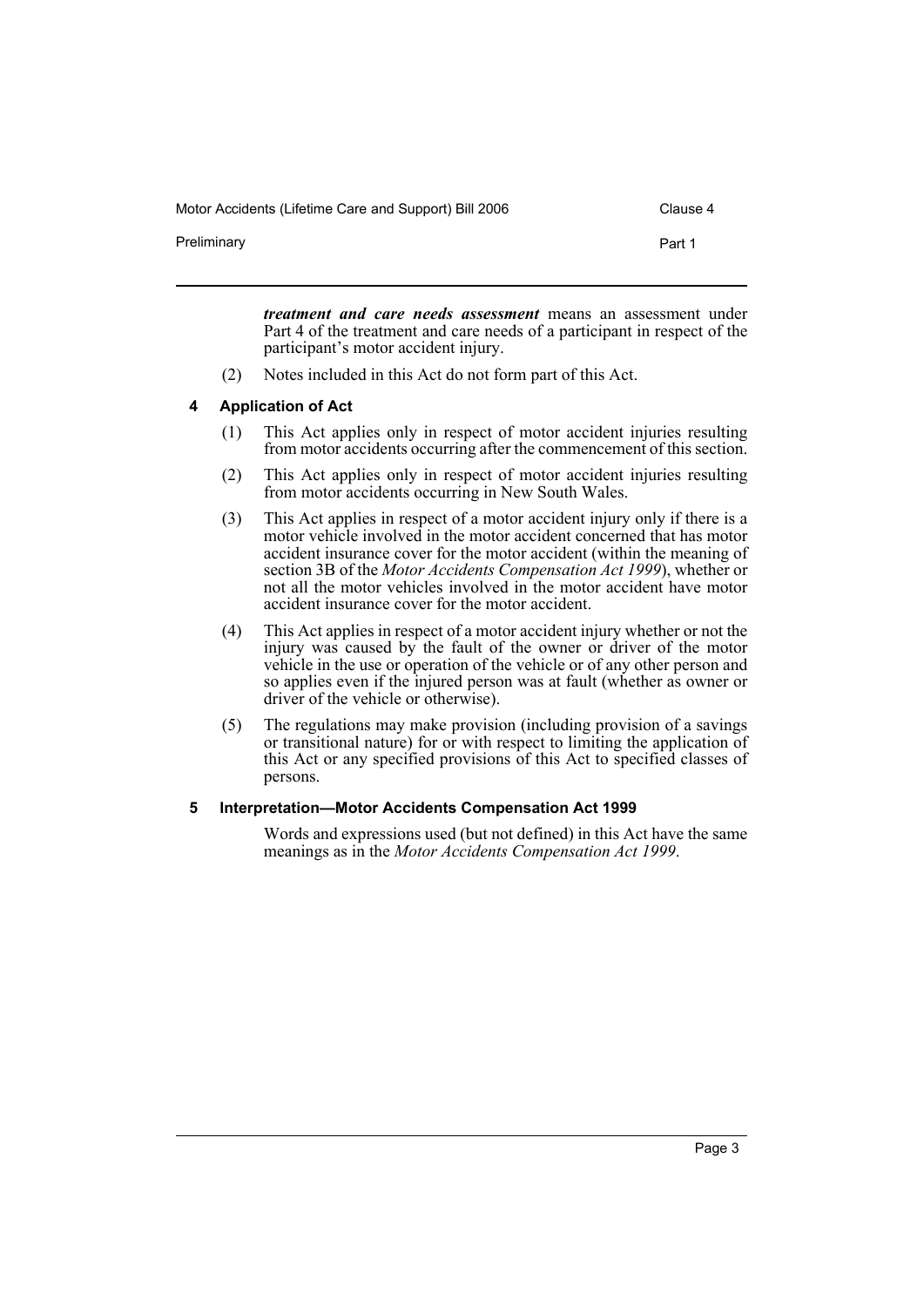# <span id="page-7-1"></span><span id="page-7-0"></span>**Part 2 Care and support for Scheme participants**

#### **6 Scheme participants' treatment and care needs to be paid for by Authority**

- (1) The Authority is to pay the reasonable expenses incurred by or on behalf of a person while a participant in the Scheme in providing for such of the treatment and care needs of the participant as relate to the motor accident injury in respect of which the person is a participant and as are reasonable and necessary in the circumstances.
- (2) For the purposes of this Act, the *treatment and care needs* of a participant are the participant's needs for or in connection with any of the following:
	- (a) medical treatment (including pharmaceuticals),
	- (b) dental treatment,
	- (c) rehabilitation,
	- (d) ambulance transportation,
	- (e) respite care,
	- (f) attendant care services,
	- (g) domestic assistance,
	- (h) aids and appliances,
	- (i) artificial members, eyes and teeth,
	- (j) education and vocational training,
	- (k) home and transport modification,
	- (l) workplace and educational facility modifications,
	- (m) such other kinds of treatment, care, support or services as may be prescribed by the regulations.
- (3) As an alternative to paying the expenses for which it is liable under this section as and when they are incurred, the Authority may pay those expenses by the payment to the participant of an amount to cover those expenses over a fixed period pursuant to an agreement between the Authority and the participant for the payment of those expenses by the participant.
- (4) The LTCS Guidelines may make provision for or with respect to determining which treatment and care needs of a participant in the Scheme are reasonable and necessary in the circumstances.

# <span id="page-7-2"></span>**7 Eligibility for participation in the Scheme**

(1) A person who has suffered a motor accident injury is eligible to be a participant in the Scheme in respect of the injury if the person's injury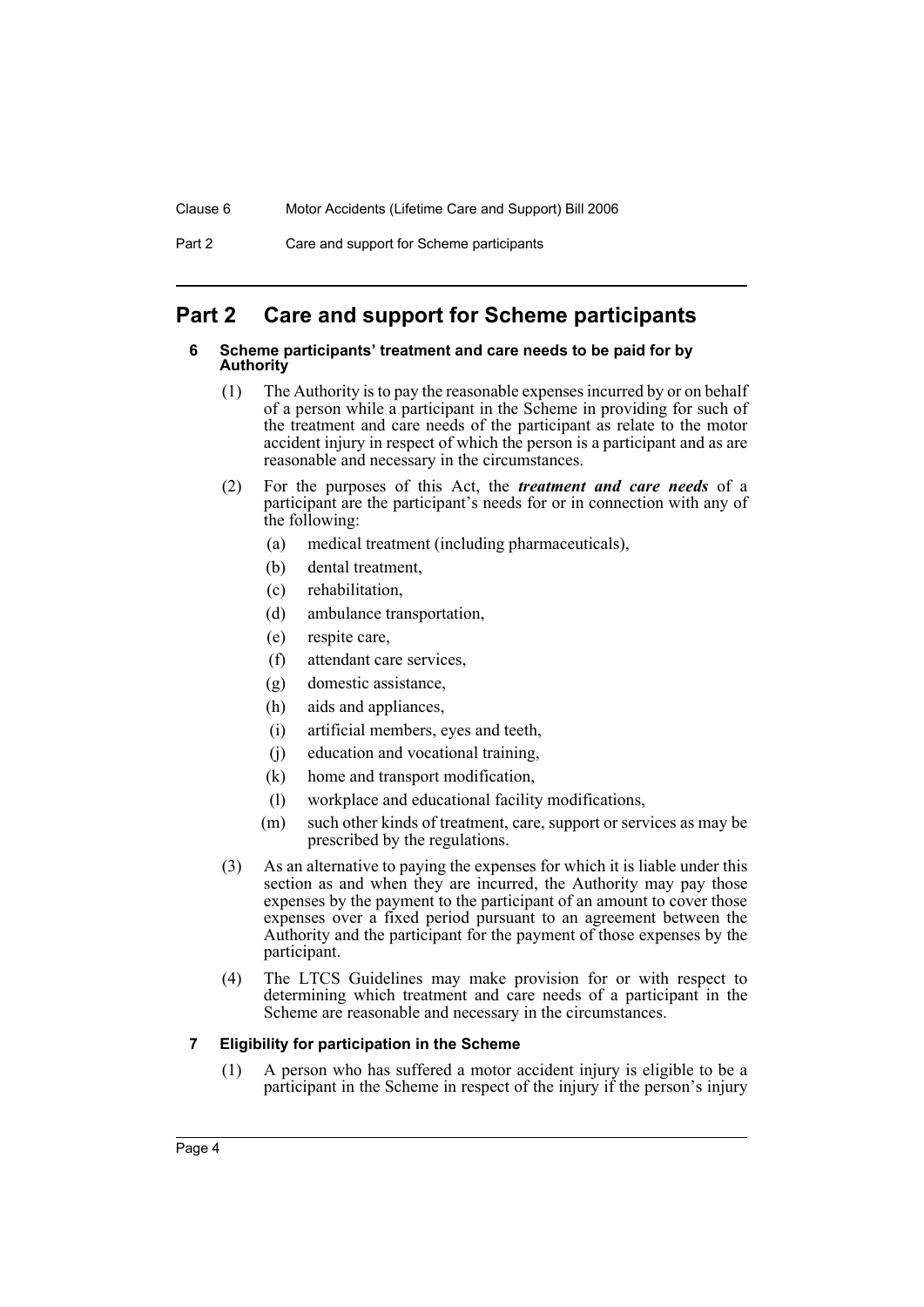| Motor Accidents (Lifetime Care and Support) Bill 2006 | Clause 8 |
|-------------------------------------------------------|----------|
| Care and support for Scheme participants              | Part 2   |

satisfies the criteria specified in the LTCS Guidelines for eligibility for participation in the Scheme.

- (2) Participation in the Scheme may be as a lifetime participant or an interim participant and for that purpose the LTCS Guidelines are to establish criteria for eligibility for lifetime participation and criteria for eligibility for interim participation in the Scheme.
- (3) A person is not eligible to be a participant in the Scheme in relation to an injury if the person has been awarded damages, pursuant to a final judgment entered by a court or a binding settlement, for future economic loss in respect of the treatment and care needs of the participant that relate to the injury.
- (4) The LTCS Guidelines may make provision for or with respect to eligibility for participation in the Scheme, including provision for or with respect to the criteria that a motor accident injury must satisfy for the injured person to be eligible for participation in the Scheme in respect of the injury and the determination of whether a motor accident injury satisfies those criteria.

# <span id="page-8-0"></span>**8 Application for participation in the Scheme**

- (1) An application for a person to become a participant in the Scheme in respect of a motor accident injury is to be made to the Authority and can only be made by or on behalf of the person or by the insurer of a claim made by the person in respect of the injury.
- (2) An application by an insurer does not require the consent of the person.
- (3) The MAA may direct the insurer of a claim made by a person in respect of an injury to make an application for the person to become a participant in the Scheme, and the insurer must comply with such a direction.
- (4) An application is to be made in the form approved by the Authority and is to set out or be accompanied by such particulars and information as may be required by the approved form.
- (5) The Authority may require the injured person to provide authorisation for the Authority to obtain information and documents relevant to the motor accident injury from specified persons in connection with the application.
- (6) The LTCS Guidelines may make provision for or with respect to applications to become a participant in the Scheme, including provision for or with respect to:
	- (a) the making and determination of applications (including the information required to be provided in connection with an application), and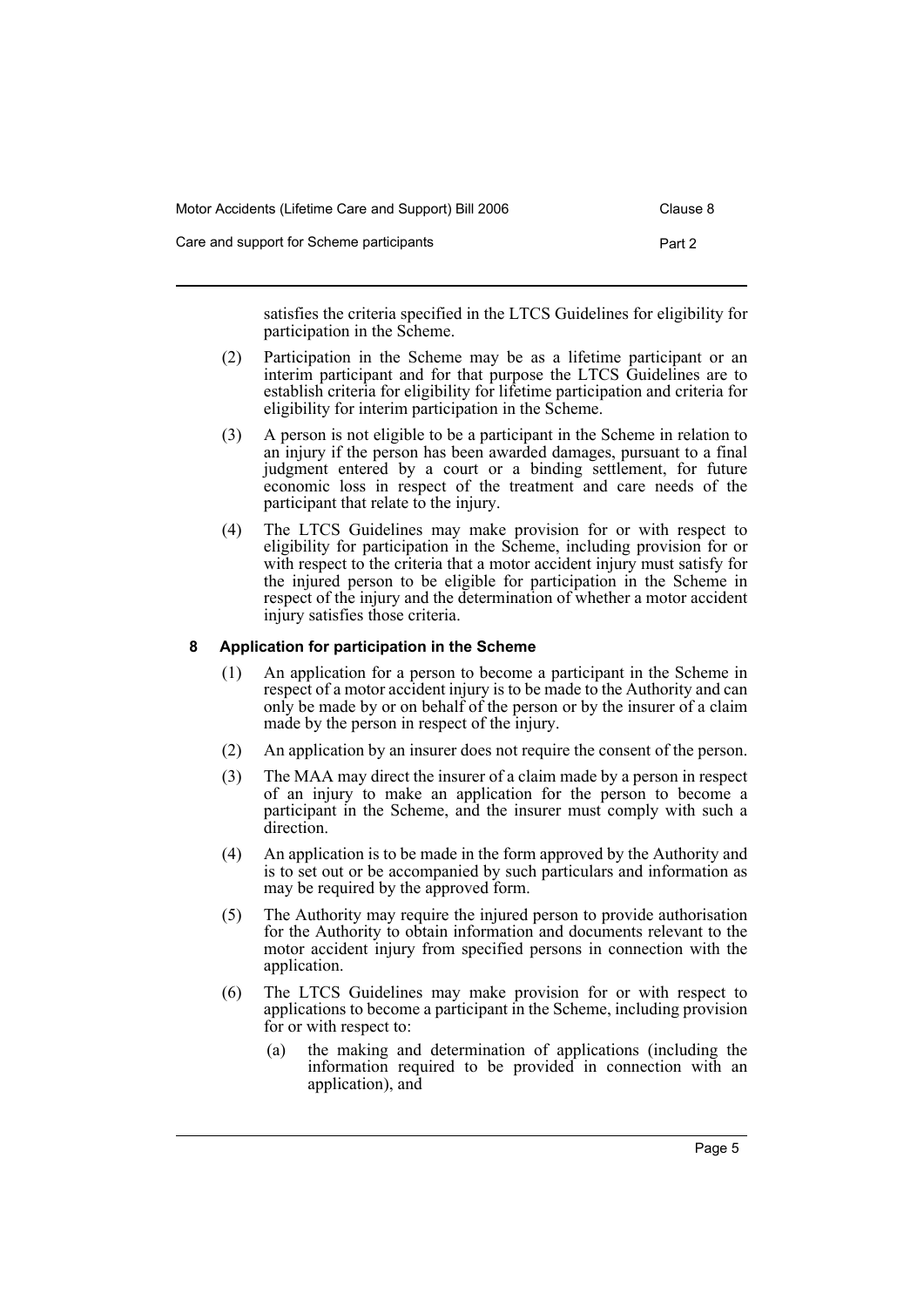#### Part 2 Care and support for Scheme participants

- (b) requiring an insurer to pay the costs of any assessment required by the LTCS Guidelines in connection with an application, and
- (c) imposing restrictions on the time within which an application can be made or requiring the deferring of the making of an application until an injury has stabilised.

#### <span id="page-9-0"></span>**9 Acceptance as a participant**

- (1) A person becomes a participant in the Scheme if the Authority is satisfied that the person is eligible to be a participant and accepts the person in writing as a participant in the Scheme, either as a lifetime participant or an interim participant (according to the person's eligibility).
- (2) If the Authority is satisfied that a person is eligible to be a participant and that application for the person's acceptance as a participant has been duly made, the Authority must accept the person as a lifetime participant or an interim participant (according to the person's eligibility).
- (3) A person accepted as an interim participant must be accepted as a lifetime participant if the Authority becomes satisfied during the person's interim participation in the Scheme that the person is eligible for lifetime participation in the Scheme.
- (4) A person accepted as a lifetime participant in the Scheme remains a participant for life.
- (5) A person accepted as an interim participant remains a participant for a period of 2 years only. If the person is accepted as a lifetime participant before the end of that 2 years, the person ceases to be an interim participant on being accepted as a lifetime participant and then remains a participant for life.
- (6) A person cannot be accepted as an interim participant more than once in relation to the same motor accident injury.
- (7) The expiration of a period of interim participation in the Scheme does not prevent subsequent acceptance of the person as a lifetime participant in the Scheme.

#### <span id="page-9-1"></span>**10 Approval of treatment and care providers**

- (1) The LTCS Guidelines may make provision for or with respect to:
	- (a) the approval (by accreditation or otherwise) by or on behalf of the Authority of persons (*approved providers*), other than medical practitioners, to provide any service in connection with the provision of the treatment and care needs of a participant in the Scheme, and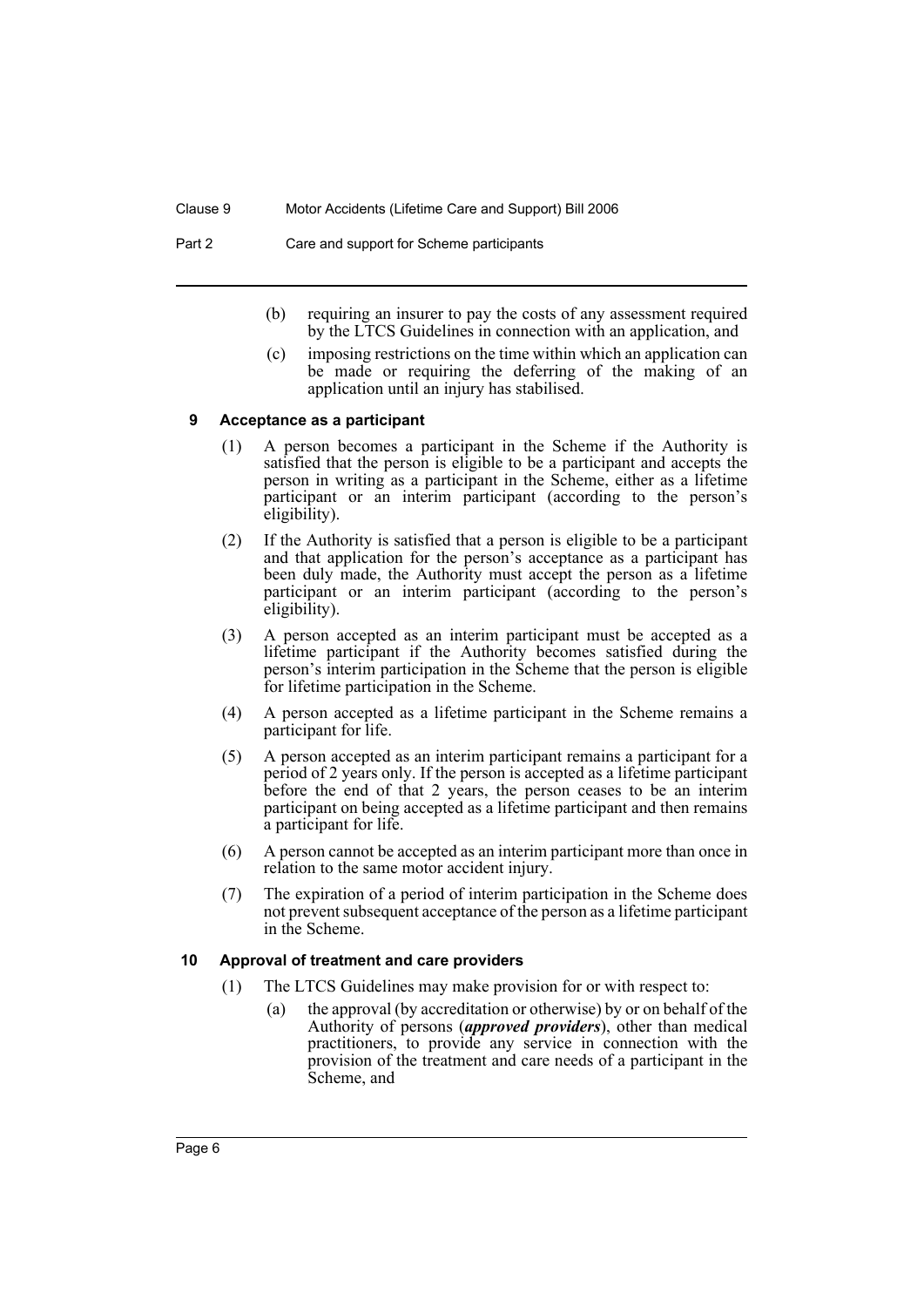| Motor Accidents (Lifetime Care and Support) Bill 2006 | Clause 11 |
|-------------------------------------------------------|-----------|
| Care and support for Scheme participants              | Part 2    |

- (b) the standards of competency of approved providers, and
- (c) requiring services provided in connection with the treatment and care needs of a participant in the Scheme (other than the services of a medical practitioner) to be provided only by approved providers.
- (2) If the LTCS Guidelines require services to be provided only by approved providers, the Authority is not required to pay any expenses incurred by or on behalf of a participant in the Scheme in providing the services concerned unless those services are provided by an approved provider.

#### <span id="page-10-0"></span>**11 Effect of Scheme on motor accident compensation claims and limitation periods**

- (1) This Act does not limit or otherwise affect the application of the *Motor Accidents Compensation Act 1999* in respect of a motor accident injury of a person who is or who is eligible to become a participant in the Scheme, except as specifically provided by that Act.
- (2) While a person is an interim participant in the Scheme in respect of an injury, time does not run for the purposes of section 109 (Time limitations on commencement of court proceedings) of the *Motor Accidents Compensation Act 1999* or a provision of the *Limitation Act 1969* in respect of a cause of action on a claim for damages that relate to the injury or to any other injury suffered by the person as a result of the motor accident concerned.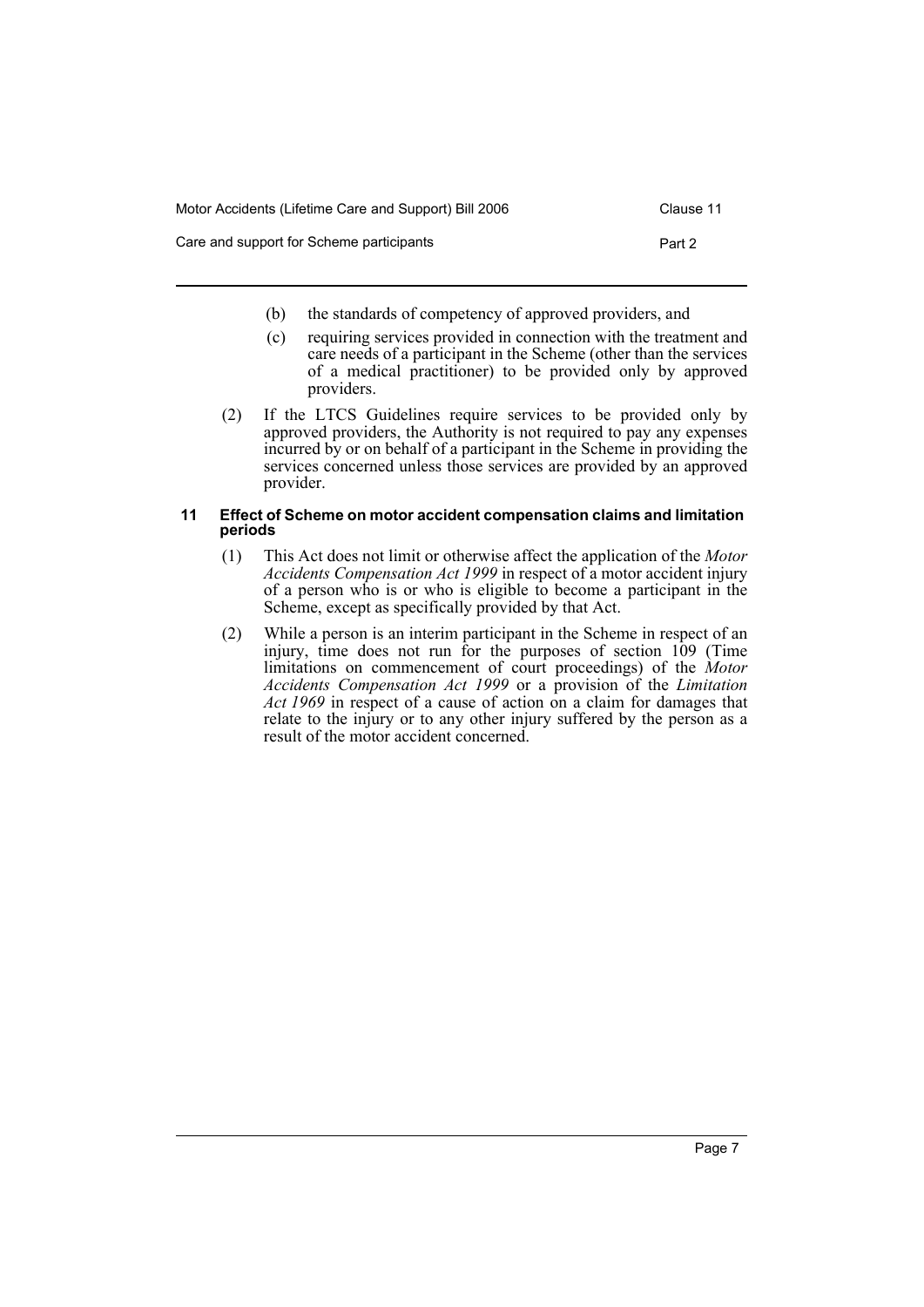Part 3 Dispute resolution

# <span id="page-11-0"></span>**Part 3 Dispute resolution**

# <span id="page-11-1"></span>**Division 1 Disputes about eligibility**

#### <span id="page-11-2"></span>**12 Definitions**

In this Division:

*Assessment Panel* means a panel of assessors convened under this Division to determine a dispute under this Division.

*assessor* means a person appointed under this Division as an assessor for the purposes of this Division.

*Review Panel* means a panel of assessors convened under this Division to review a determination by an Assessment Panel.

#### <span id="page-11-3"></span>**13 Appointment of assessors**

The Authority is to appoint medical practitioners and other suitably qualified persons to be assessors for the purposes of this Division.

#### <span id="page-11-4"></span>**14 Referral of disputes to Assessment Panel**

- (1) If there is a dispute as to whether a motor accident injury suffered by a person satisfies criteria specified in the LTCS Guidelines for eligibility for participation in the Scheme, the dispute can be referred to an Assessment Panel for determination.
- (2) The dispute can be referred by the Authority or by notice to the Authority given by or on behalf of the injured person or by the insurer of the injured person's claim.
- (3) The Authority is to convene a panel of 3 assessors to constitute the Assessment Panel to determine a dispute referred under this section.
- (4) The Assessment Panel to which a dispute is referred for determination is to determine the dispute and is to give a certificate as to its determination setting out the reasons for its determination.

#### <span id="page-11-5"></span>**15 Review of Assessment Panel's determination**

- (1) The determination of an Assessment Panel can be referred for review by a Review Panel, but only on one or more of the following grounds:
	- (a) a change in the condition of the injured person, being a change that occurred or that first became apparent after the dispute was referred for determination by the Assessment Panel and that is capable of having a material effect on the determination,
	- (b) the availability of additional relevant information about the injury, being information that was not available, or could not reasonably have been obtained, before the dispute was referred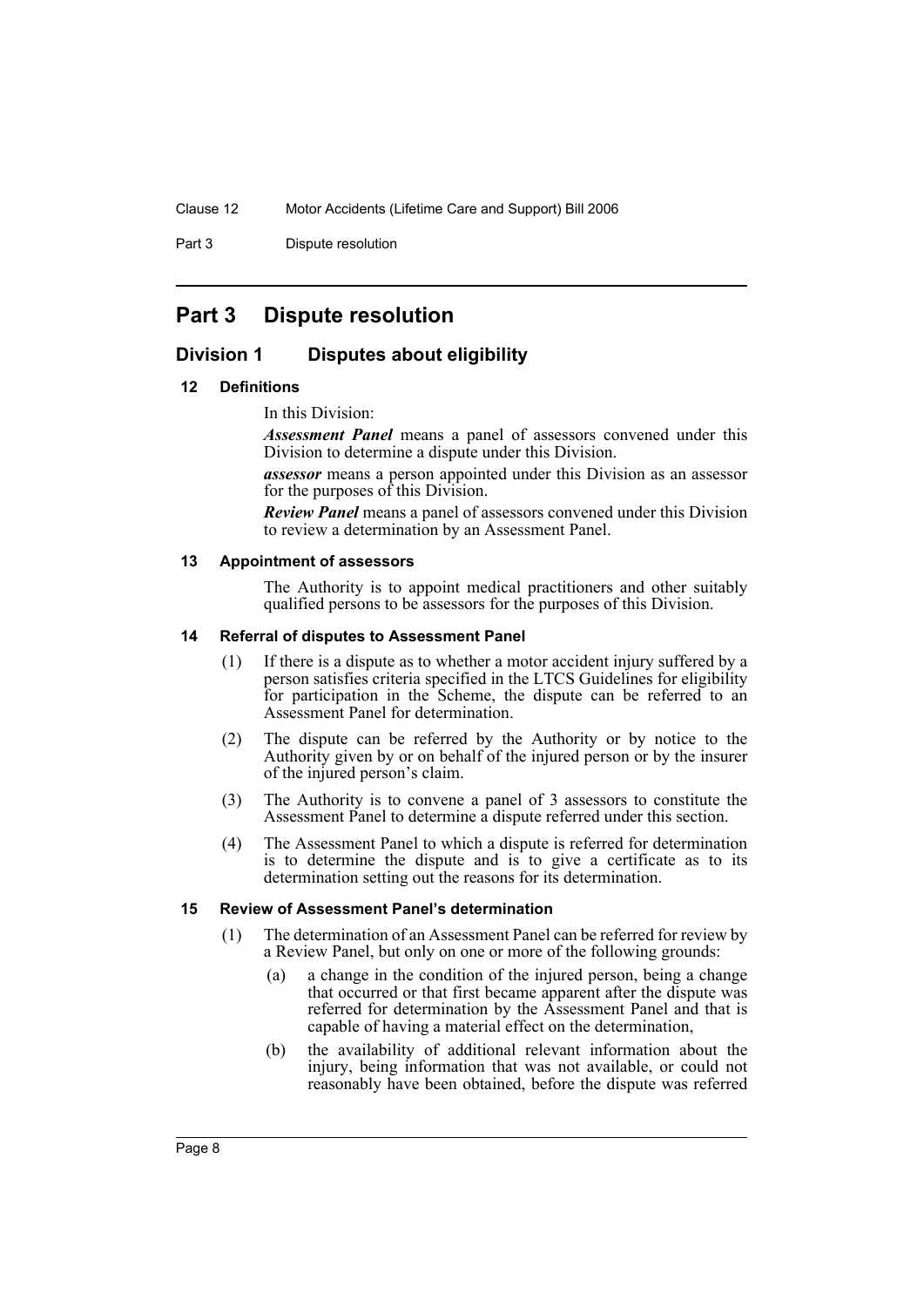| Dispute resolution |  |  |  | Part 3 |  |
|--------------------|--|--|--|--------|--|
|                    |  |  |  |        |  |

for determination by the Assessment Panel and that is capable of having a material effect on the determination,

- (c) the determination was not made in accordance with the LTCS Guidelines,
- (d) the determination is demonstrably incorrect in a material respect.
- (2) A determination can be referred for review:
	- (a) by or on behalf of the injured person, or
	- (b) by the insurer of the injured person's claim, or
	- (c) by the Authority.
- (3) The Authority is to convene a panel of 3 assessors to constitute the Review Panel to review the determination of the Assessment Panel.
- (4) The Review Panel can confirm the determination of the Assessment Panel or it can revoke that determination, substituting its own determination and giving a certificate as to its determination.

#### <span id="page-12-0"></span>**16 Determinations to be binding**

The determination of an Assessment Panel (or of a Review Panel on the review of an Assessment Panel's determination) as to whether a motor accident injury satisfies criteria specified in the LTCS Guidelines for eligibility for participation in the Scheme is final and binding for the purposes of this Act and any proceedings under this Act.

#### <span id="page-12-1"></span>**17 Costs of assessment**

- (1) The costs of determinations and reviews of determinations under this Division are payable by the Authority.
- (2) The costs of determinations and reviews under this Division include the necessary costs and expenses of travel and accommodation incurred by the injured person, and by a parent or other carer of the injured person in order to accompany the injured person, in attending a panel for the purposes of the determination or review.

# <span id="page-12-2"></span>**18 No legal costs payable by Authority**

- (1) No legal costs are payable by the Authority for or in respect of legal services provided to an injured person or an insurer in connection with the referral of a matter for or the making of a determination or review of a determination under this Division.
- (2) In this section, *legal services* and *legal costs* have the same meanings as in the *Legal Profession Act 2004*.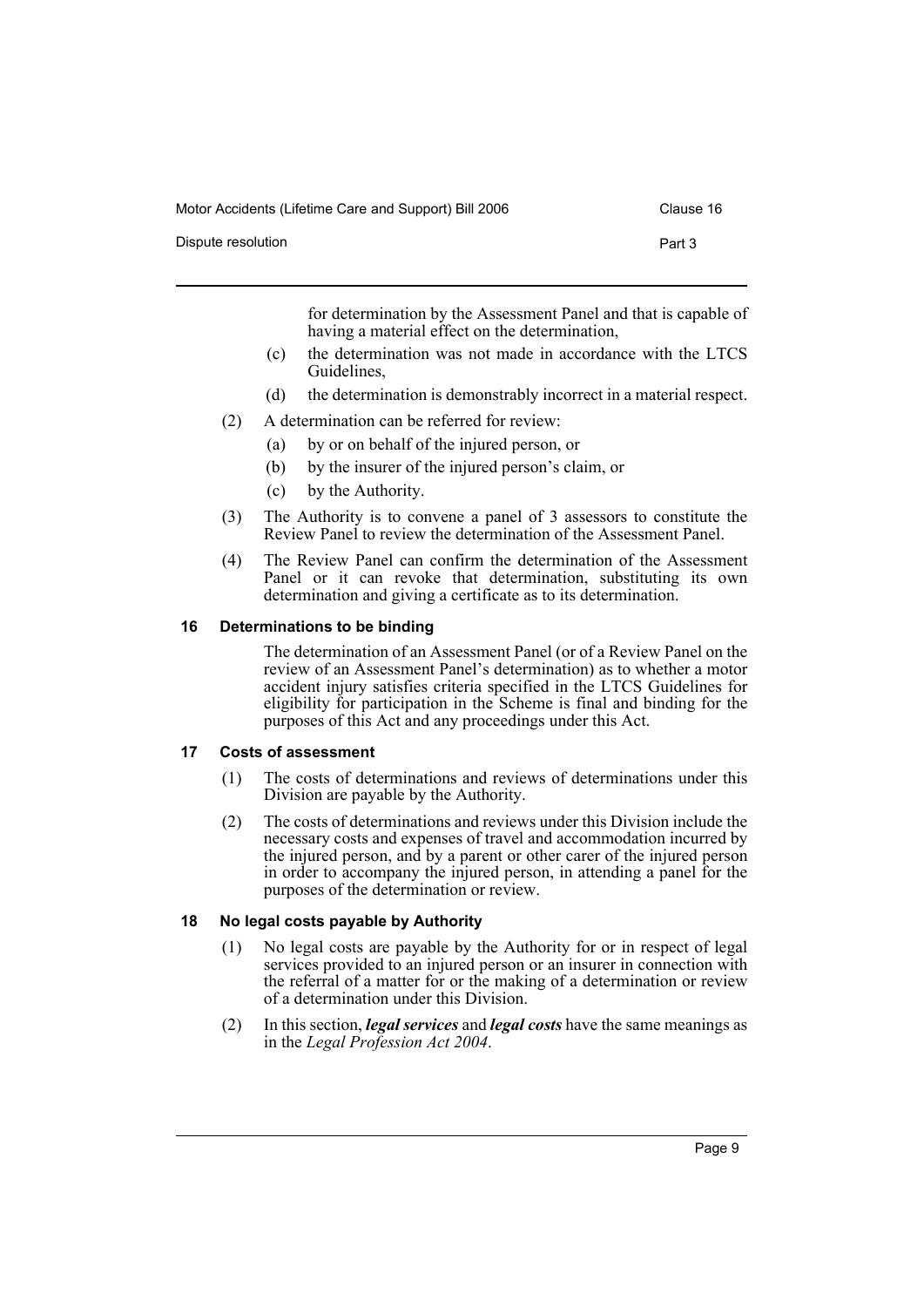Part 3 Dispute resolution

#### <span id="page-13-0"></span>**19 Authority monitoring and oversight**

- (1) Determinations and reviews under this Division are subject to relevant provisions of the LTCS Guidelines relating to the procedures for the referral of disputes for determination or review of determinations and the procedure for determination.
- (2) The Authority may arrange for the provision of training and information to assessors to promote accurate and consistent determinations and reviews under this Division.

# <span id="page-13-1"></span>**Division 2 Disputes about motor accident injury**

#### <span id="page-13-2"></span>**20 Determination of disputes**

- (1) An interested person who disputes a decision of the Authority as to whether an injury is a motor accident injury may request the Authority to refer the dispute for determination under this section.
- (2) Each of the following is an *interested person*:
	- (a) the person whose injury is the subject of the Authority's decision,
	- (b) the insurer of a claim made by the injured person in respect of the injury,
	- (c) the Nominal Defendant.
- (3) The Authority is to refer the dispute to the Principal Claims Assessor under Part 4.4 of the *Motor Accidents Compensation Act 1999*, who is to convene a panel of 3 claims assessors under that Part to determine the dispute.
- (4) The panel is to determine the dispute and certify in writing as to its determination giving reasons for its determination.
- (5) The panel's determination as to whether an injury is a motor accident injury is final and binding for the purposes of this Act and any proceedings under this Act.

# <span id="page-13-3"></span>**21 Legal costs**

(1) The panel determining a dispute under this Division is to include in its determination a determination of the amount of the reasonable legal costs payable by the injured person for or in respect of legal services provided to the person in connection with the referral for determination of and the determination of the dispute.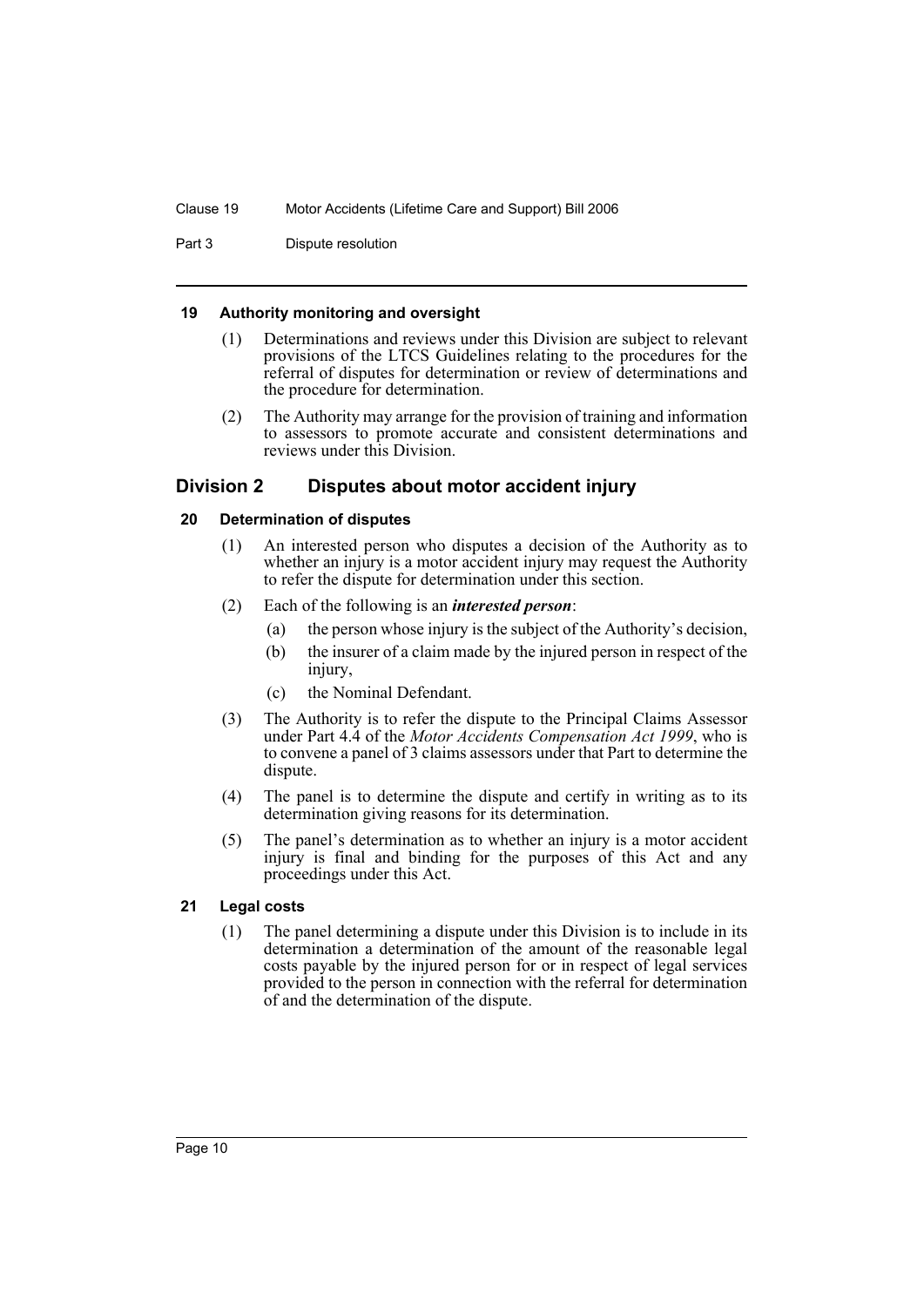Dispute resolution **Part 3** 

- (2) The Authority is to pay those reasonable legal costs of the injured person as assessed by the panel. No other legal costs are payable by the Authority for or in respect of legal services provided to an interested person in connection with the referral for determination of and the determination of a dispute under this Division.
- (3) The regulations may make provision for or with respect to fixing maximum legal costs for legal services provided to a person in connection with the referral for determination of and the determination of a dispute under this Division.
- (4) A legal practitioner is not entitled to be paid or recover for a legal service an amount that exceeds any maximum legal costs fixed for the service by the regulations under this section.
- (5) This section does not entitle a legal practitioner to recover legal costs for a legal service or matter that a court or costs assessor determines were unreasonably incurred.
- (6) This section and any regulations under this section prevail to the extent of any inconsistency with the *Legal Profession Act 2004* and the regulations under that Act. An assessment under that Act of any legal costs in respect of which provision is made by a regulation under this section is to be made so as to give effect to that regulation.
- (7) In this section, *legal services* and *legal costs* have the same meanings as in the *Legal Profession Act 2004*.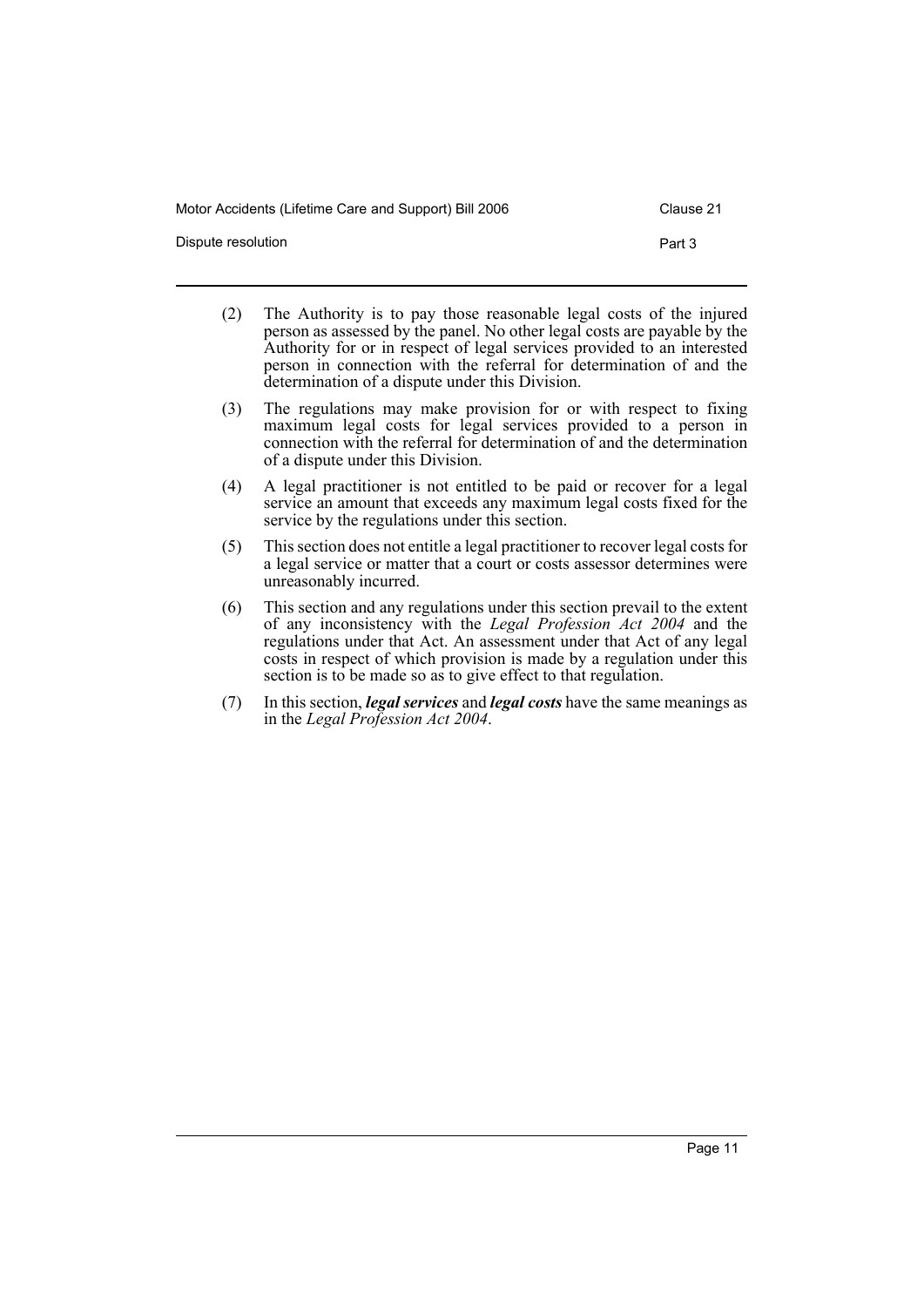Part 4 Treatment and care needs assessment

# <span id="page-15-0"></span>**Part 4 Treatment and care needs assessment**

# <span id="page-15-1"></span>**22 Definitions**

In this Part:

*assessor* means a person appointed under this Part to make an assessment in relation to a disputed assessment under this Part.

*Review Panel* means a panel of assessors convened under this Part to review an assessment under this Part.

# <span id="page-15-2"></span>**23 Assessment of treatment and care needs of participants**

- (1) The Authority is to make an assessment of the treatment and care needs of a participant in the Scheme.
- (2) The assessment is an assessment of the participant's treatment and care needs that are reasonable and necessary in the circumstances, and as relate to the motor accident injury in respect of which the person is a participant in the Scheme.
- (3) An assessment of treatment and care needs is to be made in accordance with the LTCS Guidelines.
- (4) The Authority is to certify in writing as to its assessment of the treatment and care needs of the participant including its reasons for any finding on which the assessment is based, and is to give a copy of the certificate to the participant.

# <span id="page-15-3"></span>**24 Dispute about Authority's assessment—determination by assessor**

- (1) If a participant in the Scheme disputes an assessment or any aspect of an assessment by the Authority of the treatment and care needs of the participant, the Authority must, at the request of the participant, refer the dispute to an assessor for determination.
- (2) A participant cannot make such a request more than 28 days after the Authority gives the participant a copy of the Authority's certificate of assessment of the treatment and care needs of the participant.
- (3) The Authority is to appoint health professionals and other suitably qualified persons to be assessors for the purposes of this Part.
- (4) The assessor who determines a dispute about the treatment and care needs of a participant is to give a certificate to the Authority and the participant certifying as to the assessor's determination and setting out the assessor's reasons for any finding on which the determination is based.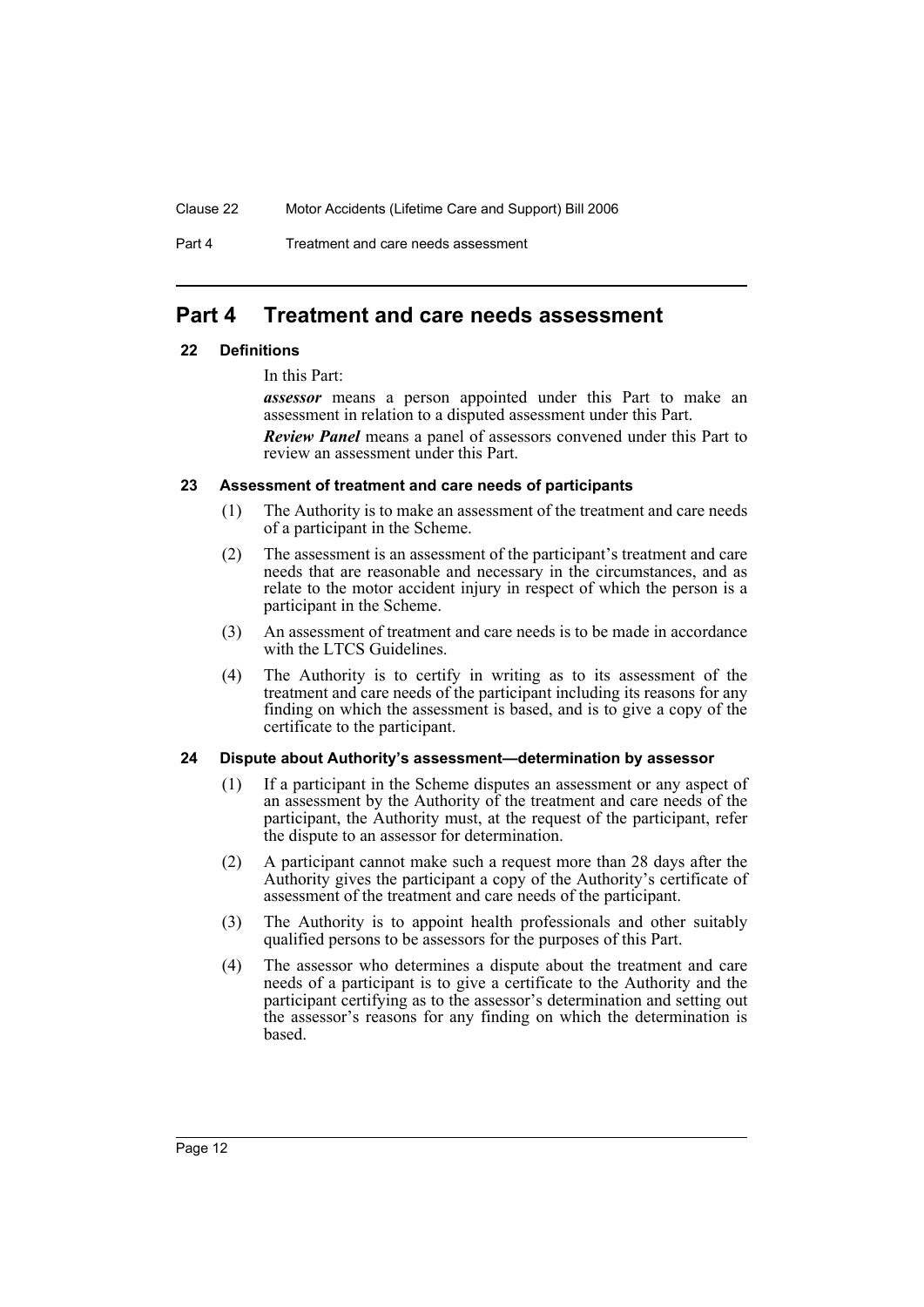| Motor Accidents (Lifetime Care and Support) Bill 2006 | Clause 25 |
|-------------------------------------------------------|-----------|
| Treatment and care needs assessment                   | Part 4    |

#### <span id="page-16-0"></span>**25 Review of assessor's determination**

- (1) The Authority or a participant can refer an assessor's determination of a dispute about the treatment and care needs of the participant for review by a Review Panel, but only on one or more of the following grounds:
	- (a) the availability of additional relevant information about the treatment and care needs of the participant, being information that was not available, or could not reasonably have been obtained, at the time of the assessor's determination and that is capable of having a material effect on the determination,
	- (b) the assessor's determination was not made in accordance with the LTCS Guidelines,
	- (c) the assessor's determination is demonstrably incorrect in a material respect.
- (2) An assessor's determination can be referred for review not later than 28 days after the assessor's certificate of determination is given to the Authority and the participant.
- (3) The Authority is to convene a panel of 3 assessors to constitute the Review Panel for the review of an assessor's determination.
- (4) On its review, the Review Panel can confirm the assessor's determination or can revoke the assessor's determination and substitute its own determination, giving the Authority and the participant a certificate of the determination and setting out the Review Panel's reasons for any finding on which its determination is based.
- (5) In conducting its review, a Review Panel must take into account any written submissions prepared by or on behalf of the participant that are submitted to the Panel.

# <span id="page-16-1"></span>**26 Effect of assessment**

- (1) The Authority's assessment of the treatment and care needs of a participant is final and binding for the purposes of this Act and any proceedings under this Act.
- (2) The Authority is to revise its assessment to make any changes that may be necessary to give effect to any determination by an assessor or Review Panel of a dispute about those treatment and care needs.
- (3) The Authority's assessment of the treatment and care needs of a participant supersedes any earlier assessment by the Authority of those needs.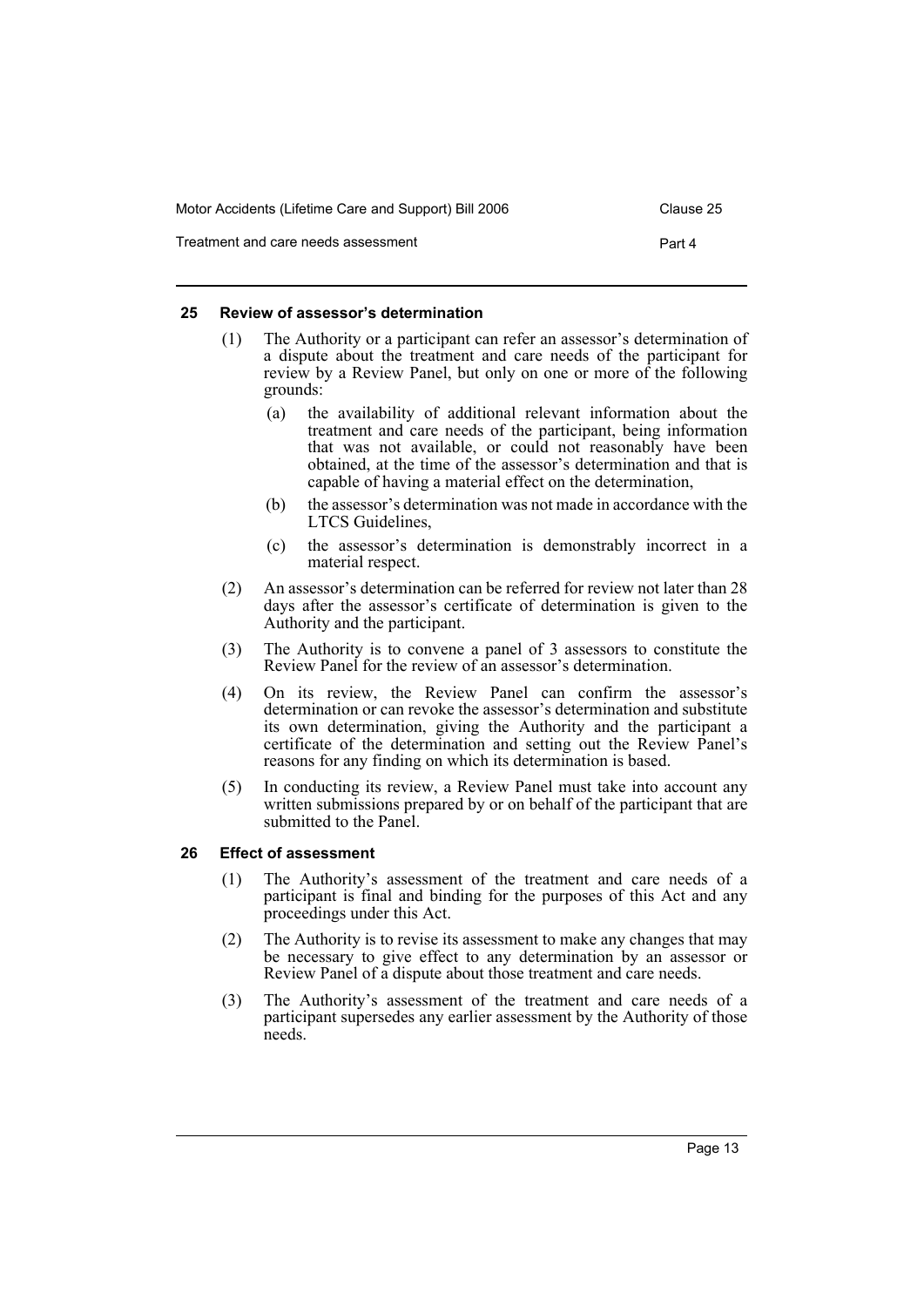Part 4 Treatment and care needs assessment

#### <span id="page-17-0"></span>**27 Co-operation of participant**

A participant in the Scheme must comply with any reasonable request made by the Authority or an assessor in connection with an assessment of or dispute about the treatment and care needs of the participant, including a request to undergo a medical examination or other examination by a health professional.

# <span id="page-17-1"></span>**28 LTCS Guidelines**

- (1) The LTCS Guidelines may make provision for or with respect to the assessment of the treatment and care needs of a participant in the Scheme.
- (2) In particular, the LTCS Guidelines may make provision for or with respect to the following:
	- (a) the procedures to be followed in connection with such an assessment,
	- (b) the intervals at which such assessments are to be carried out,
	- (c) the methods and criteria to be used to determine the treatment and care needs of participants,
	- (d) the information to be provided by participants for the purposes of or in connection with assessments.
- (3) An assessment of the treatment and care needs of a participant in the Scheme is to be carried out in accordance with the LTCS Guidelines.

# <span id="page-17-2"></span>**29 No legal costs payable for assessment or review**

- (1) No legal costs are payable by the Authority for or in respect of legal services provided to a participant in the Scheme in connection with an assessment under this Part of the treatment and care needs of the participant or the determination or review of a determination under this Part of a dispute about such an assessment.
- (2) In this section, *legal services* and *legal costs* have the same meanings as in the *Legal Profession Act 2004*.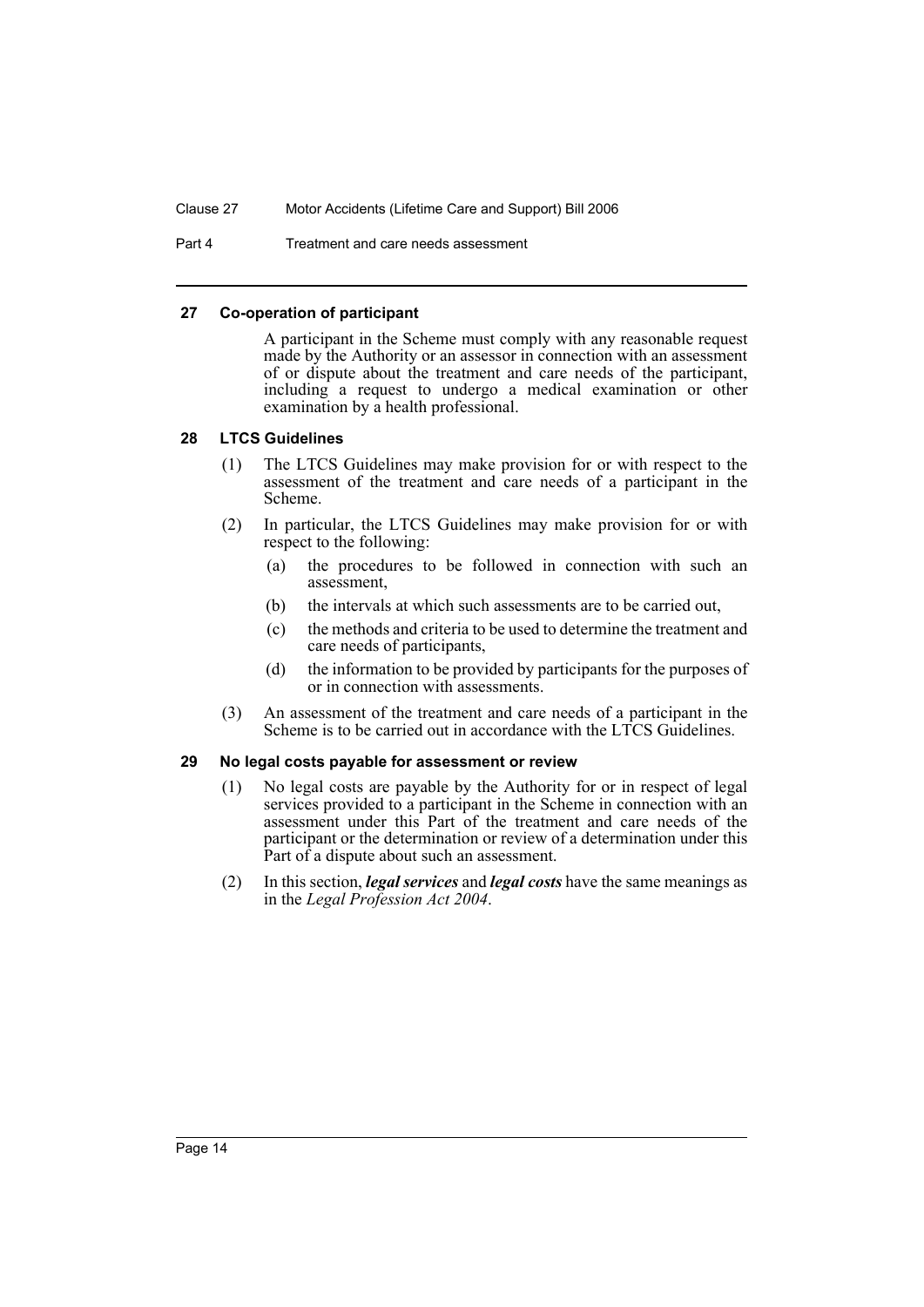| Motor Accidents (Lifetime Care and Support) Bill 2006 | Clause 30 |
|-------------------------------------------------------|-----------|
| Payments to hospitals, doctors and others             | Part 5    |

# <span id="page-18-0"></span>**Part 5 Payments to hospitals, doctors and others**

# <span id="page-18-1"></span>**30 Bulk billing arrangements for hospital, ambulance and other expenses**

- (1) Bulk billing arrangements may be entered into by the Authority with respect to:
	- (a) the payment of expenses incurred in connection with the treatment of participants in the Scheme at hospitals, or
	- (b) the payment of expenses incurred in transporting participants in the Scheme by ambulance, or
	- (c) the payment of other treatment expenses incurred by participants in the Scheme.
- (2) A bulk billing arrangement is an arrangement made with the Minister for Health, the MAA, service providers or others acting on their behalf for the payment by the Authority of any such expenses of participants in the Scheme at the rate provided by the arrangement.
- (3) For the purposes of this section, the treatment or transport of participants in the Scheme includes the treatment or transport of persons classified as participants in the Scheme in accordance with a bulk billing arrangement.

#### <span id="page-18-2"></span>**31 Payment of hospital, ambulance, medical and other expenses not covered by bulk billing arrangement**

- (1) This section applies to:
	- (a) payment for the treatment of participants in the Scheme at hospitals, and
	- (b) payment for conveying participants in the Scheme by ambulance, and
	- (c) payment for any medical or dental treatment of, or rehabilitation services provided to, participants in the Scheme,

in any case where payment for the expenses concerned has not been made, and is not required to be made in accordance with a bulk billing arrangement under this Part.

- (2) The rate at which such a payment is required to be made by the Authority under this Act is as follows:
	- (a) in the case of treatment at public hospitals—at the rate determined by the Minister for Health by order published in the Gazette,
	- (b) in any case in which a maximum rate is fixed under section 32 at the maximum rate so fixed,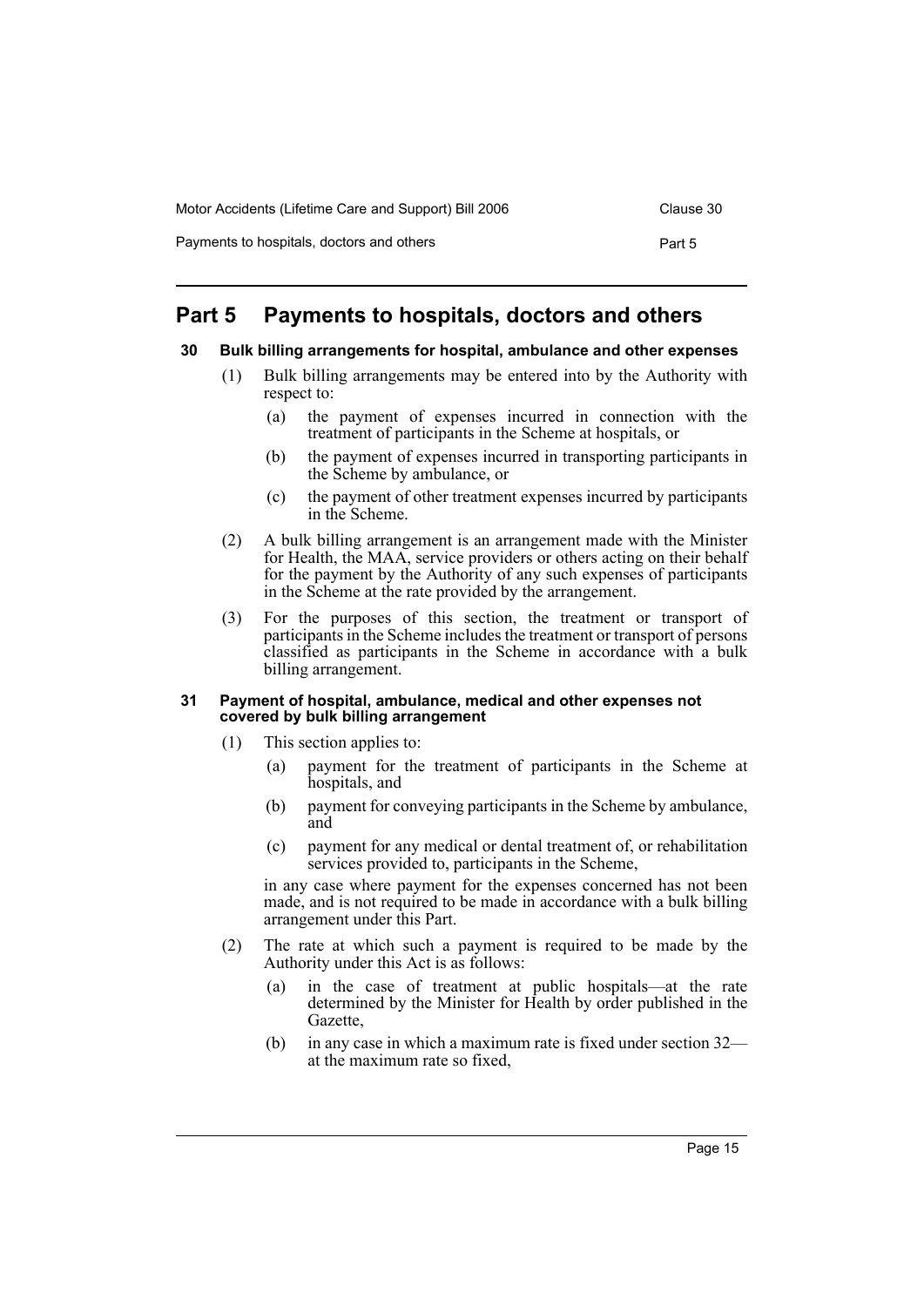Part 5 Payments to hospitals, doctors and others

- (c) in a case to which a rate referred to in paragraph (a) or (b) does not apply—at the rate reasonably appropriate to the treatment or service having regard to the customary charge made in the community for the treatment or service.
- (3) If the Authority does not make that payment, the body or person who provided the treatment or service to which the payment relates may recover the payment from the Authority as a debt in a court of competent jurisdiction.

#### <span id="page-19-0"></span>**32 Maximum fees payable for medical treatment and other treatment or services not provided at hospitals or for treatment at private hospitals**

- (1) This section applies to:
	- (a) the fee payable for any medical treatment of a participant in the Scheme, and
	- (b) the fee payable for any dental treatment of a participant in the Scheme, and
	- (c) the fee payable for any rehabilitation service provided to a participant in the Scheme, and
	- (d) the fees payable for any attendant care services provided to a participant in the Scheme,

but does not apply to any such treatment or service that is provided at a hospital (whether to an in-patient or out-patient) and for which any payment is required to be made to the hospital and not to the treatment or service provider.

- (2) This section also applies to the fee payable to a private hospital for any treatment at the hospital.
- (3) The regulations may make provision for or with respect to fixing the maximum amount for which the Authority is liable in respect of any claim for fees to which this section applies.
- (4) Any such fees may (but need not) be fixed by reference to fees recommended by the Australian Medical Association or other professional association or by reference to any schedule of fees.
- (5) A payment by the Authority in respect of a service provided in connection with the treatment and care needs of a participant in the Scheme is to be made consistently with any regulations under this section.
- (6) This section does not prevent the inclusion in the LTCS Guidelines of provision as to the appropriate allowance for fees to which this section applies and that are not fixed by regulations under this section.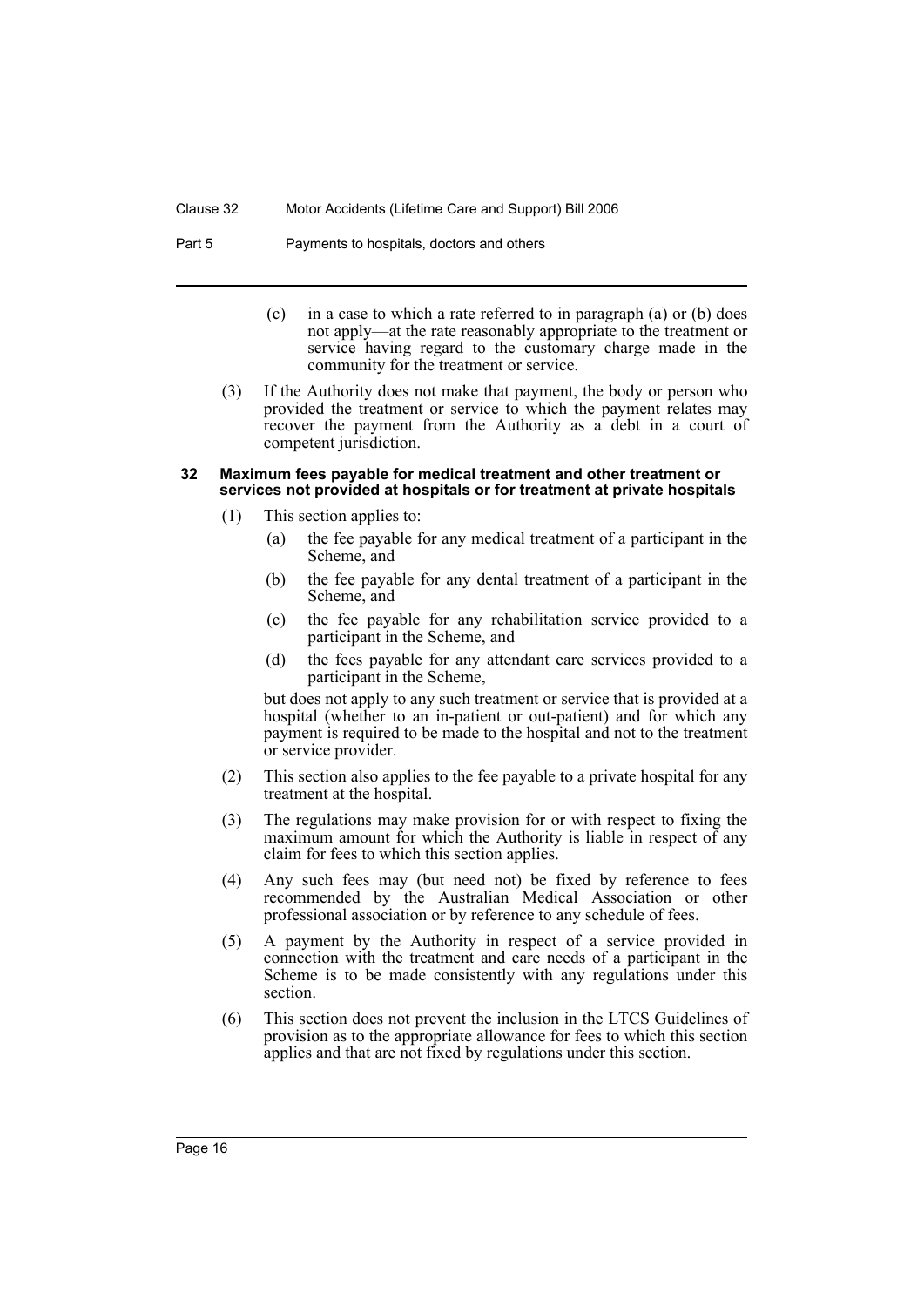Administration **Part 6** 

# <span id="page-20-0"></span>**Part 6 Administration**

# <span id="page-20-1"></span>**Division 1 Constitution of Authority**

# <span id="page-20-2"></span>**33 Constitution of Authority**

- (1) There is constituted by this Act a corporation with the corporate name of the Lifetime Care and Support Authority of New South Wales.
- (2) The Authority is, for the purposes of any Act, a statutory body representing the Crown.

# <span id="page-20-3"></span>**34 Board of Directors**

- (1) There is to be a Board of Directors of the Authority.
- (2) The Board is to consist of the following directors:
	- (a) the Chief Executive Officer of the Authority,
	- (b) 4 part-time directors appointed by the Governor on the recommendation of the Minister.
- (3) Of the part-time directors:
	- (a) one is to be a person nominated by the Treasurer, and
	- (b) three are to be persons of the Minister's own choosing.
- (4) One of the part-time directors is to be appointed as the Chairperson of the Board and one is to be appointed as the Deputy Chairperson of the Board.
- (5) A person can be both a director of the Board and a member of the Advisory Council.
- (6) A person can be both a director of the Board and a director of the Board of the MAA.
- (7) Schedule 1 has effect with respect to the Board.

#### <span id="page-20-4"></span>**35 Chief Executive Officer**

The Chief Executive Officer of the Authority is the Chief Executive Officer holding office as such under Chapter 2 of the *Public Sector Employment and Management Act 2002*.

# <span id="page-20-5"></span>**36 Staff of Authority**

(1) Such staff as may be necessary to enable the Authority to exercise its functions may be employed under Chapter 2 of the *Public Sector Employment and Management Act 2002*.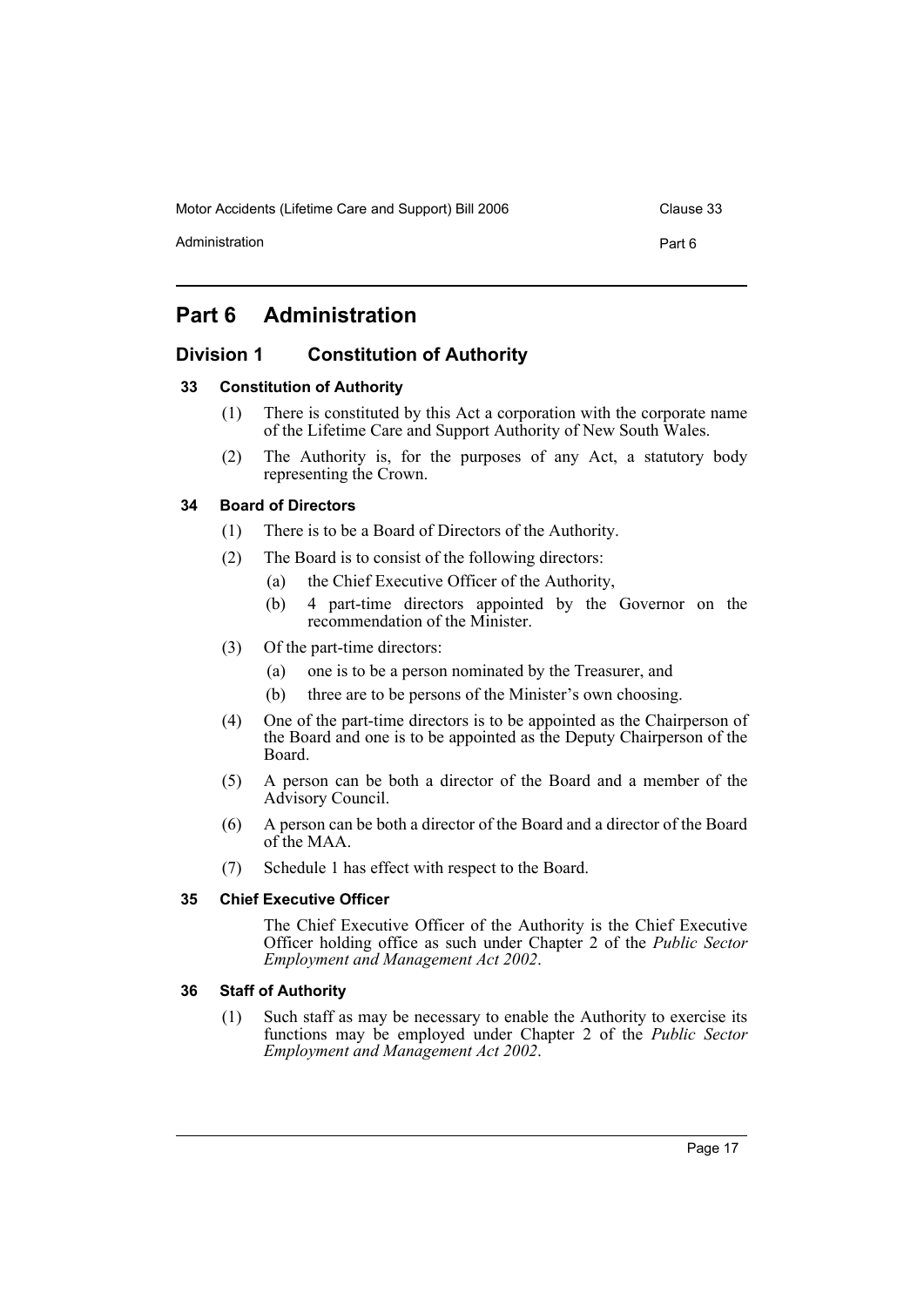Part 6 **Administration** 

- (2) The Authority may arrange for the use of the services of any staff or facilities of a government department or a public or local authority.
- (3) The Authority may engage such consultants as the Authority requires to assist it in the exercise of its functions.
- (4) For the purposes of this Act, a person who is employed under subsection (1) or whose services are made use of under subsection (2) is an officer of the Authority.

# <span id="page-21-0"></span>**37 Financial year**

- (1) The financial year of the Authority is the year commencing on 1 July.
- (2) A different financial year may be determined by the Treasurer under section 4 (1A) of the *Public Finance and Audit Act 1983*.

# <span id="page-21-1"></span>**Division 2 Management of Authority**

# <span id="page-21-2"></span>**38 The Minister**

- (1) If the Minister is satisfied that it is desirable in the public interest to do so, the Minister may, by notice in writing to the Board of Directors of the Authority or the Chief Executive Officer of the Authority, give directions to the Board or Chief Executive Officer with respect to the exercise of their respective functions.
- (2) The Minister cannot give a direction under this section to the Board or the Chief Executive Officer in respect of the exercise of any function of the Board or the Authority under section 49 (Determination by Authority of amount to be contributed to Fund) or 50 (Contributions to Fund by third-party policy holders).
- (3) The Board of Directors of the Authority and the Chief Executive Officer of the Authority must comply with any direction given under this section by the Minister to the Board or Chief Executive Officer, as the case requires.
- (4) The Authority must include in its annual report particulars of each direction given under this section during the year to which the report relates.
- (5) Except as provided by this or any other section of this Act, the Board of Directors of the Authority and the Chief Executive Officer of the Authority are not, in the exercise of their respective functions, subject to the control and direction of the Minister.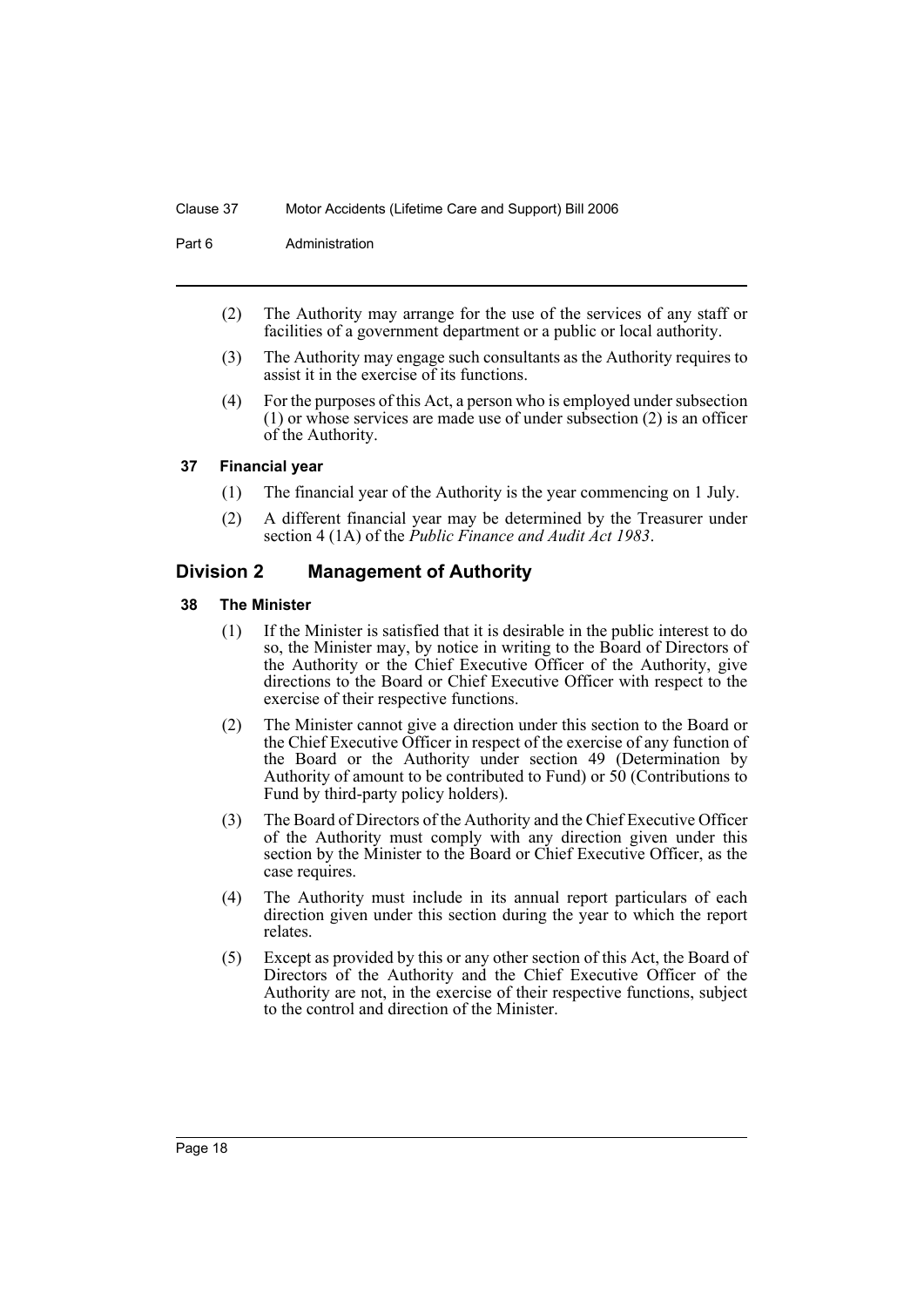Motor Accidents (Lifetime Care and Support) Bill 2006 Clause 39 Administration **Part 6** 

# <span id="page-22-0"></span>**39 Board of Directors**

- (1) The Board of Directors of the Authority has the function of determining the administrative policies of the Authority.
- (2) In exercising that function, the Board must ensure that, as far as practicable, the activities of the Authority are carried out properly and efficiently.

# <span id="page-22-1"></span>**40 Chief Executive Officer**

- (1) Subject to this Division, the affairs of the Authority are to be managed and controlled by the Chief Executive Officer of the Authority.
- (2) Any act, matter or thing done in the name of, or on behalf of, the Authority by the Chief Executive Officer of the Authority is taken to have been done by the Authority.

# <span id="page-22-2"></span>**41 Delegation of functions**

- (1) The Authority may delegate to an authorised person any of the functions of the Authority (other than this power of delegation).
- (2) A delegate may sub-delegate to an authorised person any function delegated by the Authority if the delegate is authorised in writing to do so by the Authority.
- (3) In this section:

# *authorised person* means:

- (a) an officer of the Authority, or
- (b) a person of a class prescribed by the regulations or of a class approved by the Board of Directors of the Authority.

#### <span id="page-22-3"></span>**42 Seal of Authority**

The seal of the Authority is to be kept by the Chief Executive Officer of the Authority and may be affixed to a document only:

- (a) in the presence of the Chief Executive Officer or an officer of the Authority authorised for the purpose by the Chief Executive Officer, and
- (b) with an attestation by the signature of the Chief Executive Officer or that officer of the fact of the affixing of the seal.

# <span id="page-22-4"></span>**Division 3 Functions of Authority**

# <span id="page-22-5"></span>**43 Functions of Authority**

(1) The Authority has such functions as are conferred or imposed on it by or under this or any other Act.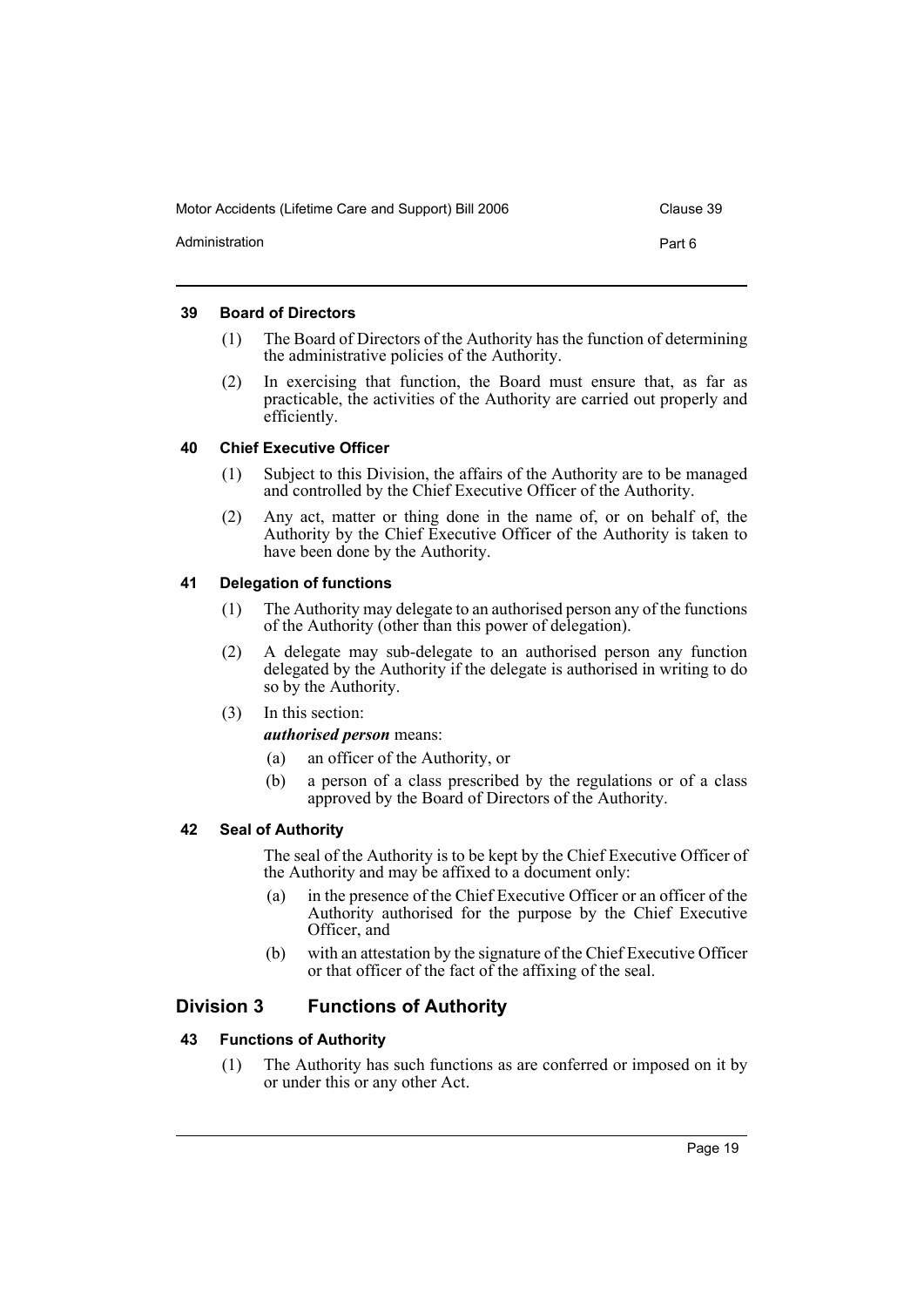Part 6 **Administration** 

- (2) The Authority also has the following functions:
	- (a) to monitor the operation of the Scheme under this Act, and in particular to conduct (or arrange for other persons to conduct) research into and to collect statistics in relation to the operation of the Scheme,
	- (b) to advise the Minister as to the administration, efficiency and effectiveness of the Scheme,
	- (c) to publicise and disseminate information concerning the Scheme,
	- (d) to issue and keep under review the LTCS Guidelines under this Act,
	- (e) to provide administrative and other support to the Advisory Council, sufficient to assist the Advisory Council to meet its priorities,
	- (f) to provide advice and make recommendations to the Advisory Council on such matters as the Advisory Council requests or the Authority considers appropriate.
- (3) The Authority has the following functions in relation to the provision of care, treatment, rehabilitation, long term support and other services for persons who have sustained motor accident injuries:
	- (a) to monitor those services,
	- (b) to provide support and funding for programs that will improve delivery of those services,
	- (c) to provide support and funding for research and education in connection with the delivery of those services.
- (4) The Authority is not prevented from exercising any function that is the same as or similar to a function being exercised or capable of being exercised by the Advisory Council.

# <span id="page-23-0"></span>**Division 4 Lifetime Care and Support Advisory Council**

#### <span id="page-23-1"></span>**44 Constitution of Advisory Council**

- (1) There is constituted by this Act a corporation with the corporate name of the Lifetime Care and Support Advisory Council of New South Wales.
- (2) The Advisory Council is subject to the control and direction of the Minister, except in relation to the contents of any advice, report or recommendation given to the Minister or the Authority.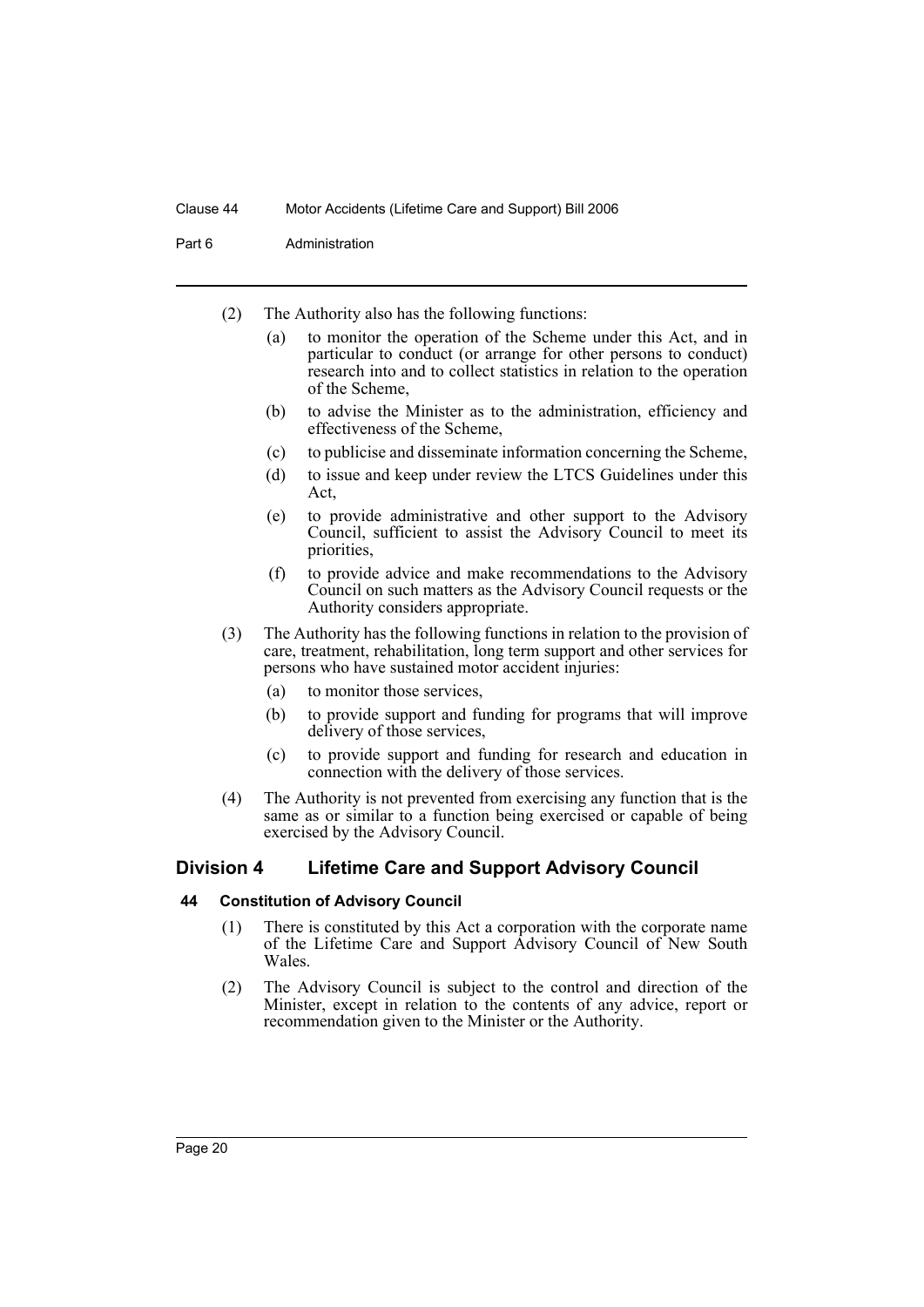|                | . |  |        |
|----------------|---|--|--------|
| Administration |   |  | Part 6 |
|                |   |  |        |

# <span id="page-24-0"></span>**45 Membership and procedure of Advisory Council**

- (1) The Advisory Council is to consist of the following 8 members:
	- (a) 2 health practitioners appointed by the Minister after consultation with the Australian Medical Association (NSW) Limited and such other associations of health practitioners as the Minister considers appropriate,
	- (b) 2 persons appointed by the Minister after consultation with such organisations concerned with the treatment and care of injured persons as the Minister considers appropriate,
	- (c) 2 persons appointed by the Minister after consultation with such organisations representing the interests of severely injured persons as the Minister considers appropriate,
	- (d) 1 person of the Minister's own choosing, who is to be the Chairperson of the Advisory Council,
	- (e) the Chief Executive Officer of the Authority.
- (2) One of the appointed members of the Advisory Council is to be appointed by the Minister as the Deputy Chairperson of the Advisory Council.
- (3) Schedule 2 has effect with respect to the Advisory Council.

# <span id="page-24-1"></span>**46 Functions of Advisory Council**

- (1) The functions of the Advisory Council are as follows:
	- (a) to advise the Minister on any matter relating to the lifetime care and support scheme under this Act that the Advisory Council considers appropriate or that the Minister refers to the Advisory Council for advice,
	- (b) to advise and make recommendations to the Authority on, and to keep under review, the LTCS Guidelines,
	- (c) to monitor the operation of the services provided under this Act,
	- (d) such other functions as are conferred or imposed on it by or under this or any other Act.
- (2) The Advisory Council may seek advice from any appropriate source, and accordingly is not limited to seeking advice from bodies constituted under this Act.
- (3) The Advisory Council is not prevented from exercising any function that is the same as or similar to a function being exercised or capable of being exercised by the Authority.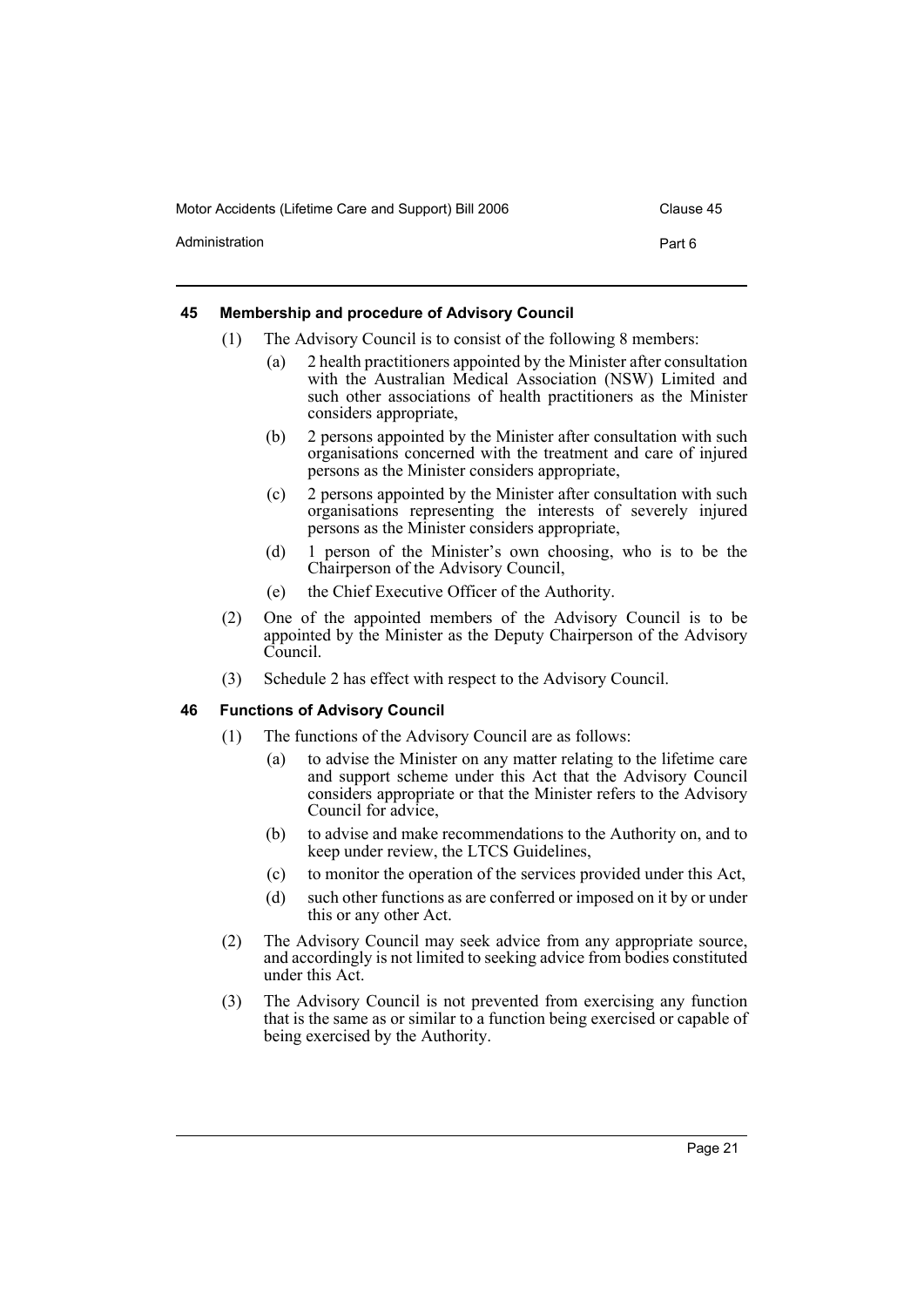Part 7 Funding of the Scheme

# <span id="page-25-0"></span>**Part 7 Funding of the Scheme**

# <span id="page-25-1"></span>**47 Definitions**

In this Part:

*financial year* means a year commencing on 1 July.

*licensed insurer* has the same meaning as in the *Motor Accidents Compensation Act 1999*.

*third-party policy* has the same meaning as in the *Motor Accidents Compensation Act 1999*.

#### <span id="page-25-2"></span>**48 Lifetime Care and Support Authority Fund**

- (1) There is established a fund, to be known as the Lifetime Care and Support Authority Fund, belonging to and vested in the Authority.
- (2) The following is to be paid into the Fund:
	- (a) Fund levies paid under this Part in connection with the issue of third-party policies,
	- (b) the interest from time to time accruing from the investment of the Fund,
	- (c) money required to be paid into the Fund by or under this or any other Act,
	- (d) all other money received by the Authority and not otherwise appropriated.
- (3) The following is to be paid from the Fund:
	- (a) all payments required to be made by the Authority under Part 2 (Care and support for Scheme participants),
	- (b) the remuneration, allowances, office accommodation and other associated costs of the Chief Executive Officer of the Authority, the part-time directors of the Board of Directors of the Authority and staff of the Authority,
	- (c) the remuneration, allowances and other associated costs of members of the Advisory Council,
	- (d) all payments required to meet expenditure incurred in relation to the functions of the Authority or the Advisory Council, where money is not otherwise provided for that purpose,
	- (e) all other money required by or under this or any other Act to be paid from the Fund.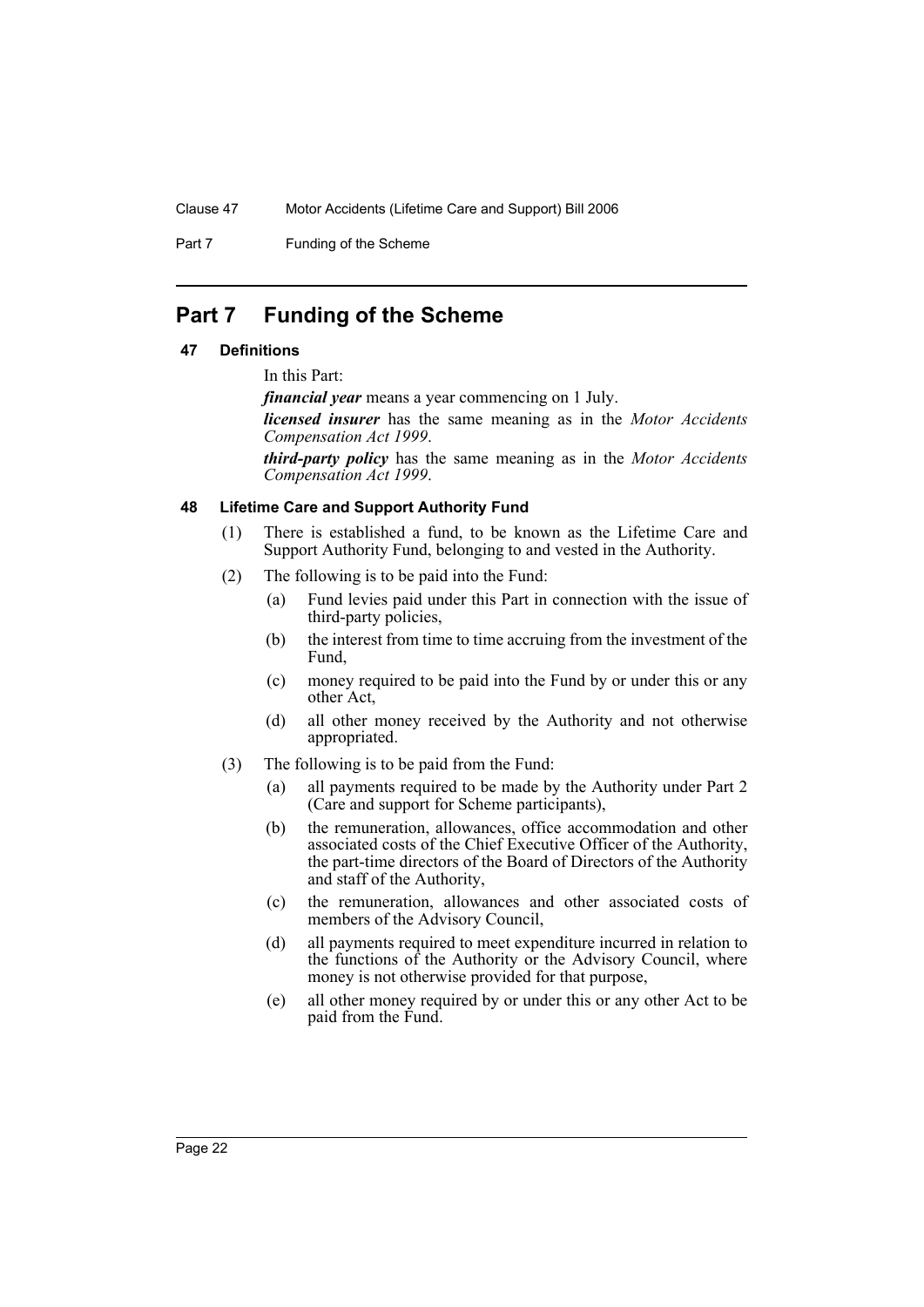| Funding of the Scheme | Part 7 |
|-----------------------|--------|
|                       |        |

- (4) The Authority may invest money in the Fund that is not immediately required for the purposes of the Fund:
	- (a) in such manner as may be authorised by the *Public Authorities (Financial Arrangements) Act 1987*, or
	- (b) if that Act does not confer power on the Authority to invest money in the Fund—in any other manner approved by the Minister with the concurrence of the Treasurer.

# <span id="page-26-0"></span>**49 Determination by Authority of amount to be contributed to Fund**

- (1) The Authority is to determine, before the beginning of each relevant period, the amount required to be contributed to the Fund:
	- (a) to fully fund the present and likely future liabilities of the Authority under Part 2 (Care and support for Scheme participants) in respect of persons who become participants in the Scheme in respect of motor accident injuries suffered during that period, and
	- (b) to meet the payments required to be made from the Fund (other than payments under Part 2) during that period, and
	- (c) to make provision for such other matters as the Authority should, in all the circumstances, prudently make provision for in connection with liabilities under Part 2.
- (2) The amount required to fully fund a liability of the Authority under Part 2 is an amount that is sufficient to provide a sum of money that together with anticipated investment income is equal to the best estimate of the cost of meeting the liability (in inflated dollars) as and when the liability falls due.
- (3) The Authority's determination in respect of a relevant period is to be made in accordance with the report of an independent actuary engaged by the Authority on the recommendation of the Board to report to the Authority on the amount required to be contributed to the Fund as referred to in subsection (1).
- (4) A *relevant period* is a financial year or such other period as the Authority determines from time to time to be a relevant period for the purposes of this section. Relevant periods can be determined so as to overlap but there must be no gap between successive relevant periods and each relevant period must not be longer than 12 months.
- (5) The amount determined by the Authority under this section for a relevant period is the *required Fund contribution* for that period.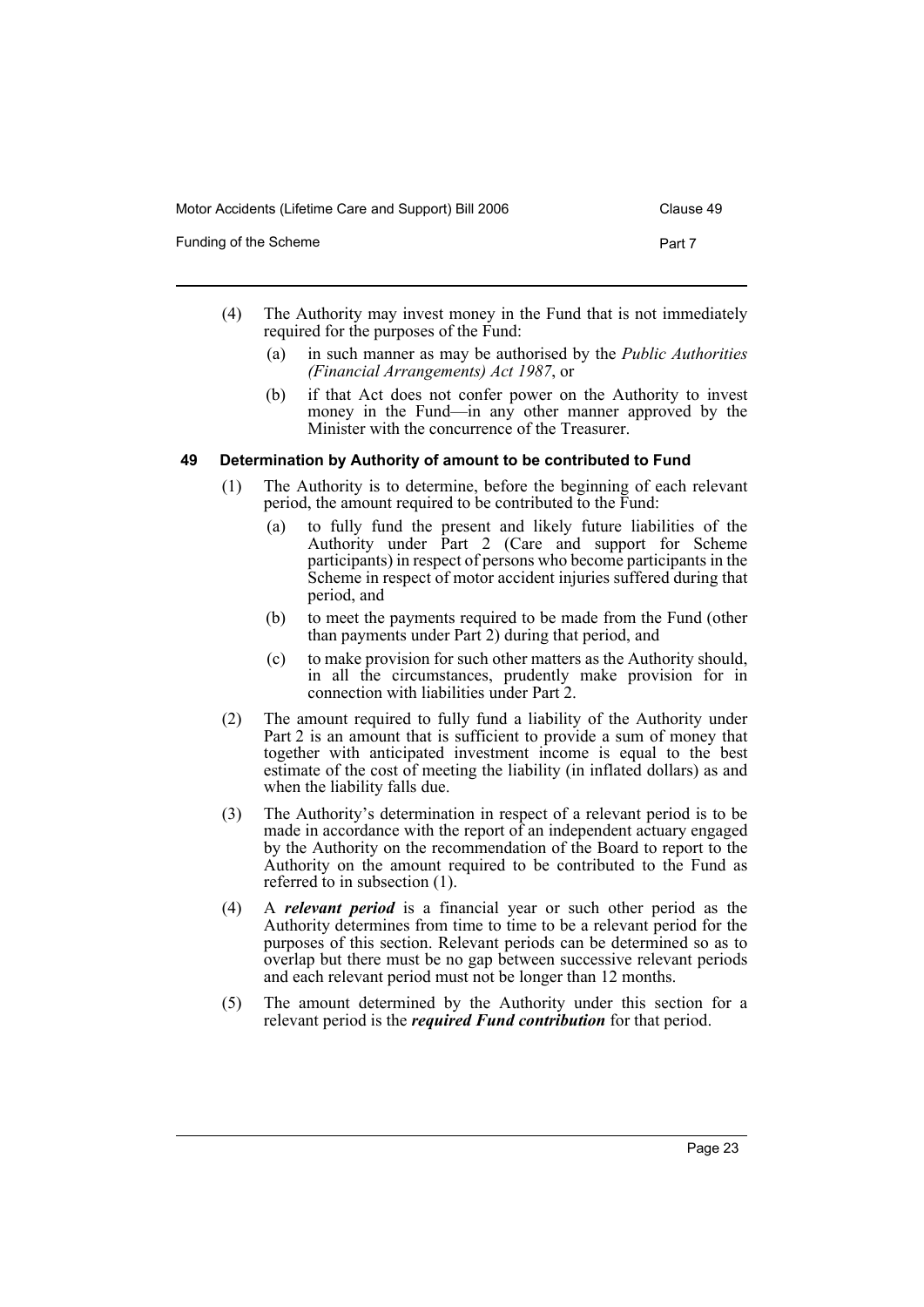Part 7 Funding of the Scheme

#### <span id="page-27-0"></span>**50 Contributions to Fund by third-party policy holders**

- (1) The required Fund contribution for a relevant period is to be made by the payment to the Authority of a levy (the *Fund levy*) by persons to whom third-party policies are issued during the relevant period.
- (2) The Fund levy is to be an amount determined by the Authority and is to be an amount that will result in the required Fund contribution for the relevant period being contributed to the Fund.
- (3) The Fund levy can be determined as a fixed amount or as a percentage of the premium payable for a third-party policy, or as a combination of a fixed amount and percentage of premium.
- (4) A Fund levy can be determined to differ according to any classification or other criteria for the determination of third-party policy premiums as provided for by the MAA Premiums Determination Guidelines (under Part 2.3 of the *Motor Accidents Compensation Act 1999*).
- (5) The Authority is to notify each licensed insurer of the Fund levy determined for a relevant period.

#### <span id="page-27-1"></span>**51 Payment and collection of Fund levy**

- (1) The Fund levy for a relevant period is payable to the Authority by each person to whom a third-party policy is issued during the relevant period and is to be collected, in conjunction with the payment of the premium for the policy, on behalf of the Authority by the insurer who issues the policy.
- (2) A licensed insurer is not to issue a third-party policy to a person unless the Fund levy payable by the person has been paid. Section 14 (Cancellation of third-party policies) of the *Motor Accidents Compensation Act 1999* applies in respect of the Fund levy payable in connection with the issue of a third-party policy in the same way as it applies in respect of the premium payable for the policy.
- (3) Fund levies collected by a licensed insurer are to be paid to the Authority at the times and in accordance with such arrangements as the Authority may notify to the insurer from time to time.
- (4) If a payment required to be made by a licensed insurer has not been paid as and when required under those arrangements:
	- (a) the insurer is guilty of an offence and liable to a penalty not exceeding 100 penalty units, and
	- (b) the amount of the required payment together with interest calculated at the rate of 15% per annum compounded quarterly (or, where another rate is prescribed by the regulations, that other rate) may be recovered from the insurer as a debt due to the Authority.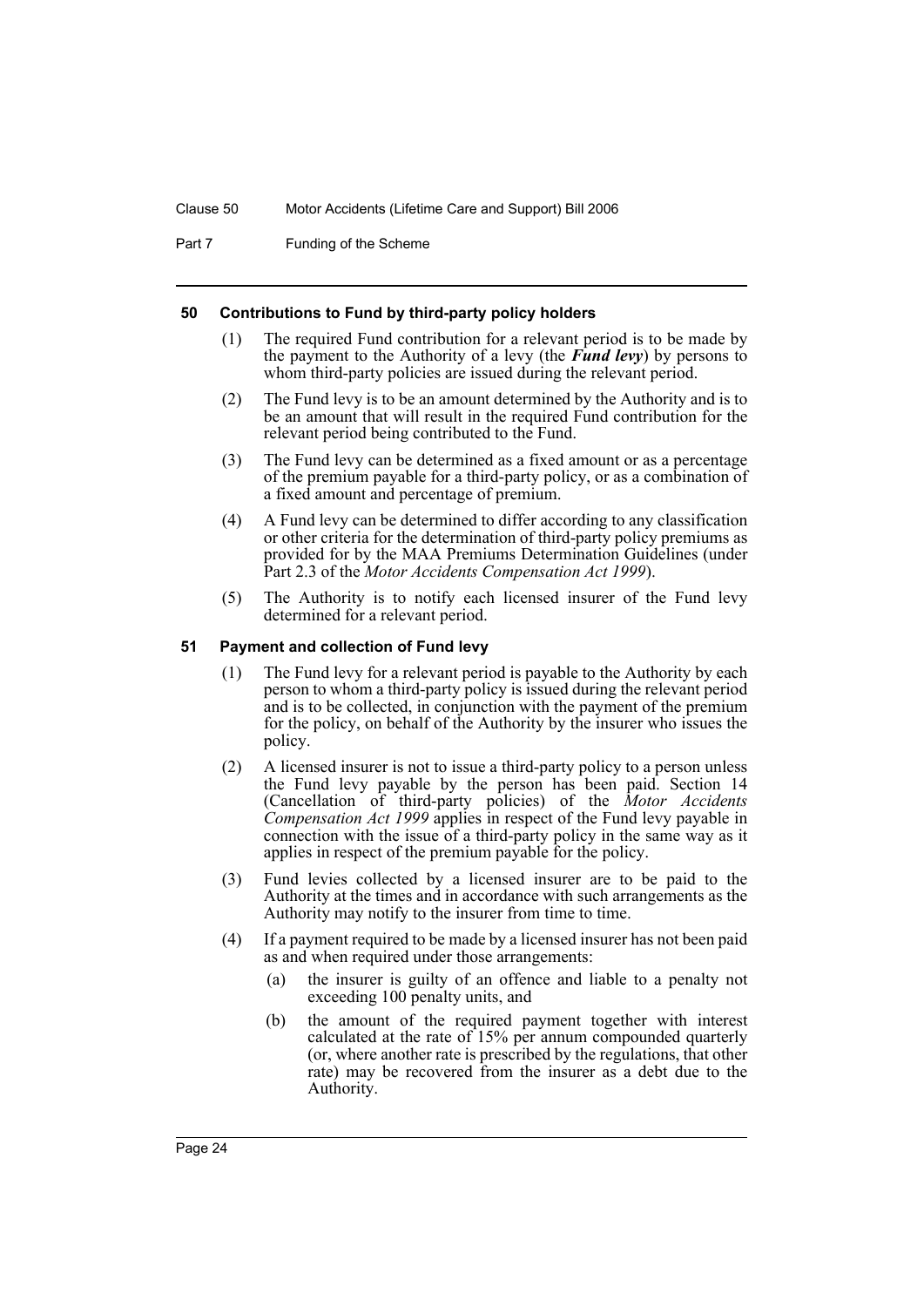Funding of the Scheme **Part 7** 

- (5) A certificate purporting to be signed by the Chief Executive Officer of the Authority as to the amount of a payment required to be made under this section by a licensed insurer specified in the certificate and the due date for payment is admissible in proceedings under this section and is evidence of the matters specified in the certificate.
- (6) The obligation of a licensed insurer to make a payment under this section in respect of any period during which the person was a licensed insurer does not cease merely because the person subsequently ceases to be a licensed insurer.

#### <span id="page-28-0"></span>**52 Records relating to collection of Fund levies**

- (1) A licensed insurer must keep such accounting and other records in relation to Fund levies collected by the insurer under this Part:
	- (a) as may be prescribed by the regulations, and
	- (b) subject to the regulations, as may be directed by the Authority by notice served on the insurer.
- (2) The regulations may prescribe the manner in which collection of Fund levies is to be accounted for in any such records.
- (3) A licensed insurer must lodge with the Authority returns in relation to Fund levies collected by the insurer under this Part in such form, containing such particulars and accompanied by such documents:
	- (a) as may be prescribed by the regulations, and
	- (b) subject to the regulations, as may be directed by the Authority by notice served on the insurer.
- (4) Returns must be lodged at such other times as may be prescribed by the regulations or, subject to the regulations, at such times as the Authority, by notice served on the insurer, directs.
- (5) The Authority may require returns, and documents accompanying returns, to be certified by an auditor or by an actuary.
- (6) A licensed insurer who contravenes any requirement imposed on the insurer by or under this section is guilty of an offence. Maximum penalty: 100 penalty units.
- (7) The Authority may make publicly available a copy of any return, and any documents accompanying a return, under this section.

# <span id="page-28-1"></span>**53 Audit of Fund levy records**

(1) The Authority may appoint an appropriately qualified person to audit or inspect, and report to the Authority on, the accounting and other records of a licensed insurer relating to Fund levies collected by the insurer under this Part.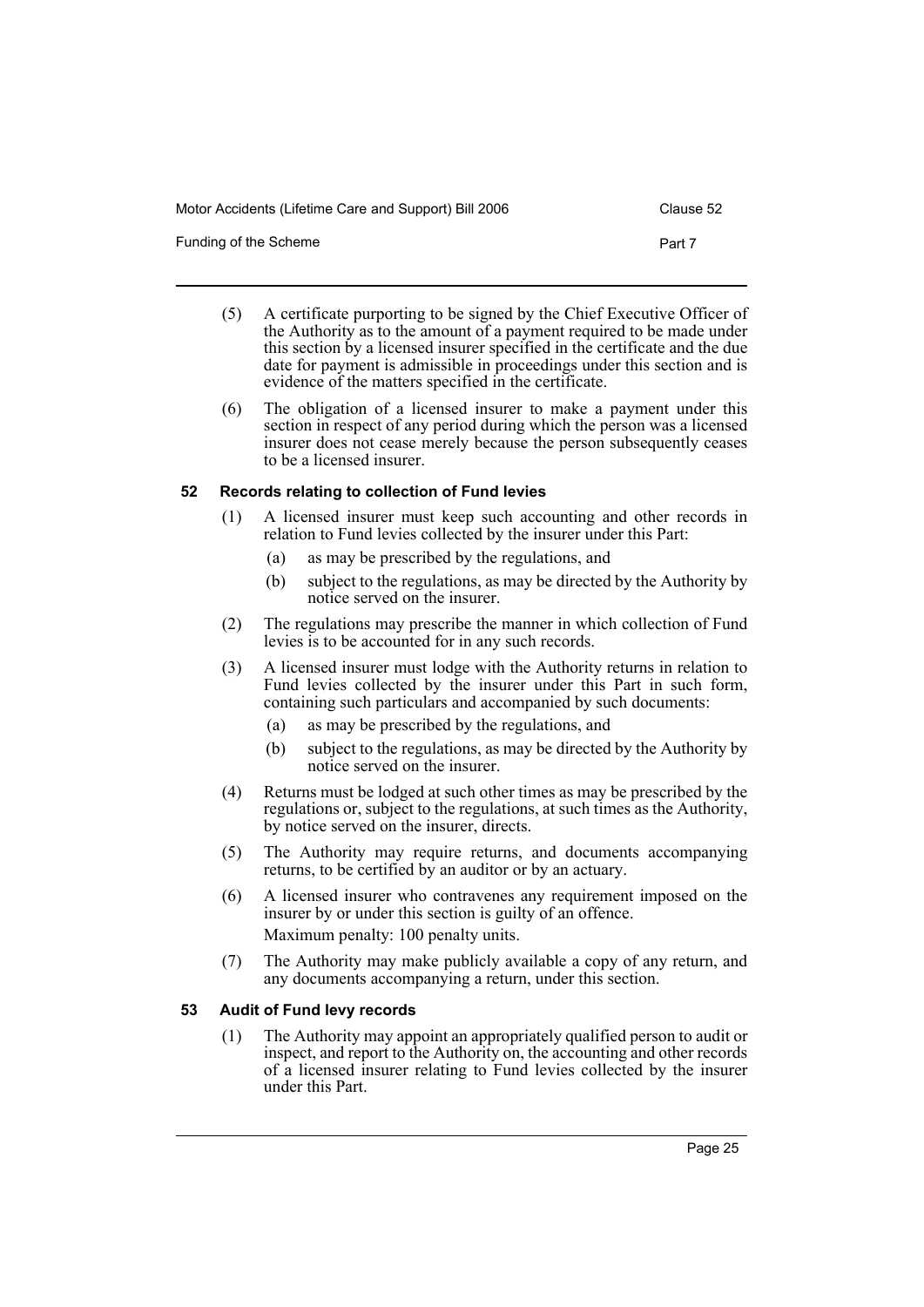Part 7 Funding of the Scheme

- (2) A person so appointed is, for the purpose of exercising any functions under this section, entitled to inspect relevant accounting and other records of the licensed insurer.
- (3) A licensed insurer must provide all reasonable assistance to enable the exercise of those functions.
- (4) A person must not wilfully obstruct or delay a person exercising a function under this section.
- (5) A person exercising functions under this section has qualified privilege in proceedings for defamation in respect of any statement that the person makes orally or in writing in the course of the exercise of those functions.
- (6) A licensed insurer or another person who contravenes any requirement imposed on the insurer or other person by or under this section is guilty of an offence.

Maximum penalty: 100 penalty units.

#### <span id="page-29-0"></span>**54 Recovery of lifetime care and support payments—uninsured and interstate vehicles and third party tortfeasors**

- (1) The Authority is entitled to recover from the appropriate person as a debt due to the Authority the present value of its treatment and care liabilities in respect of the motor accident injury of a participant in the Scheme if:
	- (a) the injury was caused by the fault of the owner or driver of a motor vehicle in the use or operation of the vehicle, and
	- (b) at the time of the motor accident there was no third-party policy in force in relation to the motor vehicle concerned.
- (2) If the participant suffered the motor accident injury as a result partly of the participant's contributory negligence, the amount that the Authority is entitled to recover under this section is to be reduced in proportion to the participant's share in the responsibility for the injury.
- (3) If the participant suffered the motor accident injury as a result partly of the fault of a person (other than the owner or driver of a motor vehicle), the Authority is entitled to recover from that person as a debt due to the Authority such proportion of the present value of its treatment and care liabilities in respect of the injury as corresponds to the person's share in the responsibility for the injury.
- (4) The present value of the Authority's treatment and care liabilities in respect of a motor accident injury is the sum of the following amounts: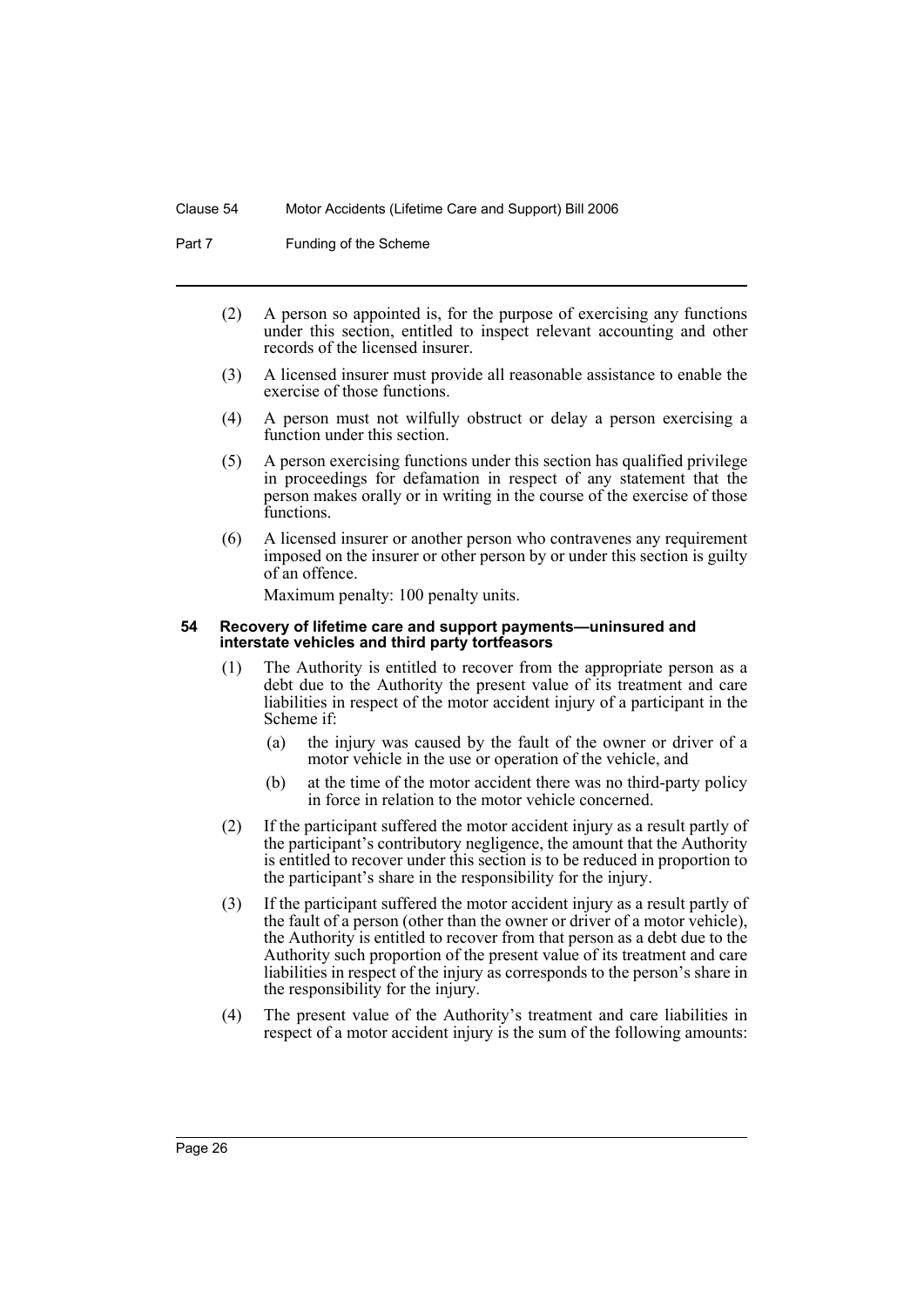Funding of the Scheme **Part 7** 

- (a) amounts already paid by the Authority under Part 2 in respect of the treatment and care needs associated with the motor accident injury,
- (b) the present value of the amounts that the Authority estimates will become payable by the Authority in the future under Part 2 in respect of the treatment and care needs associated with the motor accident injury.
- (5) The *appropriate person* from whom the Authority may recover is:
	- (a) unless paragraph (b) applies—the person who at the time of the motor accident was the owner of the motor vehicle or, if at that time some other person was driving the motor vehicle, the owner and the driver jointly or either of them severally, or
	- (b) if the motor vehicle was at the time of the motor accident subject to coverage under a policy of compulsory third-party personal injury insurance or a compulsory motor vehicle accident compensation scheme under the law of a place other than New South Wales or under a law of the Commonwealth—the insurer under that policy or the person liable under that scheme.
- (6) The Authority is entitled to recover under this section in respect of a motor accident injury of a participant in the Scheme only if the injury is an injury to which Chapter 3 of the *Motor Accidents Compensation Act 1999* applies (as provided by section 3B of that Act).
- (7) It is a sufficient defence in any proceedings to recover under this section against the owner (whether severally or jointly with the driver) of a motor vehicle if the owner establishes to the satisfaction of the court that, at the time of the occurrence, some other person was driving the motor vehicle without the owner's authority.
- (8) It is a sufficient defence in any proceedings to recover under this section against the driver of a motor vehicle (whether severally or jointly with the owner) if the driver establishes to the satisfaction of the court that, at the time of the occurrence, the driver was driving the motor vehicle with the authority of the owner (or had reasonable grounds for believing and did in fact believe that the driver had such authority) and that the driver had reasonable grounds for believing and did in fact believe that a third-party policy was in force in relation to the motor vehicle.
- (9) The Authority is not entitled to recover under this section from the owner or driver of a motor vehicle that, at the relevant time, was not required to be registered or was exempt from registration or, if required to be registered, was not required to be insured under the *Motor Accidents Compensation Act 1999*.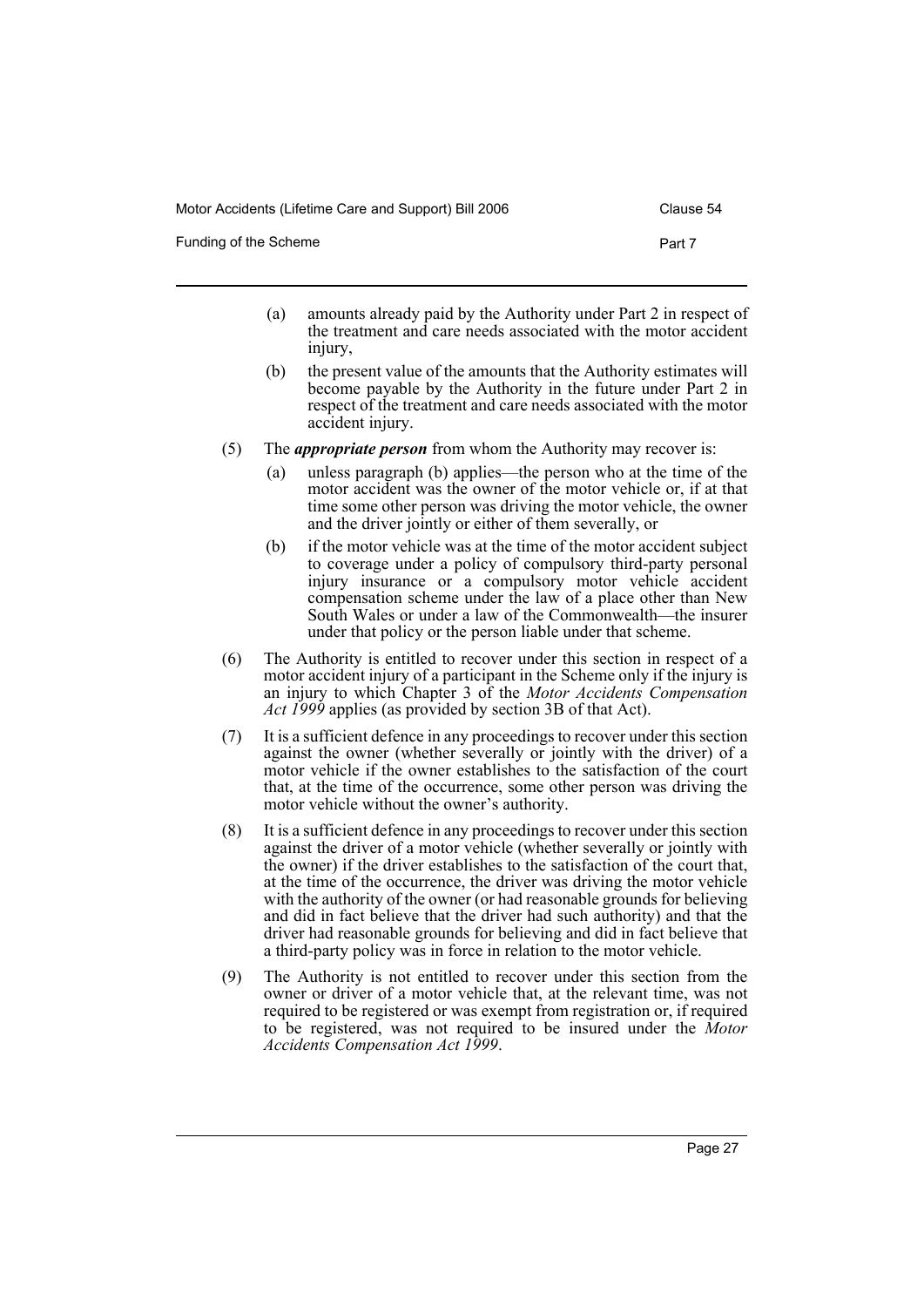- Part 7 Funding of the Scheme
	- (10) The certificate of the Authority as to the present value of the Authority's treatment and care liabilities in respect of a motor accident injury is evidence of the matters certified for the purposes of any proceedings in connection with this section.

#### <span id="page-31-0"></span>**55 Unearned premiums surplus resulting from introduction of the Scheme**

- (1) MAA Premiums Determination Guidelines under Part 2.3 of the *Motor Accidents Compensation Act 1999* are to ensure that any unearned premiums surplus (*LTCS premiums surplus*) of insurers that results from or in connection with the operation of this Act is taken into account for the purpose of subsidising the premiums payable for policies of insurance under that Act issued within 12 months after the surplus accrues.
- (2) The MAA Premiums Determination Guidelines may make provision for or with respect to identifying LTCS premiums surplus and determining how insurers are to apply that surplus.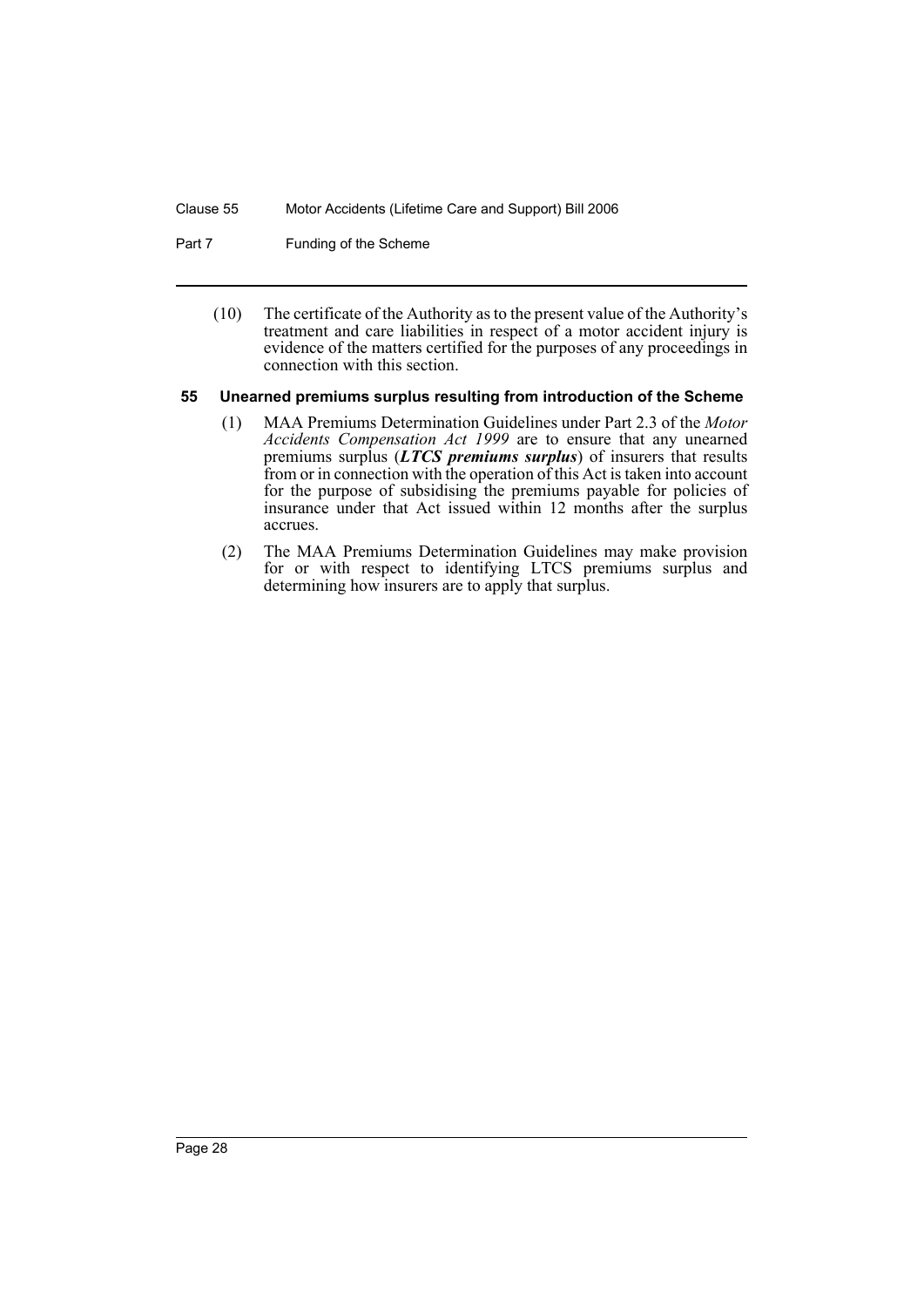Miscellaneous **Part 8** 

# <span id="page-32-0"></span>**Part 8 Miscellaneous**

# <span id="page-32-1"></span>**56 No contracting out of Act**

This Act applies despite any contract to the contrary.

# <span id="page-32-2"></span>**57 Act to bind Crown**

This Act binds the Crown, not only in right of New South Wales but also, so far as the legislative power of Parliament permits, the Crown in all its other capacities.

# <span id="page-32-3"></span>**58 LTCS Guidelines**

- (1) The Authority may issue guidelines (*LTCS Guidelines*) for or with respect to any matter that by this Act is required or permitted to be the subject of those guidelines.
- (2) The Authority may amend, revoke or replace LTCS Guidelines.
- (3) LTCS Guidelines may adopt the provisions of other publications, whether with or without modification or addition and whether in force at a particular time or from time to time.
- (4) LTCS Guidelines (including any amendment, revocation or replacement) are to be published in the Gazette and take effect on the day of that publication or, if a later day is specified in the guidelines for that purpose, on the day so specified.
- (5) Sections 40 (Notice of statutory rules to be tabled) and 41 (Disallowance of statutory rules) of the *Interpretation Act 1987* apply to a guideline under this section in the same way as those sections apply to a statutory rule.

# <span id="page-32-4"></span>**59 Service of documents on Authority or Advisory Council**

- (1) A document may be served on the Authority or the Advisory Council by leaving it at, or by sending it by post addressed to, the Authority's office or, if it has more than one office, any of its offices.
- (2) Nothing in this section affects the operation of any provision of a law or of the rules of a court authorising a document to be served on the Authority or the Advisory Council in any other manner.

# <span id="page-32-5"></span>**60 Exchange of information**

The Authority is authorised to exchange information concerning the treatment and care needs of participants (including the expenses that are paid or payable by the Authority under the Scheme in relation to those needs) with licensed insurers within the meaning of the *Motor Accidents*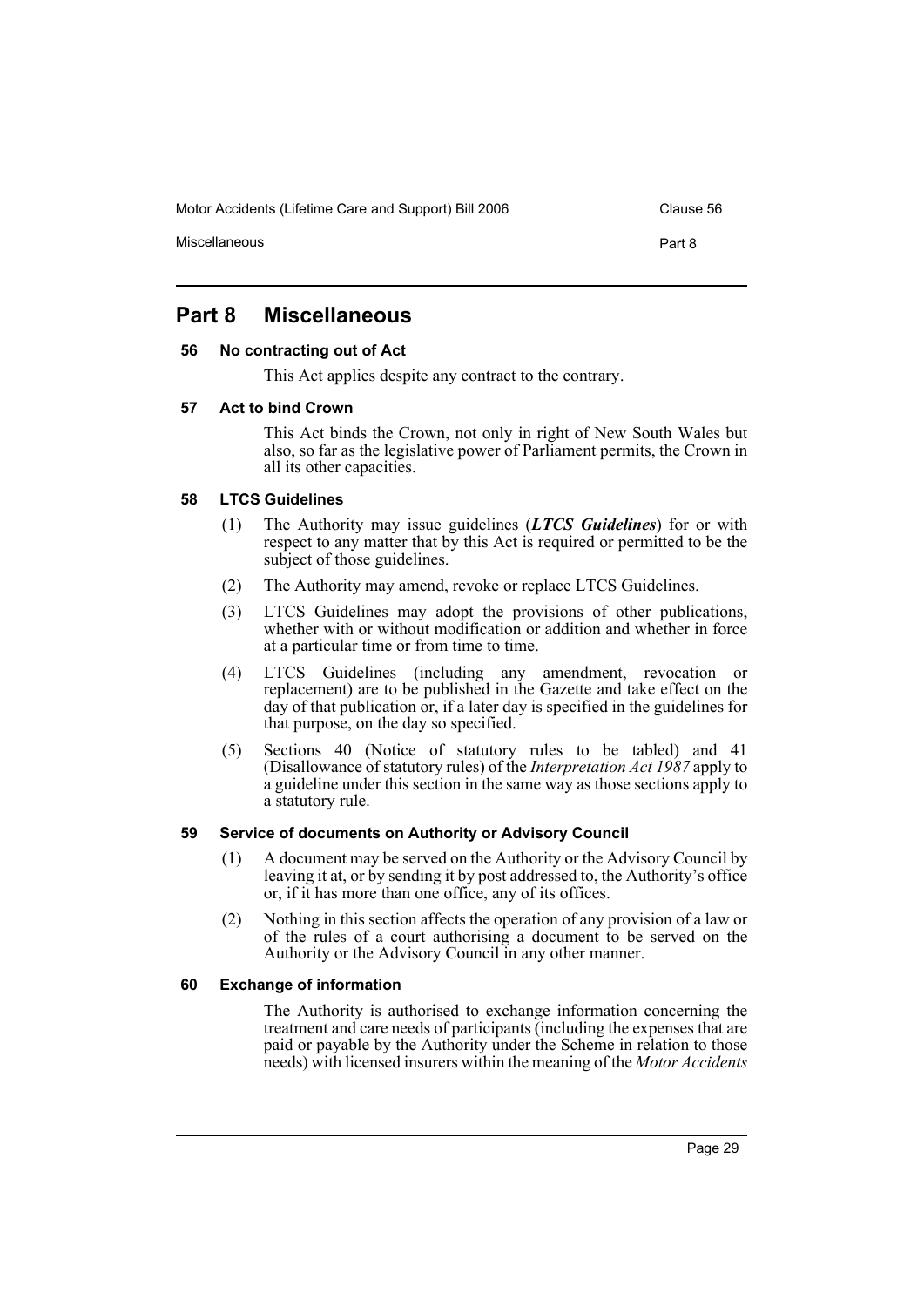Part 8 Miscellaneous

*Compensation Act 1999* and such other persons or bodies as may be approved by the Authority.

#### <span id="page-33-0"></span>**61 Personal liability**

- (1) In this section: *body* means the Authority, the Board of Directors of the Authority or the Advisory Council.
- (2) A matter or thing done by a body, by a member of a body or by a person acting under the direction of a body does not, if the matter or thing was done in good faith for the purposes of executing this or any other Act, subject a member of a body or a person so acting personally to any action, liability, claim or demand.

#### <span id="page-33-1"></span>**62 Protection of assessors**

- (1) A matter or thing done or omitted to be done by an assessor under Part 3 or 4 in the exercise of the assessor's functions does not, if the matter or thing was done or omitted in good faith, subject the assessor personally to any action, liability, claim or demand.
- (2) An assessor under Part 3 or 4 is, in any legal proceedings, competent but not compellable to give evidence or produce documents in respect of any matter in which he or she was involved in the course of the exercise of his or her functions as an assessor.
- (3) Any liability that would attach to a person were it not for the operation of subsection (1) attaches instead to the Crown.

#### <span id="page-33-2"></span>**63 Regulations**

The Governor may make regulations, not inconsistent with this Act, for or with respect to any matter that by this Act is required or permitted to be prescribed or that is necessary or convenient to be prescribed for carrying out or giving effect to this Act.

#### <span id="page-33-3"></span>**64 Nature of proceedings for offences**

Proceedings for an offence under this Act or the regulations may be dealt with summarily before a Local Court.

#### <span id="page-33-4"></span>**65 Consequential amendments of Motor Accidents Compensation Act 1999 No 41**

The *Motor Accidents Compensation Act 1999* is amended as set out in Schedule 3.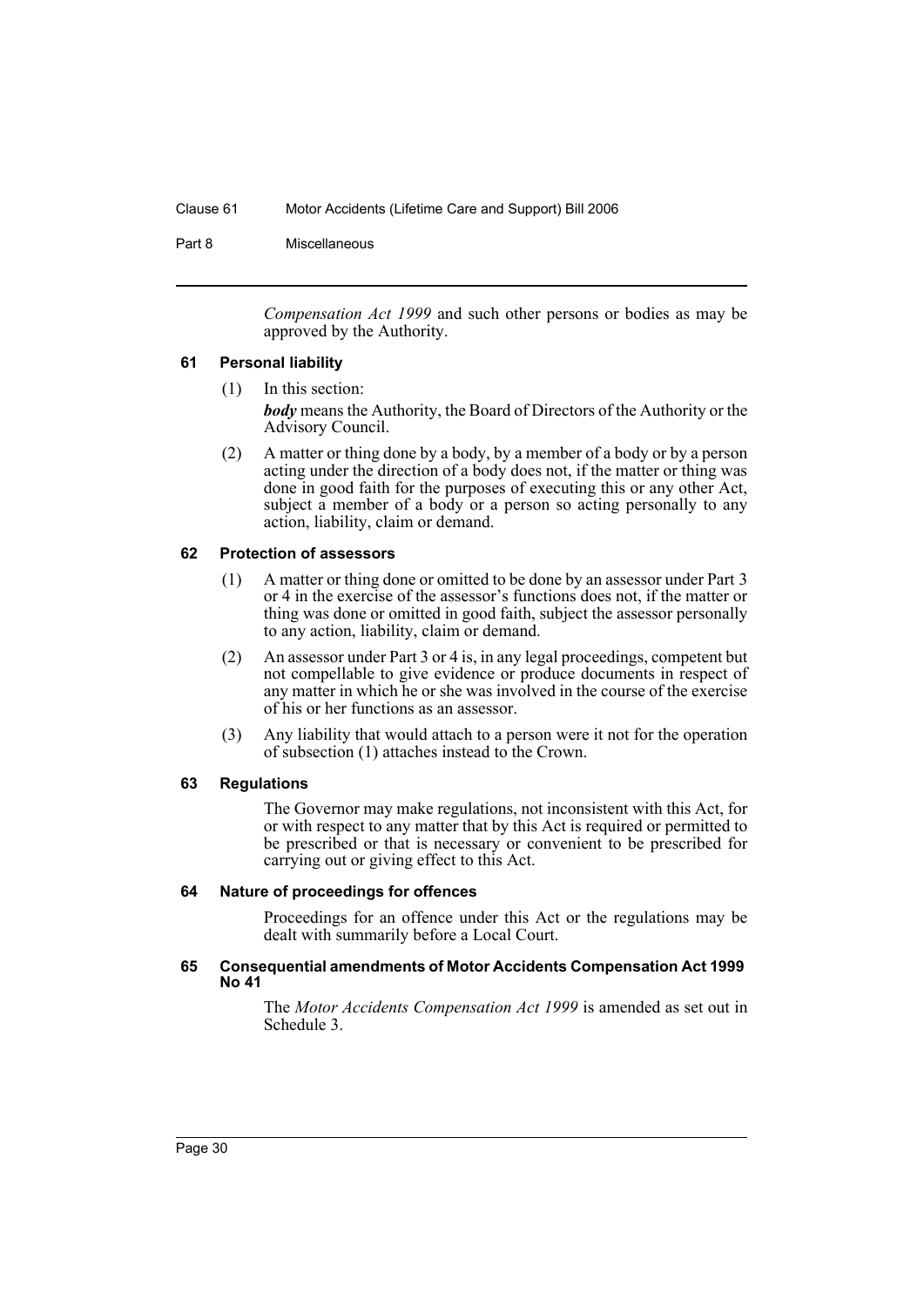Miscellaneous **Part 8** 

#### <span id="page-34-0"></span>**66 Auditor-General to report on Costing Study**

(1) In this section: *Costing Study* means the study entitled *NSW CTP No-Fault Long Term Care Costing Study* prepared by PricewaterhouseCoopers Actuarial Pty Ltd (ACN 003 562 696) and issued on 17 June 2005, which forms the Appendix to the New South Wales Government publication entitled *Lifetime care and support for people with a catastrophic injury from a motor vehicle accident* (ISBN 1 876958 22 7) issued by the Motor Accidents Authority in June 2005.

- (2) The Auditor-General is to conduct a review of the Costing Study in order to determine whether the assumptions and costing projections set out in the Study are soundly based.
- (3) The Auditor-General must, as soon as practicable after the expiration of the period of 6 months commencing on the date of assent to this Act, prepare a report on the conclusions reached on that review and furnish a copy of the report to the Minister.
- (4) The Minister is to lay (or cause to be laid) a copy of the report before both Houses of Parliament as soon as practicable after the Minister receives the report.
- (5) If a House of Parliament is not sitting when the Minister seeks to lay a report before it, the Minister may present copies of the report to the Clerk of the House concerned.
- (6) The report:
	- (a) is, on presentation and for all purposes, taken to have been laid before the House, and
	- (b) may be printed by authority of the Clerk of the House, and
	- (c) if so printed, is for all purposes taken to be a document published by or under the authority of the House, and
	- (d) is to be recorded:
		- (i) in the case of the Legislative Council, in the Minutes of the Proceedings of the Legislative Council, and
		- (ii) in the case of the Legislative Assembly, in the Votes and Proceedings of the Legislative Assembly,

on the first sitting day of the House after receipt of the report by the Clerk.

#### <span id="page-34-1"></span>**67 Review of Act**

(1) The Minister is to review this Act to determine whether the policy objectives of the Act remain valid and whether the terms of the Act remain appropriate for securing those objectives.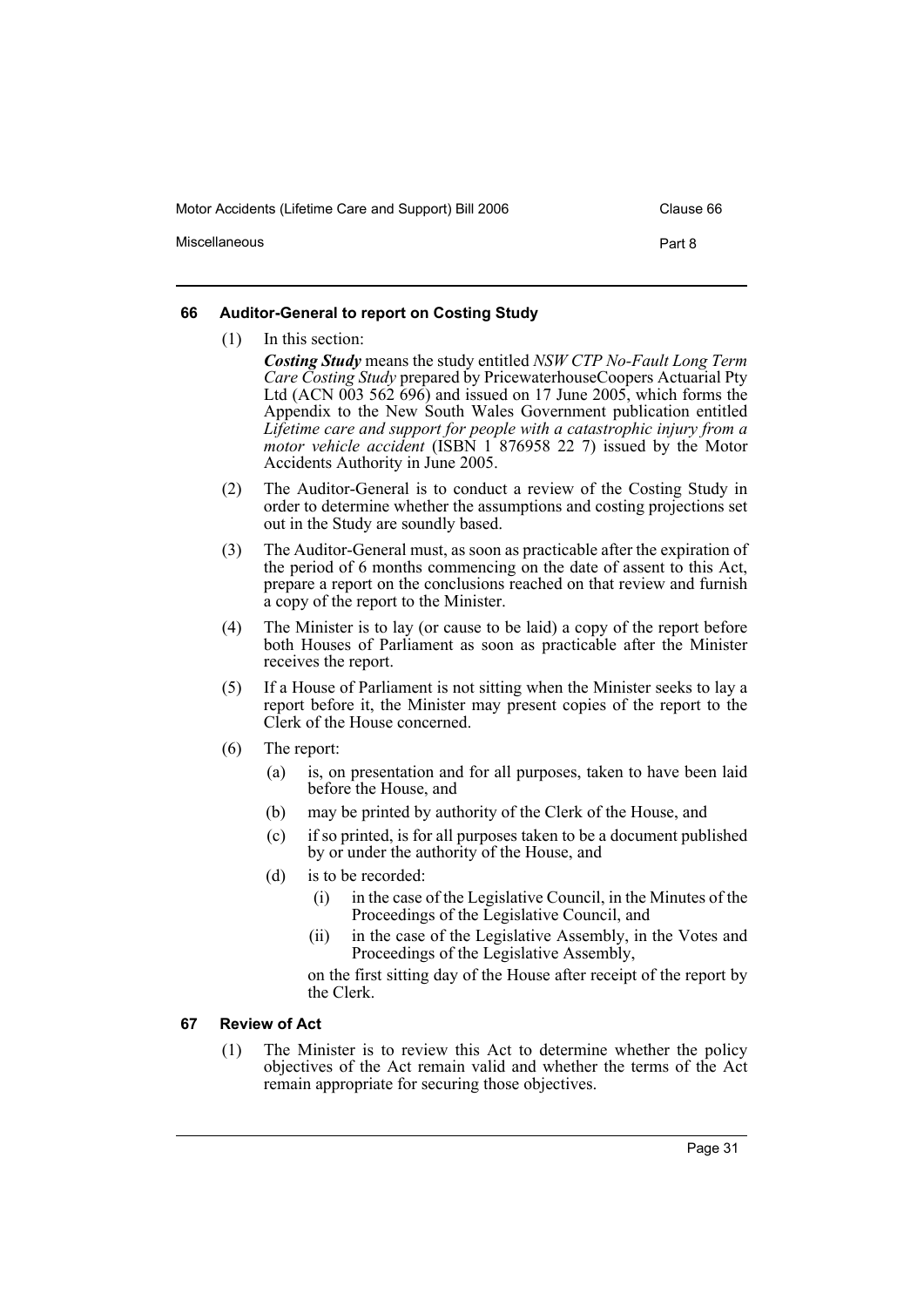Part 8 Miscellaneous

- (2) The review is to be undertaken as soon as possible after the period of 5 years from the date of assent to this Act.
- (3) A report on the outcome of the review is to be tabled in each House of Parliament within 12 months after the end of the period of 5 years.

#### <span id="page-35-0"></span>**68 Appointment of Parliamentary Committee**

- (1) As soon as practicable after the commencement of section 33 (Constitution of Authority) and the commencement of the first session of each Parliament, a committee of the Legislative Council is to be designated by resolution of the Legislative Council as the designated committee for the purposes of this Act.
- (2) The resolution of the Legislative Council is to specify the terms of reference of the committee so designated which are to relate to the supervision of the exercise of the functions of the Authority and the Advisory Council under this Act.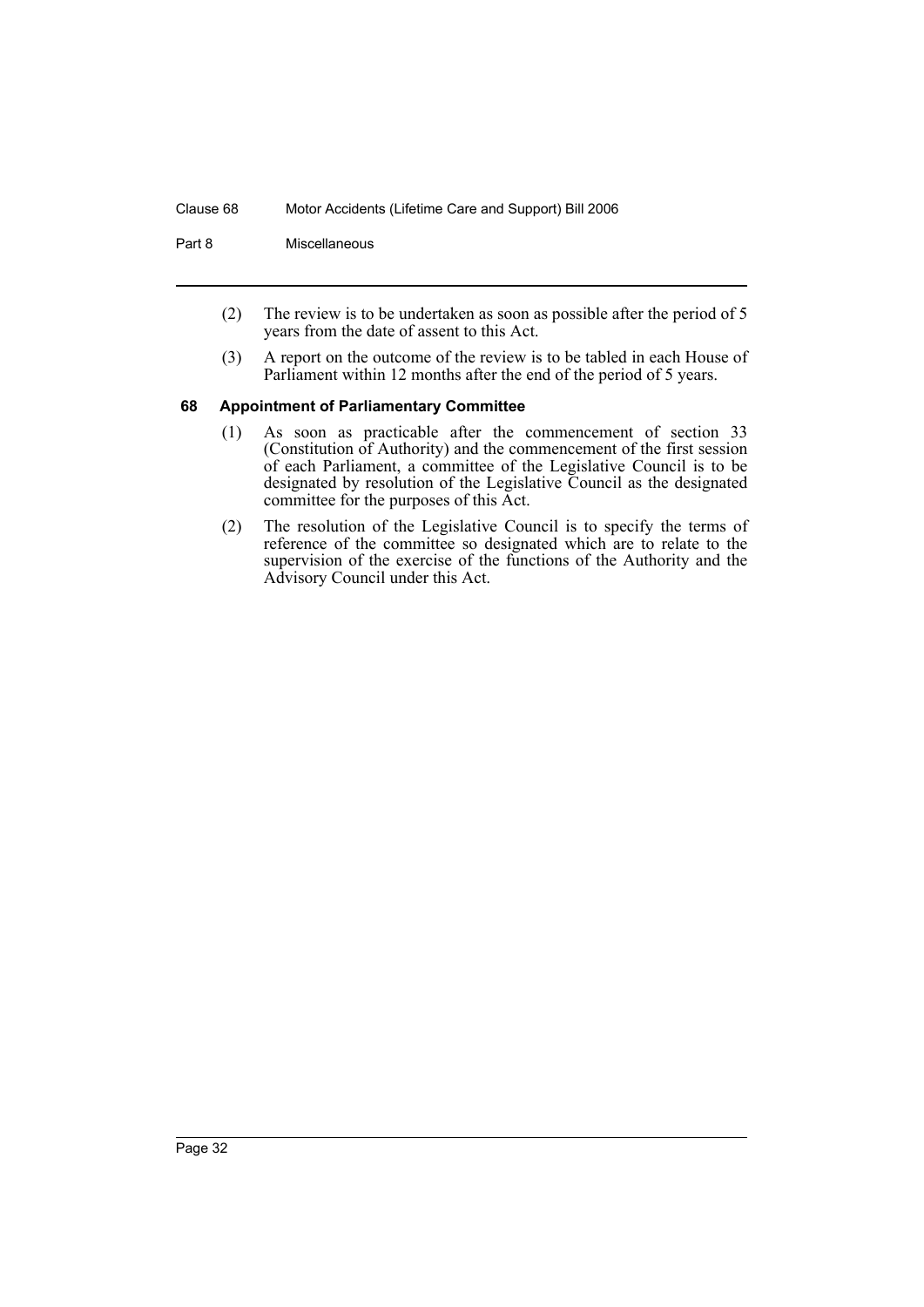Provisions relating to Board of Directors of Authority The Schedule 1

# <span id="page-36-0"></span>**Schedule 1 Provisions relating to Board of Directors of Authority**

(Section 34)

# **1 Definitions**

In this Schedule:

*Board* means the Board of Directors of the Authority.

*director* means any director of the Board.

*part-time director* means a director of the Board other than the Chief Executive Officer.

# **2 Deputies of part-time directors**

- (1) The Minister may, from time to time, appoint a person to be the deputy of a part-time director, and the Minister may revoke any such appointment.
- (2) In the absence of a part-time director, the director's deputy:
	- (a) may, if available, act in the place of the absent director, and
	- (b) while so acting, has all the functions of the director (other than any functions the director has as Chairperson or Deputy Chairperson of the Board) and is taken to be a director.
- (3) A person while acting in the place of a part-time director is entitled to be paid such remuneration (including travelling and subsistence allowances) as the Minister may from time to time determine in respect of the person.
- (4) For the purposes of this clause, a vacancy in the office of a director is taken to be an absence of the director.

#### **3 Terms of office of part-time directors**

Subject to this Schedule, a part-time director holds office for such period (not exceeding 3 years) as is specified in the director's instrument of appointment, but is eligible (if otherwise qualified) for re-appointment.

#### **4 Remuneration**

A part-time director is entitled to be paid such remuneration (including travelling and subsistence allowances) as the Minister may from time to time determine in respect of the director.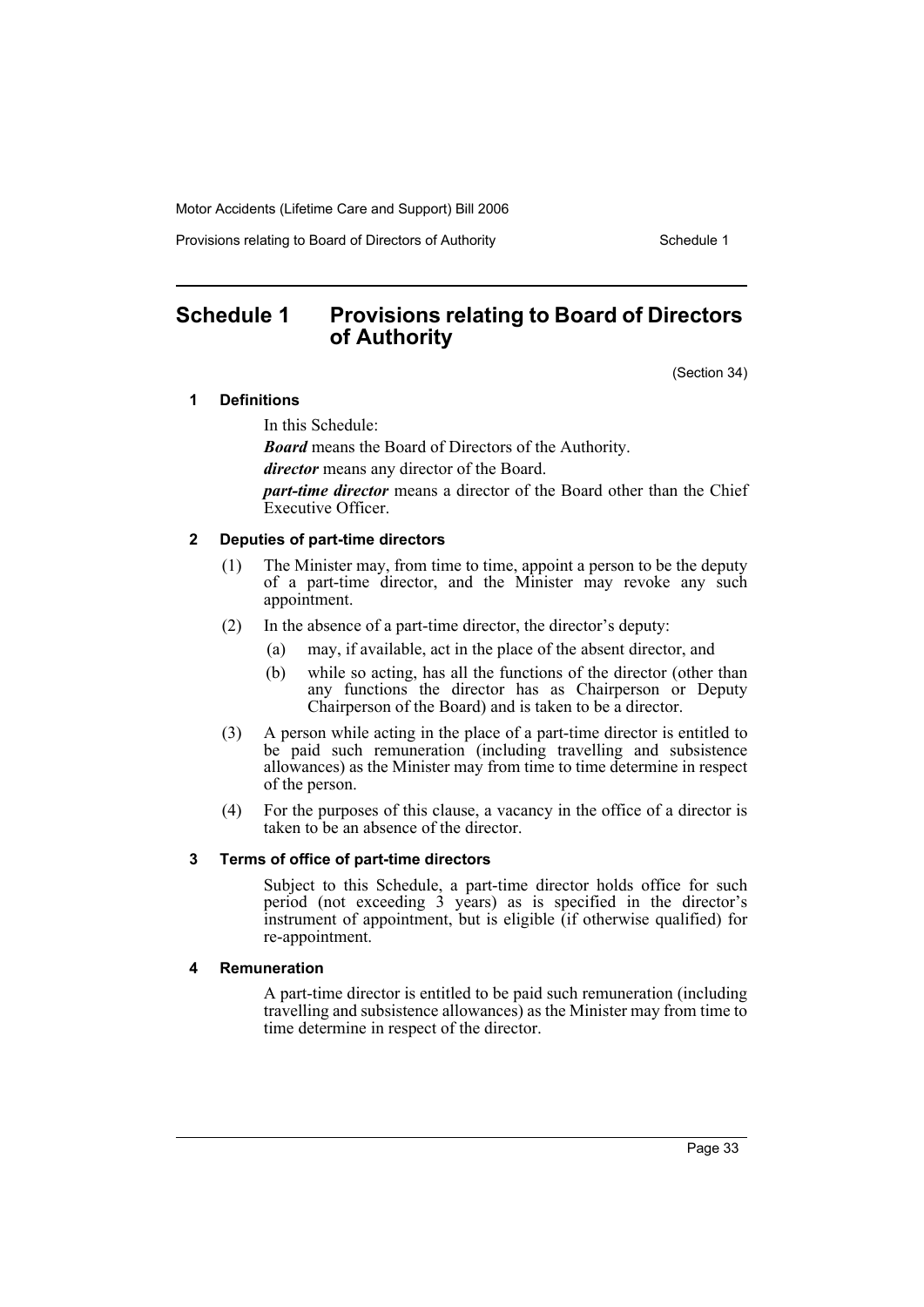Schedule 1 Provisions relating to Board of Directors of Authority

#### **5 Vacancy in office of part-time director**

- (1) The office of a part-time director becomes vacant if the director:
	- (a) dies, or
	- (b) completes a term of office and is not re-appointed, or
	- (c) resigns the office by instrument in writing addressed to the Minister, or
	- (d) is removed from office by the Governor under this clause or under Chapter 5 of the *Public Sector Employment and Management Act 2002*, or
	- (e) is absent from 4 consecutive meetings of the Board of which reasonable notice has been given to the director personally or in the ordinary course of post, except on leave granted by the Board or unless, before the expiration of 4 weeks after the last of those meetings, the director is excused by the Board for having been absent from those meetings, or
	- (f) becomes bankrupt, applies to take the benefit of any law for the relief of bankrupt or insolvent debtors, compounds with his or her creditors or makes an assignment of his or her remuneration for their benefit, or
	- (g) becomes a mentally incapacitated person, or
	- (h) is convicted in New South Wales of an offence that is punishable by imprisonment for 12 months or more or is convicted elsewhere than in New South Wales of an offence that, if committed in New South Wales, would be an offence so punishable.
- (2) The Governor may at any time remove a part-time director from office.

# **6 Disclosure of pecuniary interests**

- (1) If:
	- (a) a director has a direct or indirect pecuniary interest in a matter being considered or about to be considered at a meeting of the Board, and
	- (b) the interest appears to raise a conflict with the proper performance of the director's duties in relation to the consideration of the matter,

the director must, as soon as possible after the relevant facts have come to the director's knowledge, disclose the nature of the interest at a meeting of the Board.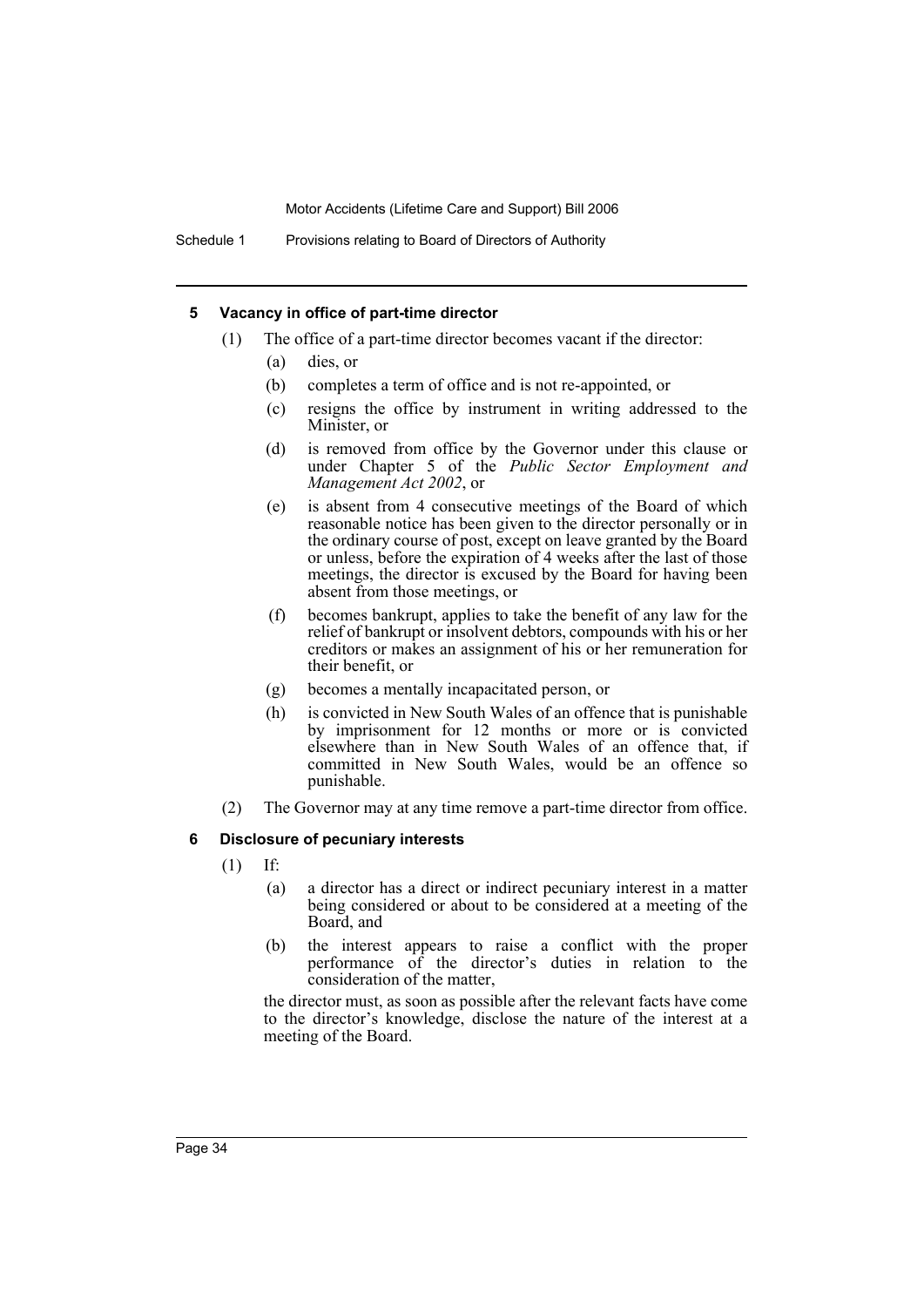- (2) A disclosure by a director at a meeting of the Board that the director:
	- (a) is a member, or is in the employment, of a specified company or other body, or
	- (b) is a partner, or is in the employment, of a specified person, or
	- (c) has some other specified interest relating to a specified company or other body or to a specified person,

is a sufficient disclosure of the nature of the interest in any matter relating to that company or other body or to that person which may arise after the date of the disclosure and which is required to be disclosed under this clause.

- (3) The Board must cause particulars of any disclosure made under this clause to be recorded in a book kept for the purpose and that book must be open at all reasonable hours for inspection by any person on payment of such fee as may be determined by the Board from time to time.
- (4) After a director has disclosed the nature of an interest in any matter, the director must not, unless the Minister or the Board otherwise determines:
	- (a) be present during any deliberation of the Board with respect to the matter, or
	- (b) take part in any decision of the Board with respect to the matter.
- (5) For the purposes of the making of a determination by the Board under subclause (4), a director who has a direct or indirect pecuniary interest in a matter to which the disclosure relates must not:
	- (a) be present during any deliberation of the Board for the purpose of making the determination, or
	- (b) take part in the making by the Board of the determination.
- (6) A contravention of this clause does not invalidate any decision of the Board.

# **7 Filling of vacancy in office of part-time director**

If the office of a part-time director becomes vacant, a person is, subject to this Act, to be appointed to fill the vacancy.

# **8 Effect of certain other Acts**

- (1) Chapter 2 of the *Public Sector Employment and Management Act 2002* does not apply to or in respect of the appointment of a part-time director.
- (2) If by or under any Act provision is made:
	- (a) requiring a person who is the holder of a specified office to devote the whole of his or her time to the duties of that office, or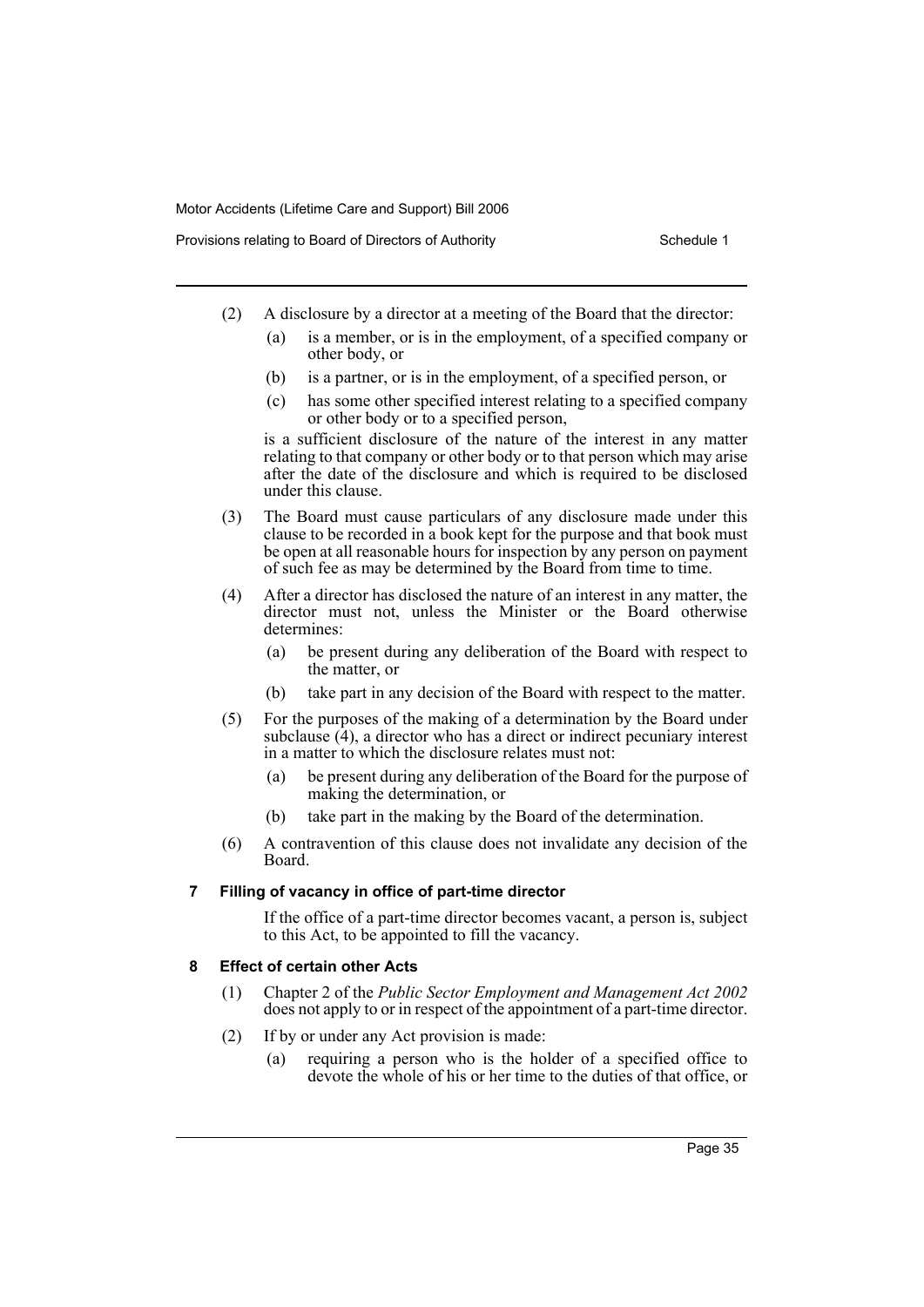Schedule 1 Provisions relating to Board of Directors of Authority

(b) prohibiting the person from engaging in employment outside the duties of that office,

the provision does not operate to disqualify the person from holding that office and also the office of a part-time director or from accepting and retaining any remuneration payable to the person under this Act as such a director.

#### **9 General procedure**

The procedure for the calling of meetings of the Board and for the conduct of business at those meetings is, subject to this Act and the regulations, to be as determined by the Board.

# **10 Quorum**

The quorum for a meeting of the Board is 3 directors.

# **11 Presiding member**

- (1) The Chairperson of the Board or, in the absence of the Chairperson, the Deputy Chairperson is to preside at a meeting of the Board.
- (2) In the absence of both the Chairperson and the Deputy Chairperson, another part-time director elected to chair the meeting by the directors present at the meeting is to preside at the meeting.
- (3) The person presiding at any meeting of the Board has a deliberative vote and, in the event of an equality of votes, has a second or casting vote.

# **12 Voting**

A decision supported by a majority of the votes cast at a meeting of the Board at which a quorum is present is the decision of the Board.

# **13 Transaction of business outside meetings or by telephone**

- (1) The Board may, if it thinks fit, transact any of its business by the circulation of papers among all the directors for the time being, and a resolution in writing approved in writing by a majority of those directors is taken to be a decision of the Board.
- (2) The Board may, if it thinks fit, transact any of its business at a meeting at which the directors (or some of them) participate by telephone, closed-circuit television or other means, but only if any director who speaks on a matter before the meeting can be heard by the other directors.
- (3) For the purposes of:
	- (a) the approval of a resolution under subclause (1), or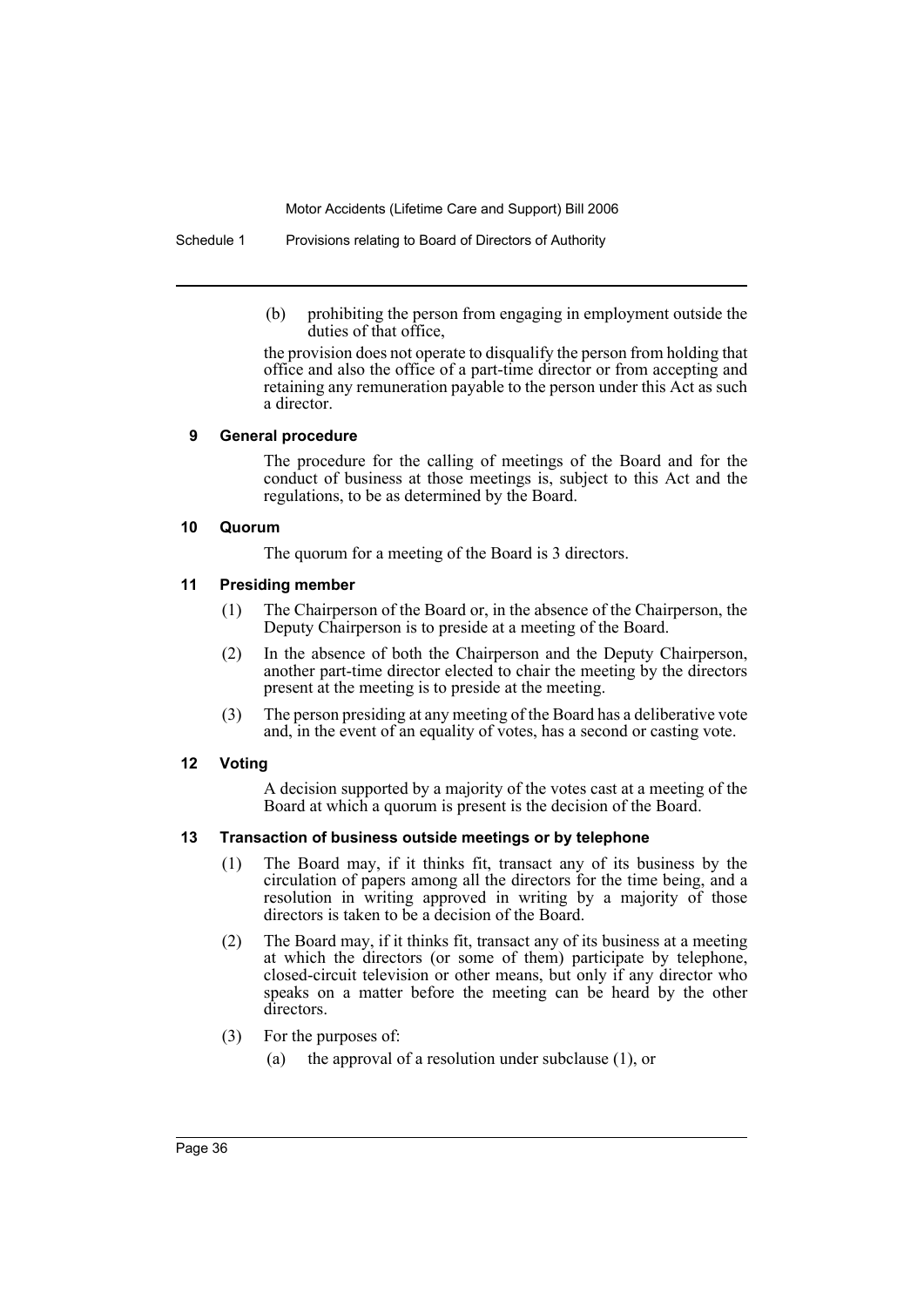Provisions relating to Board of Directors of Authority **Schedule 1** Schedule 1

(b) a meeting held in accordance with subclause (2),

the Chairperson and each director have the same voting rights as they have at an ordinary meeting of the Board.

- (4) A resolution approved under subclause (1) is, subject to the regulations, to be recorded in the minutes of the meetings of the Board.
- (5) Papers may be circulated among the directors for the purposes of subclause (1) by facsimile or other transmission of the information in the papers concerned.

# **14 Committees**

- (1) The Board may establish committees to assist it in connection with the exercise of any of its functions.
- (2) It does not matter that any or all of the members of a committee are not directors of the Board.
- (3) The procedure for the calling of meetings of a committee and for the conduct of business at those meetings is to be as determined by the Board or (subject to any determination of the Board) by the committee.

# **15 First meeting**

The Minister is to call the first meeting of the Board in such manner as the Minister thinks fit.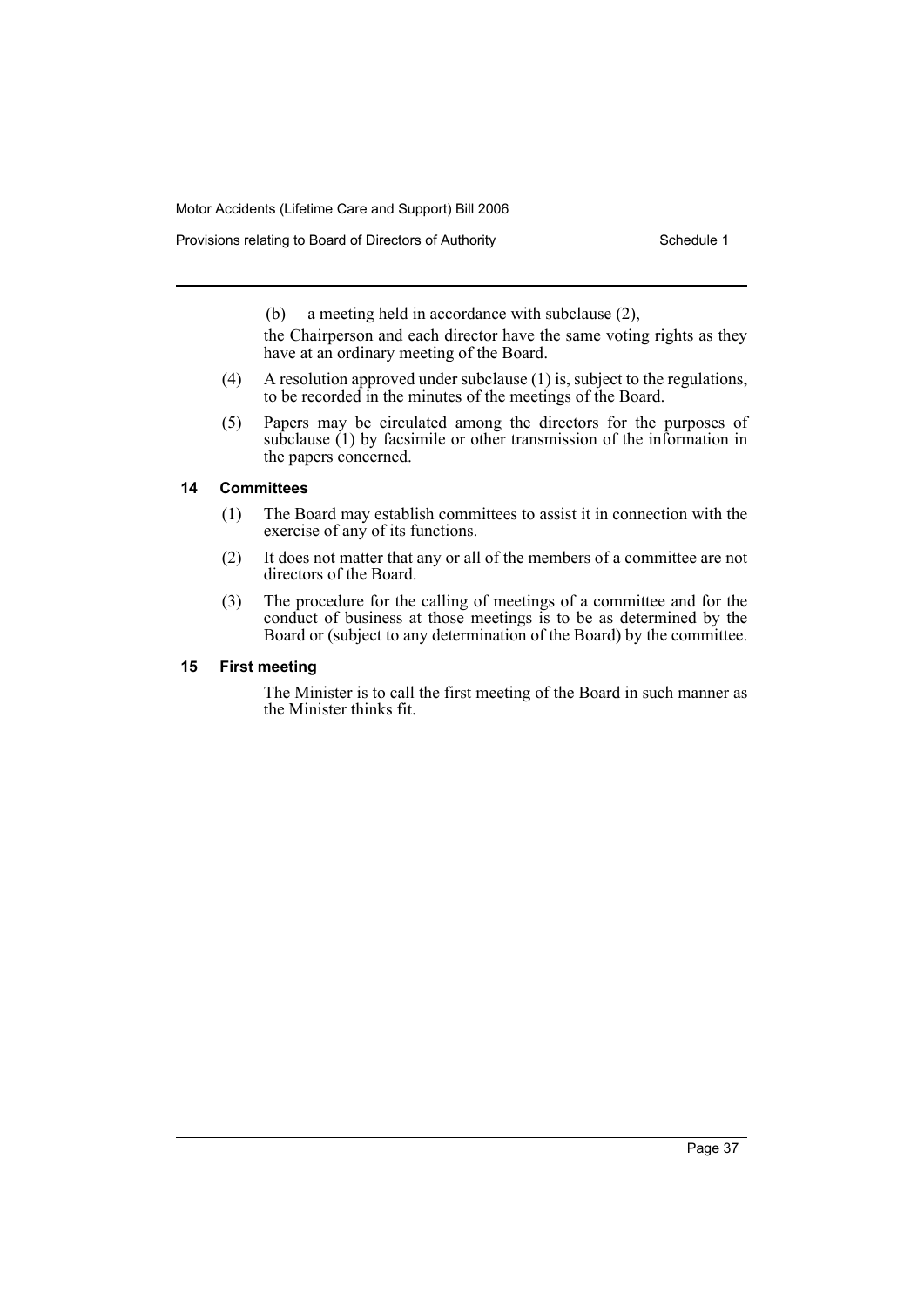Schedule 2 Provisions relating to Advisory Council

# <span id="page-41-0"></span>**Schedule 2 Provisions relating to Advisory Council**

(Section 45)

# **1 Definitions**

In this Schedule:

*appointed member* means any member of the Advisory Council, other than the Chief Executive Officer of the Authority.

*Chairperson* means the Chairperson of the Advisory Council.

*Deputy Chairperson* means the Deputy Chairperson of the Advisory Council.

*member* means any member of the Advisory Council.

#### **2 Deputies of members**

- (1) The Minister may, from time to time, appoint a person to be the deputy of a member (other than the Chief Executive Officer of the Authority), and the Minister may revoke any such appointment.
- (2) In the absence of a member (other than the Chief Executive Officer of the Authority), the member's deputy:
	- (a) may, if available, act in the place of the member, and
	- (b) while so acting, has all the functions of the member (other than any functions the member has as Chairperson or Deputy Chairperson) and is taken to be a member.
- (3) A person while acting in the place of a member is entitled to be paid such remuneration (including travelling and subsistence allowances) as the Minister may from time to time determine in respect of the person.
- (4) For the purposes of this clause, a vacancy in the office of a member is taken to be an absence of the member.

#### **3 Terms of office of appointed members**

Subject to this Schedule, an appointed member holds office for such period (not exceeding 3 years) as is specified in the member's instrument of appointment, but is eligible (if otherwise qualified) for re-appointment.

#### **4 Allowances**

A member is entitled to be paid such allowances as the Minister may from time to time determine in respect of the member.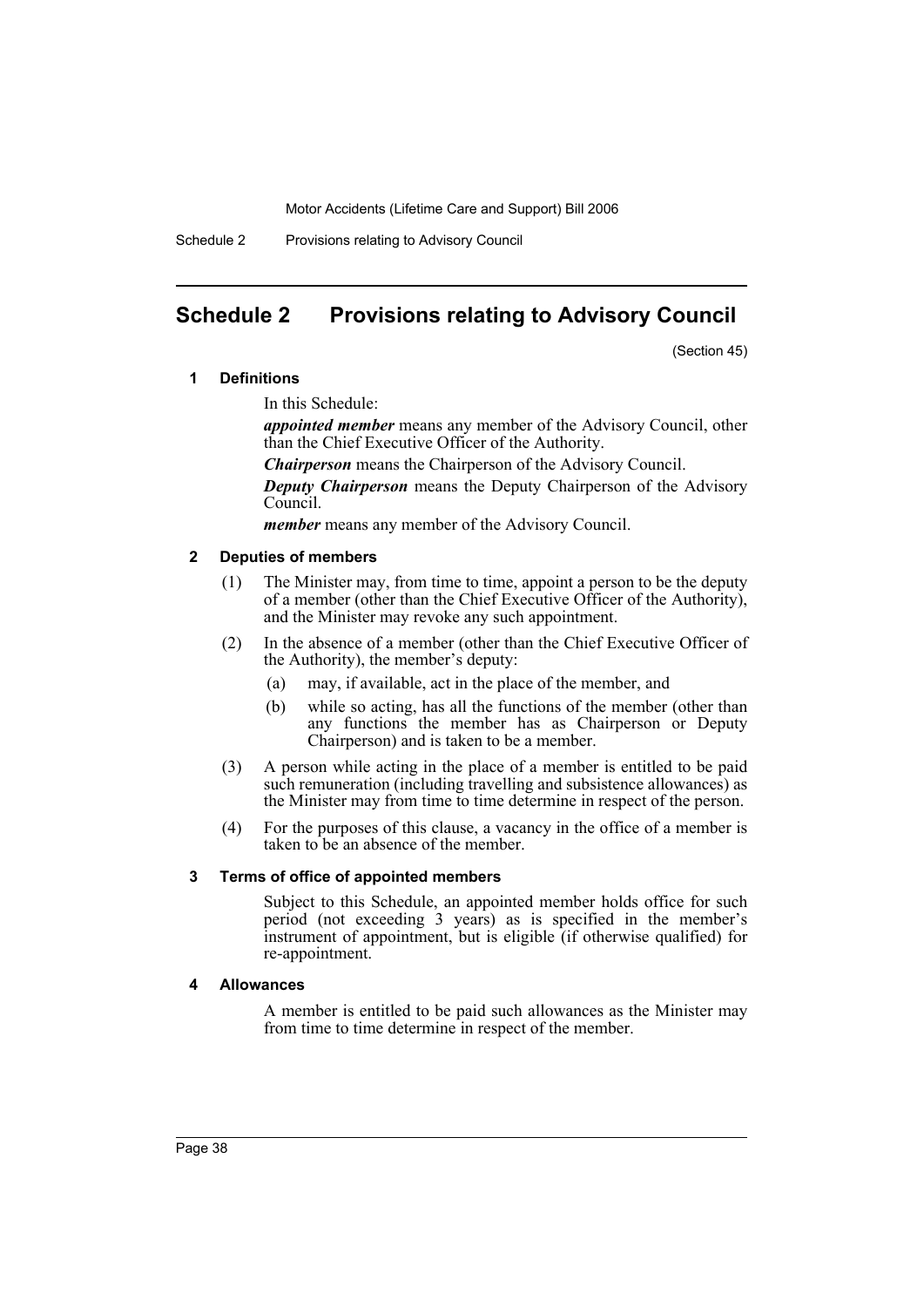Provisions relating to Advisory Council Council Council Schedule 2

# **5 Vacancy in office of appointed member**

- (1) The office of an appointed member becomes vacant if the member:
	- (a) dies, or
	- (b) completes a term of office and is not re-appointed, or
	- (c) resigns the office by instrument in writing addressed to the Minister, or
	- (d) is removed from office by the Minister under this clause or by the Governor under Chapter 5 of the *Public Sector Employment and Management Act 2002*, or
	- (e) is absent from 4 consecutive meetings of the Advisory Council of which reasonable notice has been given to the member personally or in the ordinary course of post, except on leave granted by the Advisory Council or unless, before the expiration of 4 weeks after the last of those meetings, the member is excused by the Advisory Council for having been absent from those meetings, or
	- (f) becomes bankrupt, applies to take the benefit of any law for the relief of bankrupt or insolvent debtors, compounds with his or her creditors or makes an assignment of his or her remuneration for their benefit, or
	- (g) becomes a mentally incapacitated person, or
	- (h) is convicted in New South Wales of an offence that is punishable by imprisonment for 12 months or more or is convicted elsewhere than in New South Wales of an offence that, if committed in New South Wales, would be an offence so punishable.
- (2) The Minister may at any time remove an appointed member from office.

# **6 Disclosure of pecuniary interests**

- (1) If:
	- (a) a member has a direct or indirect pecuniary interest in a matter being considered or about to be considered at a meeting of the Advisory Council, and
	- (b) the interest appears to raise a conflict with the proper performance of the member's duties in relation to the consideration of the matter,

the member must, as soon as possible after the relevant facts have come to the member's knowledge, disclose the nature of the interest at a meeting of the Advisory Council.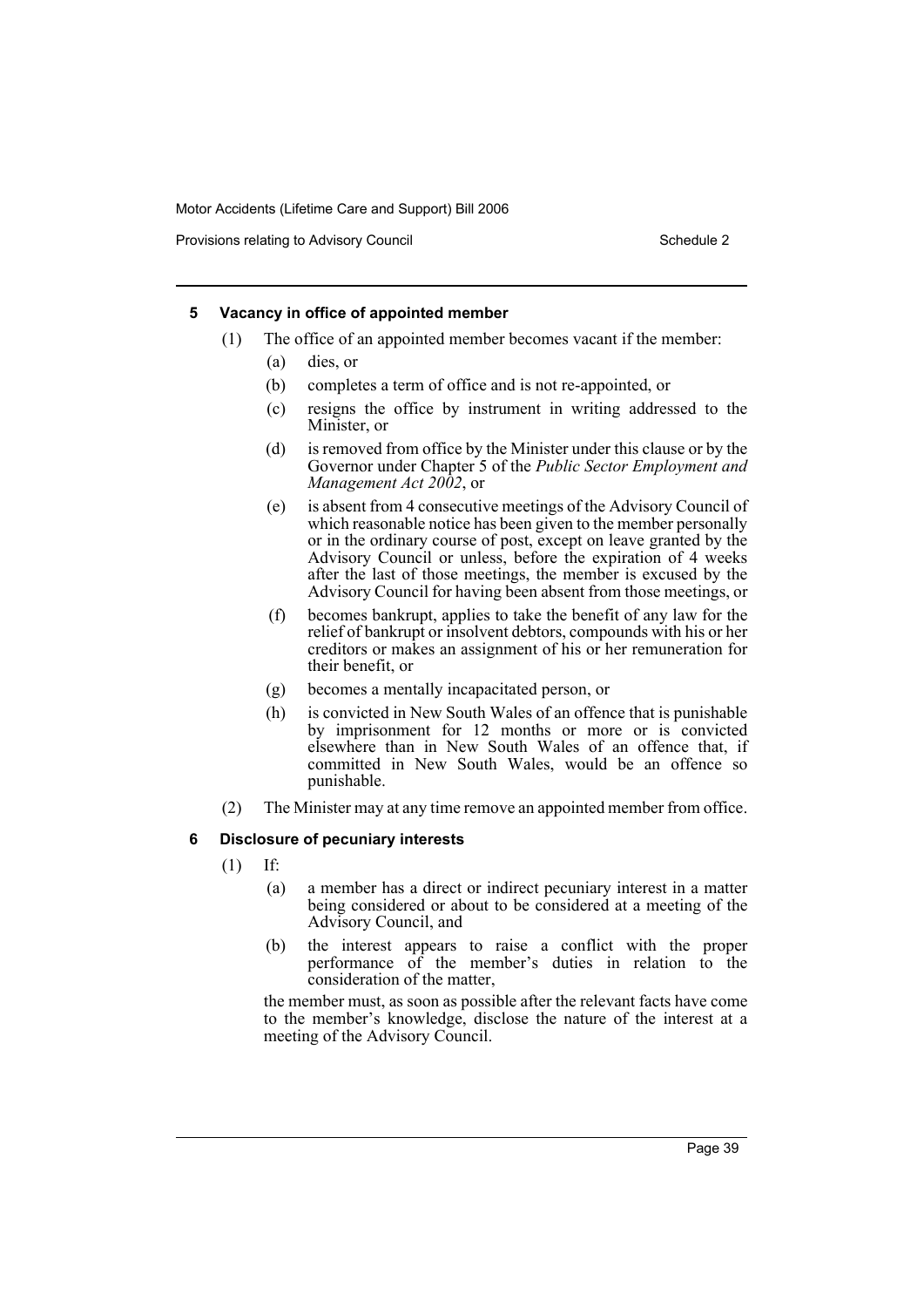- (2) A disclosure by a member at a meeting of the Advisory Council that the member:
	- (a) is a member, or is in the employment, of a specified company or other body, or
	- (b) is a partner, or is in the employment, of a specified person, or
	- (c) has some other specified interest relating to a specified company or other body or to a specified person,

is a sufficient disclosure of the nature of the interest in any matter relating to that company or other body or to that person which may arise after the date of the disclosure and which is required to be disclosed under subclause (1).

- (3) Particulars of any disclosure made under this clause must be recorded by the Advisory Council in a book kept for the purpose and that book must be open at all reasonable hours for inspection by any person on payment of the fee determined by the Advisory Council.
- (4) After a member has disclosed the nature of an interest in any matter, the member must not, unless the Minister or the Advisory Council otherwise determines:
	- (a) be present during any deliberation of the Advisory Council with respect to the matter, or
	- (b) take part in any decision of the Advisory Council with respect to the matter.
- (5) For the purposes of the making of a determination by the Advisory Council under subclause (4), a member who has a direct or indirect pecuniary interest in a matter to which the disclosure relates must not:
	- (a) be present during any deliberation of the Advisory Council for the purpose of making the determination, or
	- (b) take part in the making by the Advisory Council of the determination.
- (6) A contravention of this clause does not invalidate any decision of the Advisory Council.
- (7) Nothing in this clause applies to or in respect of an interest of a member in a matter or thing that arises by reason only of the member having the qualification required for appointment.

# **7 Filling of vacancy in office of appointed member**

If the office of an appointed member becomes vacant, a person is, subject to this Act, to be appointed to fill the vacancy.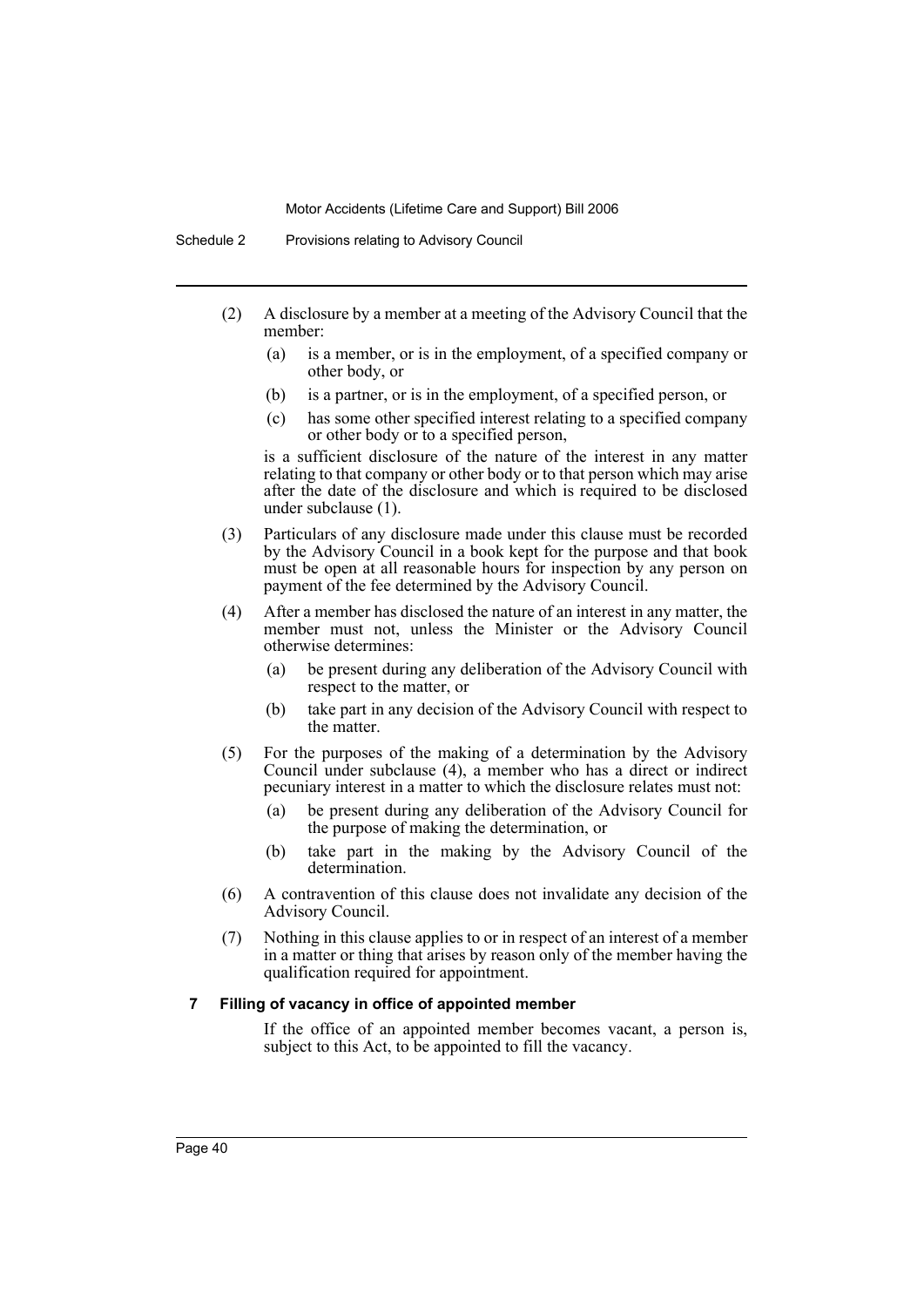Provisions relating to Advisory Council Council Council Schedule 2

#### **8 Effect of certain other Acts**

- (1) Chapter 2 of the *Public Sector Employment and Management Act 2002* does not apply to or in respect of the appointment of a member.
- (2) If by or under any Act provision is made:
	- (a) requiring a person who is the holder of a specified office to devote the whole of his or her time to the duties of that office, or
	- (b) prohibiting the person from engaging in employment outside the duties of that office,

the provision does not operate to disqualify the person from holding that office and also the office of a member or from accepting and retaining any remuneration payable to the person under this Act as a member.

# **9 General procedure**

The procedure for the calling of meetings of the Advisory Council and for the conduct of business at those meetings is, subject to this Act and the regulations, to be as determined by the Advisory Council.

# **10 Quorum**

The quorum for a meeting of the Advisory Council is 5 members.

# **11 Presiding member**

- (1) The Chairperson or, in the absence of the Chairperson, the Deputy Chairperson is to preside at a meeting of the Advisory Council.
- (2) In the absence of both the Chairperson and the Deputy Chairperson, another member elected to chair the meeting by the members present at the meeting is to preside at the meeting.
- (3) The person presiding at any meeting of the Advisory Council has a deliberative vote and, in the event of an equality of votes, has a second or casting vote.

# **12 Voting**

A decision supported by a majority of the votes cast at a meeting of the Advisory Council at which a quorum is present is the decision of the Advisory Council.

# **13 Transaction of business outside meetings or by telephone**

(1) The Advisory Council may, if it thinks fit, transact any of its business by the circulation of papers among all the members for the time being, and a resolution in writing approved in writing by a majority of the voting members is taken to be a decision of the Advisory Council.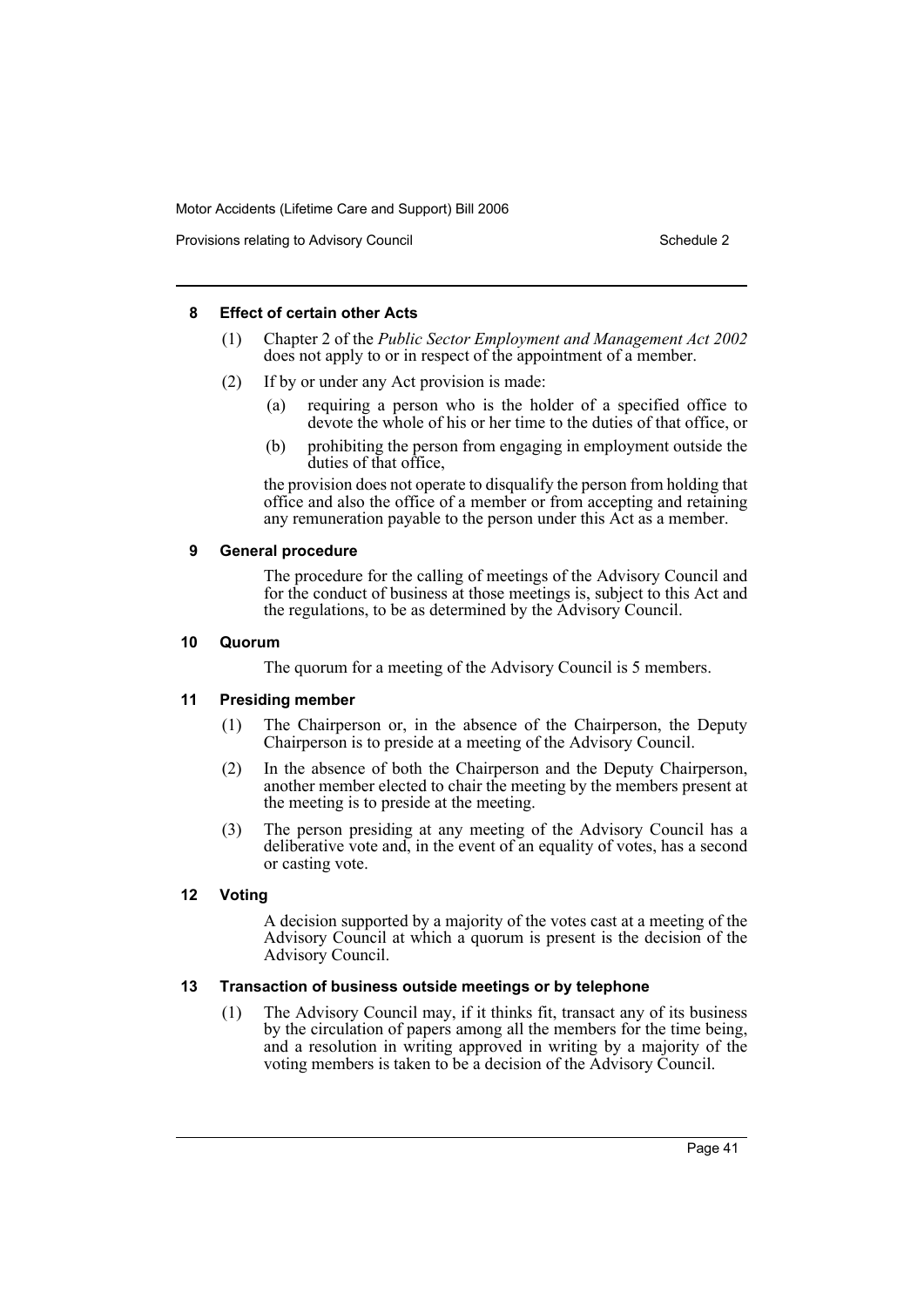Schedule 2 Provisions relating to Advisory Council

- (2) The Advisory Council may, if it thinks fit, transact any of its business at a meeting at which members (or some members) participate by telephone, closed-circuit television or other means, but only if any member who speaks on a matter before the meeting can be heard by the other members.
- (3) For the purposes of:
	- (a) the approval of a resolution under subclause (1), or
	- (b) a meeting held in accordance with subclause (2),

each member has the same voting rights (if any) as they have at an ordinary meeting of the Advisory Council.

- (4) A resolution approved under subclause (1) is, subject to the regulations, to be recorded in the minutes of the meetings of the Advisory Council.
- (5) Papers may be circulated among the members for the purposes of subclause (1) by facsimile or other transmission of the information in the papers concerned.

#### **14 Attendance by non-members**

- (1) A person authorised by the Advisory Council or Chairperson may attend a meeting of the Advisory Council, and may participate in the meeting to the extent that the Advisory Council determines.
- (2) A person attending a meeting of the Advisory Council under this clause cannot cast a vote at the meeting.

#### **15 First meeting**

The Minister is to call the first meeting of the Advisory Council in such manner as the Minister thinks fit.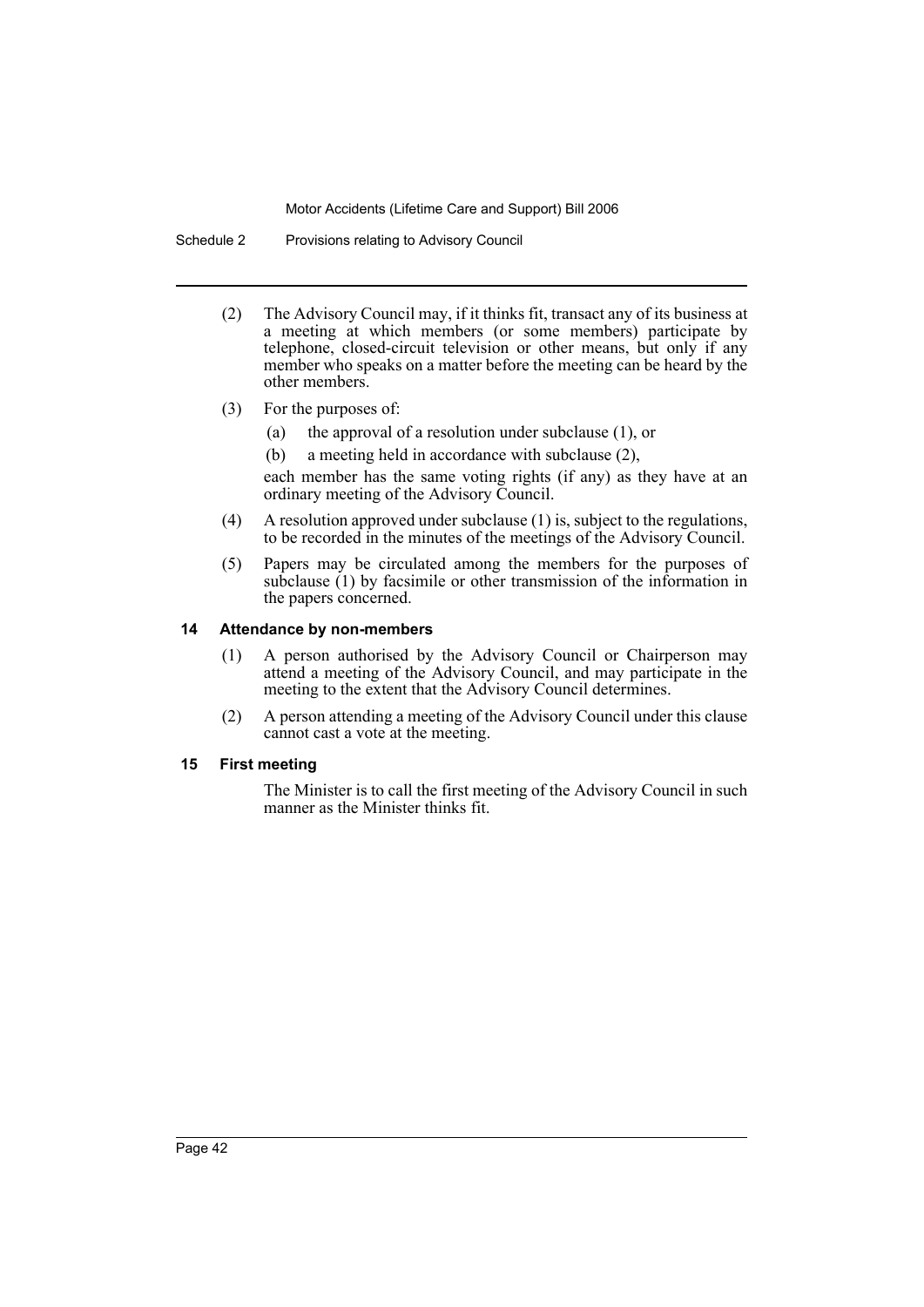Consequential amendments of Motor Accidents Compensation Act 1999 Schedule 3

# <span id="page-46-0"></span>**Schedule 3 Consequential amendments of Motor Accidents Compensation Act 1999**

(Section 65)

#### **[1] Section 27A**

Insert after section 27:

#### **27A Effect of Lifetime Care and Support Scheme payments**

A determination of the cost of claims and settlement expenses for the purposes of this Part must take account of the effect on the cost of claims of section 130A (No damages for expenses covered by Lifetime Care and Support Scheme).

#### **[2] Section 43A**

Insert after section 43:

#### **43A Application of Chapter to treatment covered by Lifetime Care and Support Scheme**

This Chapter does not apply in respect of treatment of an injured person while the person is a participant in the Scheme under the *Motor Accidents (Lifetime Care and Support) Act 2006* if expenses incurred in connection with that treatment are required to be paid under Part 2 of that Act.

#### **[3] Section 61 Status of medical assessments**

Insert after section 61 (2) (b):

(b1) whether any treatment to be provided to the injured person is reasonable and necessary in the circumstances, or

#### **[4] Section 61 (7)**

Insert ",  $(b1)$ " after " $(b)$ ".

**[5] Section 61 (8) (b)**

Insert ",  $(b1)$ " after " $(b)$ ".